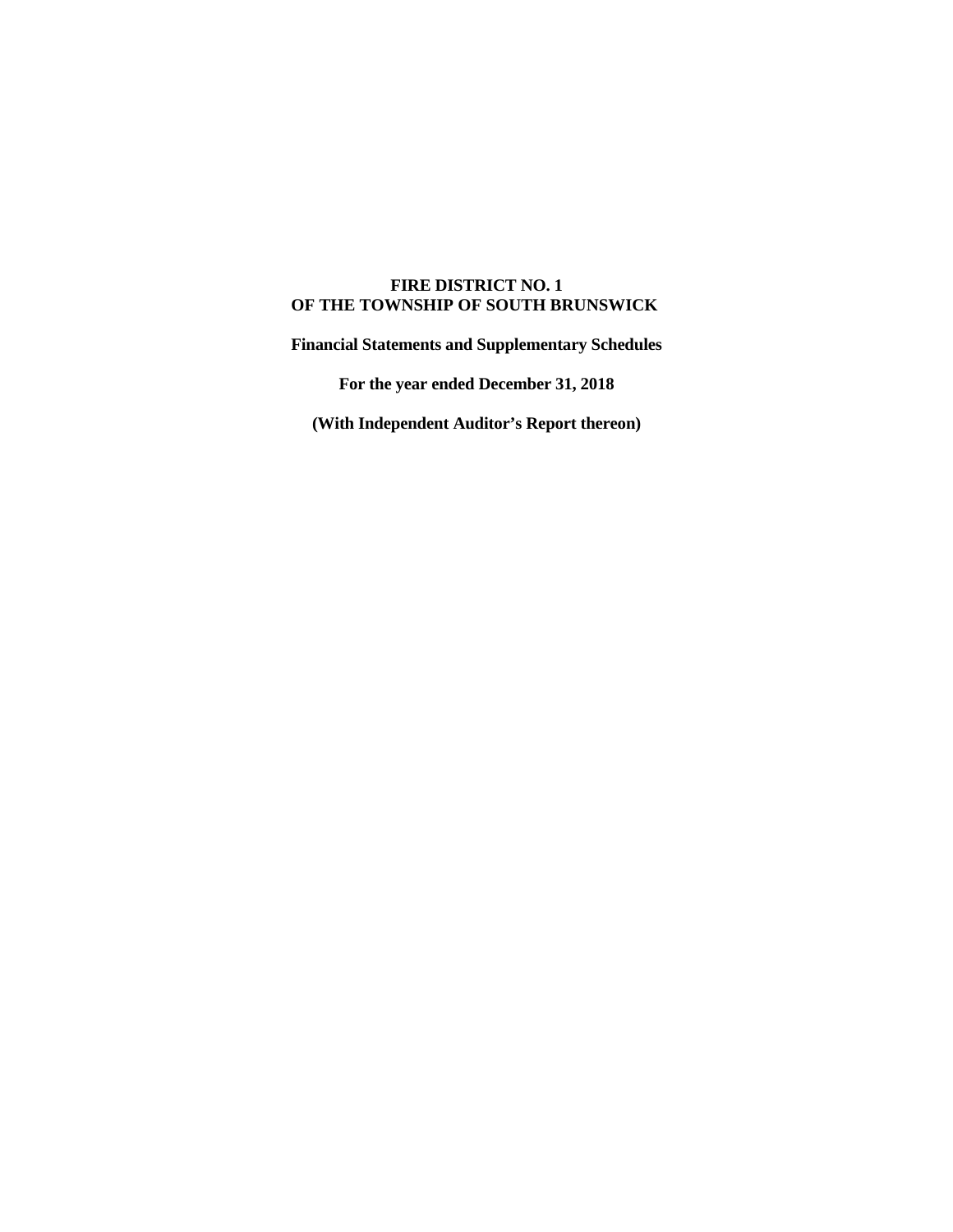# **FIRE DISTRICT NO. 1 OF THE TOWNSHIP OF SOUTH BRUNSWICK Financial Statements and Supplementary Schedules For the year ended December 31, 2018 (With Independent Auditor's Report thereon)**

# **CONTENTS**

|                                                                                                                                                                                       | Page      |
|---------------------------------------------------------------------------------------------------------------------------------------------------------------------------------------|-----------|
| <b>Independent Auditor's Report</b>                                                                                                                                                   | $1-3$     |
| Independent Auditor's Report on Internal Control over Financial<br>Reporting and on Compliance and Other Matters Based on an Audit<br>of Financial Statements Performed in Accordance |           |
| with Government Auditing Standards                                                                                                                                                    | $4 - 5$   |
| Management's Discussion and Analysis                                                                                                                                                  | $6 - 12$  |
| District Wide Statement of Net Position                                                                                                                                               | 13        |
| District Wide Statement of Activities                                                                                                                                                 | 14        |
| Governmental Funds Balance Sheet                                                                                                                                                      | 15        |
| Governmental Funds Statement of Revenues, Expenditures<br>and Changes in Fund Balance                                                                                                 | $16-17$   |
| Governmental Funds Reconciliation of the Statement of Revenues,<br>Expenditures and Changes in Fund Balance to the Statement<br>of Activities                                         | 18        |
| <b>Notes to Financial Statements</b>                                                                                                                                                  | 19-35     |
| <b>Required Supplementary Information:</b>                                                                                                                                            |           |
| <b>Budgetary Comparison Schedule</b>                                                                                                                                                  | $36 - 37$ |
| Notes to the Required Supplementary Information:<br><b>Budget-to-GAAP Reconciliation</b>                                                                                              | 38        |
| <b>Other Supplementary Information:</b>                                                                                                                                               |           |
| Long-Term Debt Schedule of Obligations under Capital Leases                                                                                                                           | 39        |
| <b>General Comments and Recommendations</b>                                                                                                                                           | 40-41     |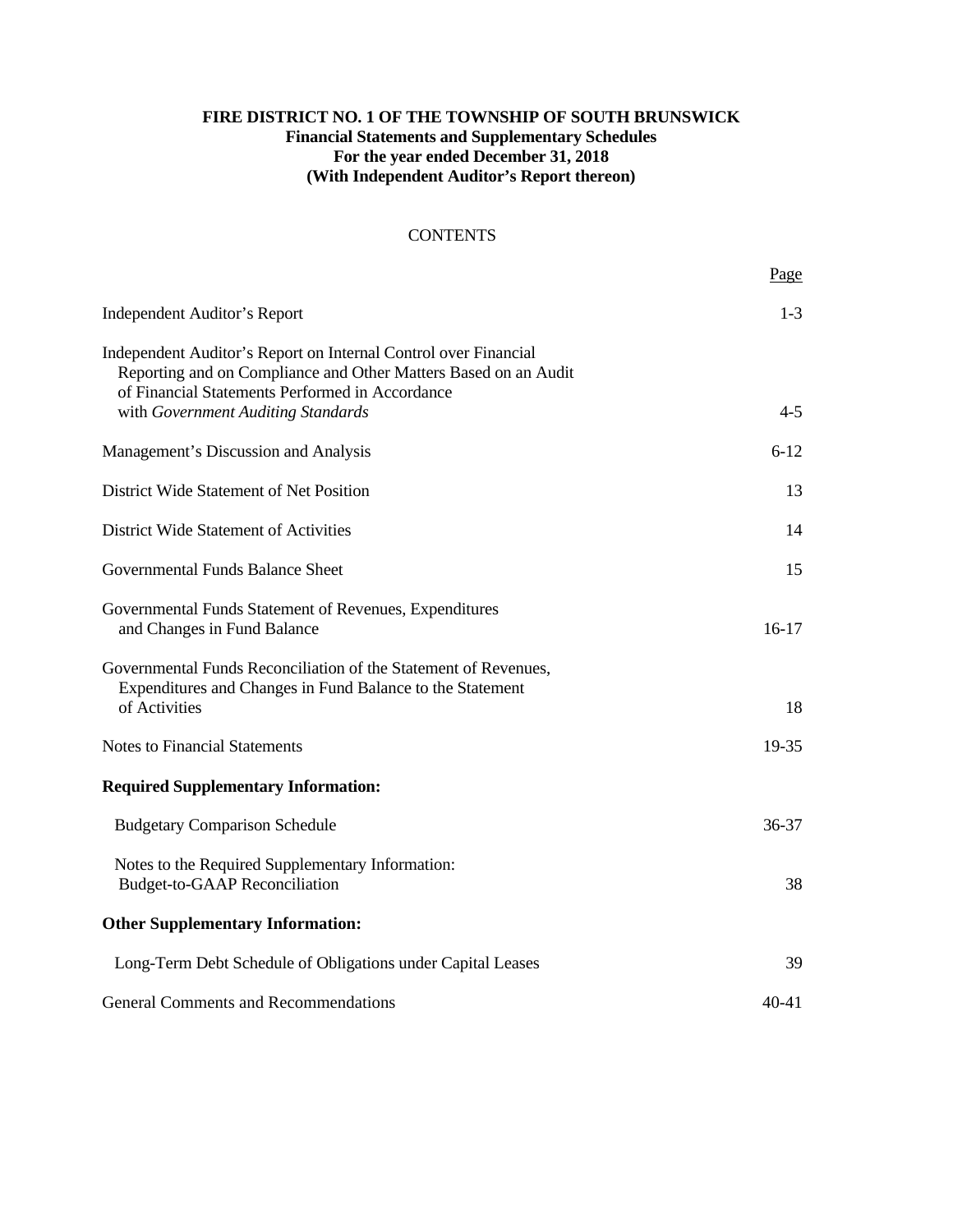

680 Hooper Avenue, Bldg B, Toms River, NJ 08753 · Tel: 732.797.1333 618 Stokes Road, Medford, NJ 08055 · Tel: 609.953.0612 912 Highway 33, Suite 2, Freehold, NJ 07728 · Tel: 732.409.0800 194 East Bergen Place, Red Bank, NJ 07701 · Tel: 732.747.0010

www.hfacpas.com

# **INDEPENDENT AUDITOR'S REPORT**

Board of Fire Commissioners Fire District No. 1 of the Township of South Brunswick County of Middlesex Kendall Park, New Jersey 08824

# **Report on the Financial Statements**

We have audited the accompanying financial statements of the governmental activities of each major fund and the aggregate remaining fund information of the Fire District No. 1 of the Township of South Brunswick, County of Middlesex, State of New Jersey, as of and for the year ended December 31, 2018, and the related notes to the financial statements, which collectively comprise the District's basic financial statements as listed in the table of contents.

# **Management's Responsibility for the Financial Statements**

Management is responsible for the preparation and fair presentation of these financial statements in accordance with accounting principles generally accepted in the United States of America; this includes the design, implementation, and maintenance of internal control relevant to the preparation and fair presentation of financial statements that are free from material misstatement, whether due to fraud or error.

#### **Auditor's Responsibility**

Our responsibility is to express an opinion on these financial statements based on our audit. We conducted our audit in accordance with auditing standards generally accepted in the United States of America and the standards applicable to financial audits contained in *Government Auditing Standards,* issued by the Comptroller General of the United States; and in compliance with audit standards prescribed by the Local Finance Board and by the Division of Local Government Services, Department of Community Affairs, State of New Jersey. Those standards require that we plan and perform the audit to obtain reasonable assurance about whether the financial statements are free from material misstatement.

An audit involves performing procedures to obtain audit evidence about the amounts and disclosures in the financial statements. The procedures selected depend on the auditors' judgment, including the assessment of the risks of material misstatement of the financial statements, whether due to fraud or error. In making those risk assessments, the auditor considers internal control relevant to the entity's preparation and fair presentation of the financial statements in order to design audit procedures that are appropriate in the circumstances, but not for the purpose of expressing an opinion on the effectiveness of the entity's internal control. Accordingly, we express no such opinion. An audit also includes evaluating the appropriateness of accounting policies used and the reasonableness of significant accounting estimates made by management, as well as evaluating the overall presentation of the financial statements.

We believe that the audit evidence we have obtained is sufficient and appropriate to provide a basis for our audit opinion.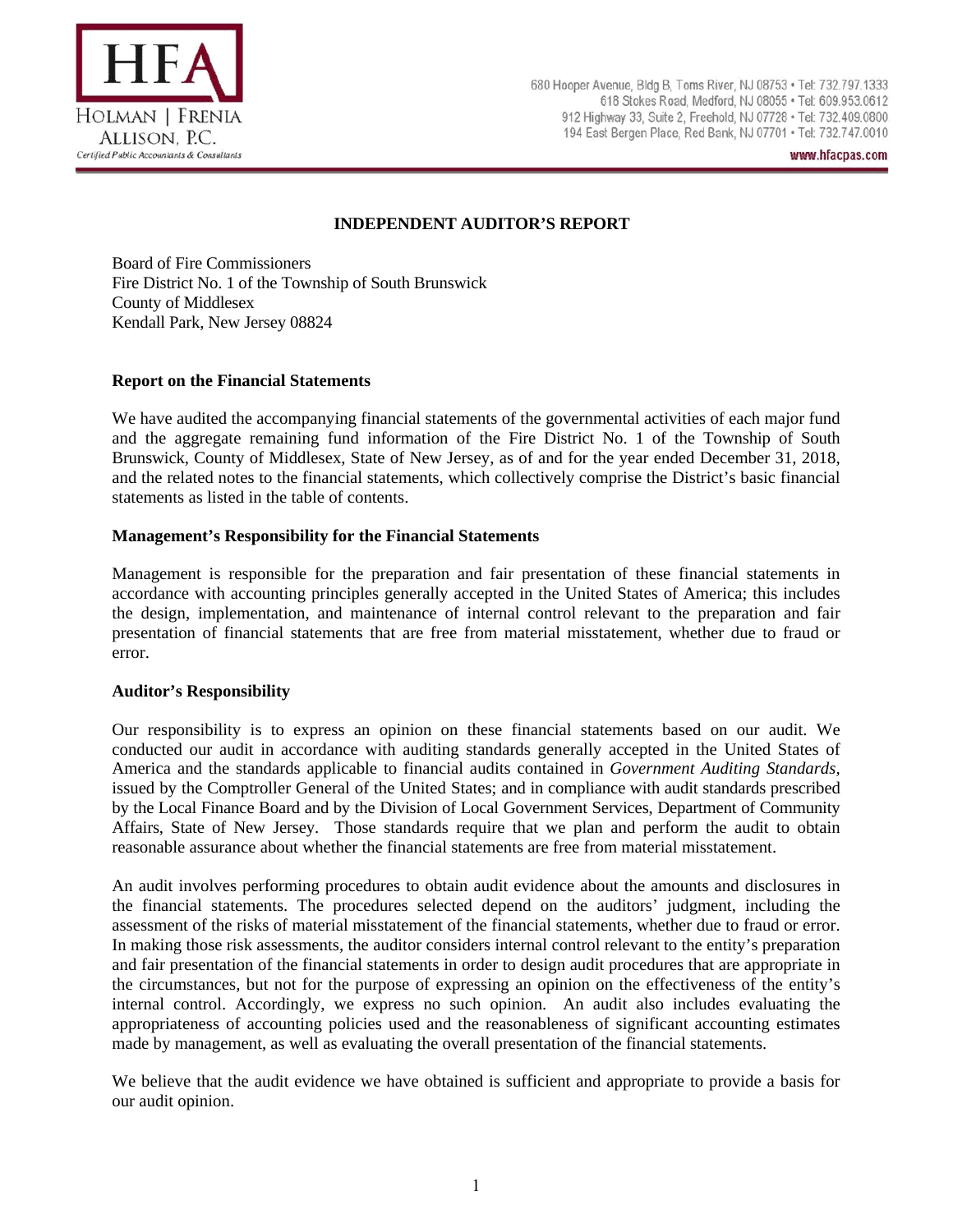## **Opinion**

In our opinion, the financial statements referred to above present fairly, in all material respects, the respective financial position of the governmental activities of each major fund and the aggregate remaining fund information of the Fire District No. 1 of the Township of South Brunswick, County of Middlesex, State of New Jersey, as of December 31, 2018, and the respective changes in financial position for the year then ended in accordance with accounting principles generally accepted in the United States of America.

# **Other Matters**

#### *Required Supplementary Information*

Accounting principles generally accepted in the United States of America require that the management's discussion and analysis and other required supplementary information as listed in the table of contents be presented to supplement the basic financial statements. Such information, although not a part of the basic financial statements, is required by the Governmental Accounting Standards Board who considers it to be an essential part of financial reporting for placing the basic financial statements in an appropriate operational, economic, or historical context. We have applied certain limited procedures to the required supplementary information in accordance with auditing standards generally accepted in the United States of America, which consisted of inquiries of management about the methods of preparing the information and comparing the information for consistency with management's responses to our inquiries, the basic financial statements, and other knowledge we obtained during our audit of the basic financial statements. We do not express an opinion or provide any assurance on the information because the limited procedures do not provide us with sufficient evidence to express an opinion or provide any assurance.

#### **Other Information**

Our audit was conducted for the purpose of forming opinions on the financial statements that collectively comprise the Fire District No. 1 of the Township of South Brunswick's basic financial statements. The accompanying other supplementary information as listed in the table of contents, is presented for purposes of additional analysis as required by the Local Finance Board and by the Division of Local Government Services, Department of Community Affairs, State of New Jersey, and is not a required part of the basic financial statements.

The accompanying long-term debt schedule of obligations under capital leases is the responsibility of management and was derived from and relates directly to the underlying accounting and other records used to prepare the basic financial statements. Such information has been subjected to the auditing procedures applied in the audit of the basic financial statements and certain additional procedures, including comparing and reconciling such information directly to the underlying accounting other records used to prepare the basic financial statements or to the basic financial statements themselves, and other additional procedures in accordance with auditing standards generally accepted in the United States of America. In our opinion, the accompanying long-term debt schedule of obligations under capital leases is fairly stated, in all material respects, in relation to the basic financial statements taken as a whole.

The letter of comments and recommendations section has not been subject to the auditing procedures applied in the audit of the financial statements, and accordingly, we do not express an opinion or provide assurance on it.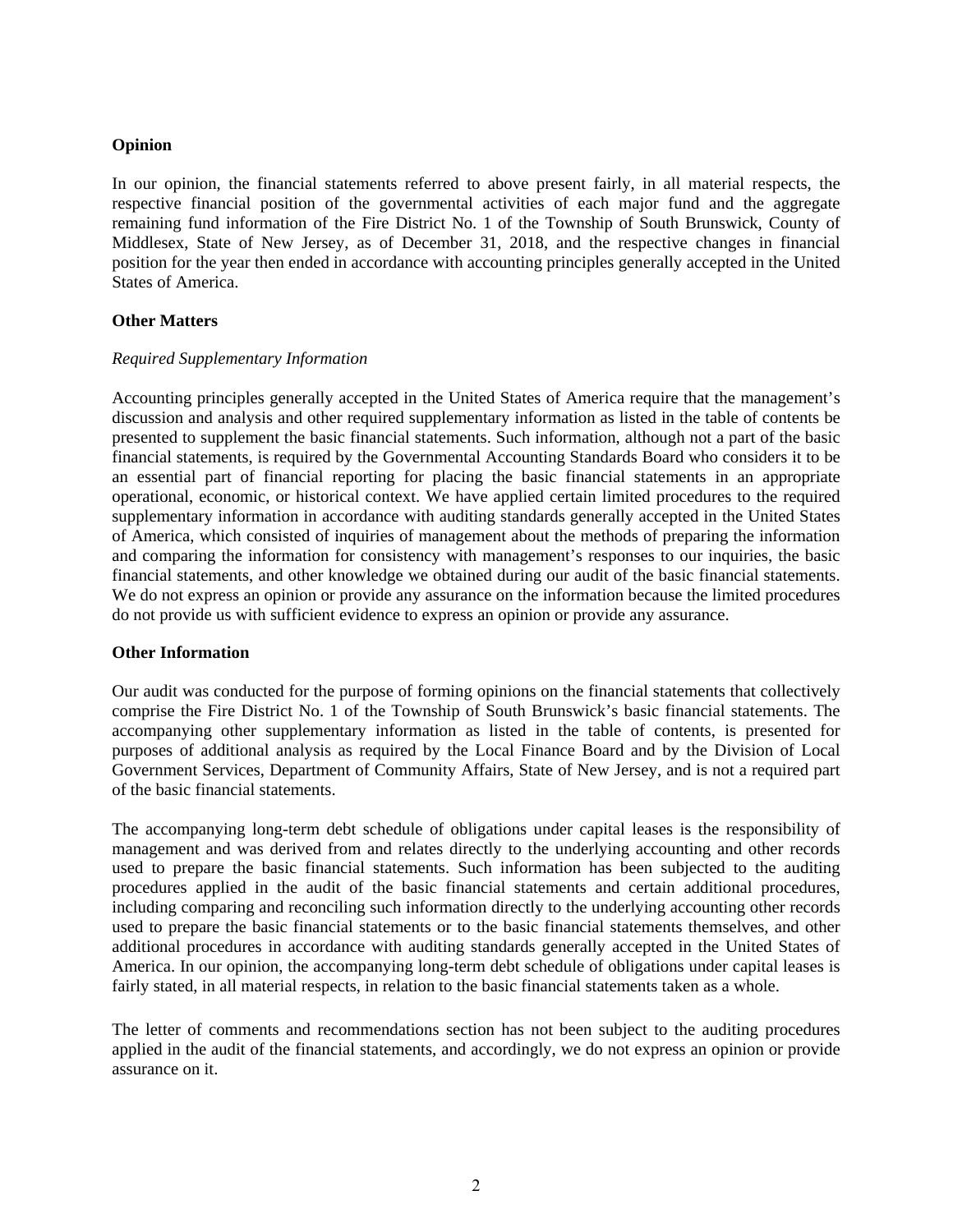#### **Other Reporting Required by** *Government Auditing Standards*

In accordance with *Government Auditing Standards*, we have also issued our report dated April 30, 2019 on our consideration of the Fire District No. 1 of the Township of South Brunswick's internal control over financial reporting and on our tests of its compliance with certain provisions of laws, regulations, contracts, and grant agreements and other matters. The purpose of that report is to describe the scope of our testing of internal control over financial reporting and compliance and the results of that testing, and not to provide an opinion on internal control over financial reporting or on compliance. That report is an integral part of an audit performed in accordance with *Government Auditing Standards* in considering Fire District No. 1 of the Township of South Brunswick's internal control over financial reporting and compliance.

Holman Frenia Allver, P.C.

 **HOLMAN FRENIA ALLISON, P.C.**  *Certified Public Accountants* 

April 30, 2019 Toms River, New Jersey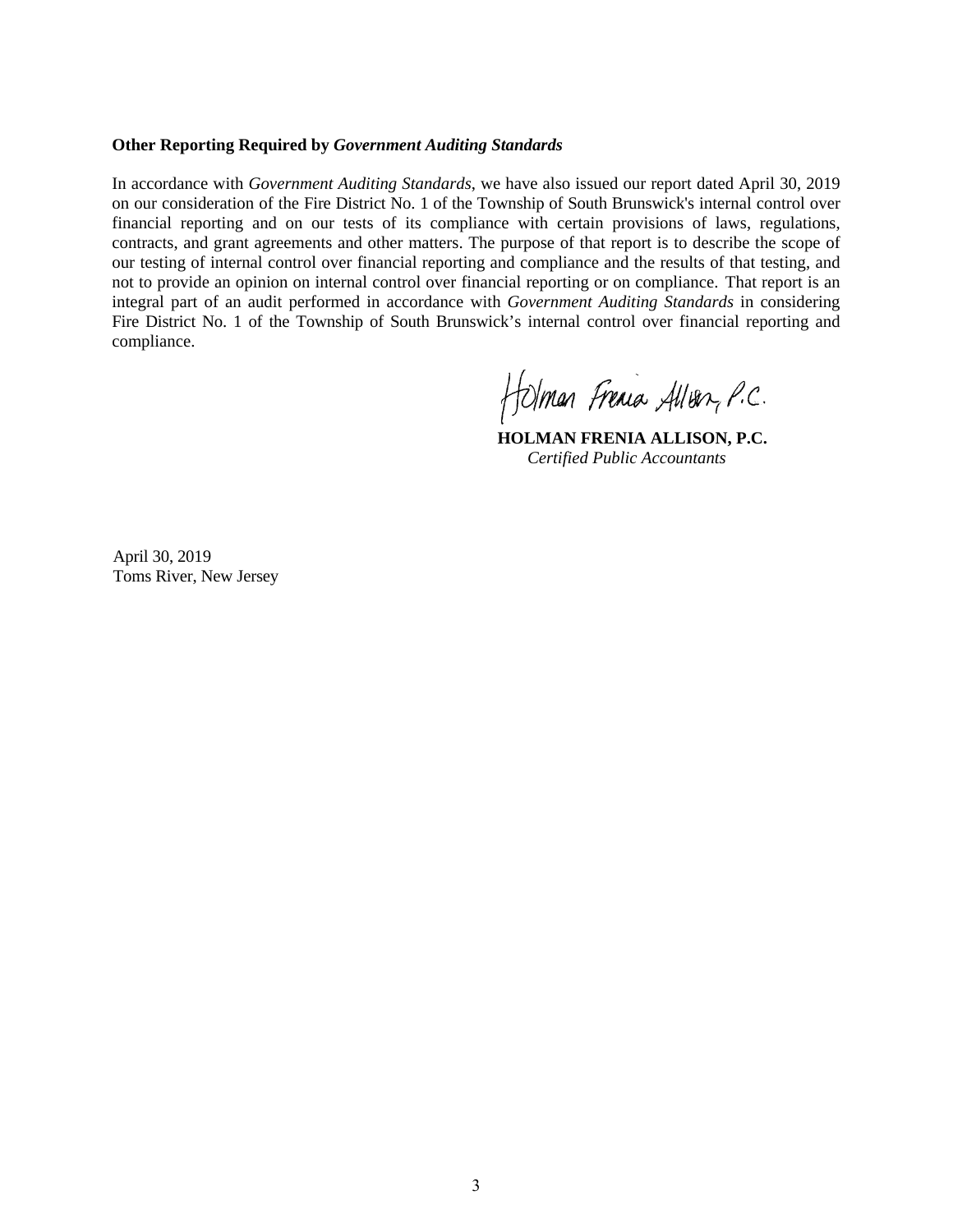

www.hfacpas.com

# **INDEPENDENT AUDITOR'S REPORT ON INTERNAL CONTROL OVER FINANCIAL REPORTING AND ON COMPLIANCE AND OTHER MATTERS BASED ON AN AUDIT OF FINANCIAL STATEMENTS PERFORMED IN ACCORDANCE WITH** *GOVERNMENT AUDITING STANDARDS*

Board of Fire Commissioners Fire District No. 1 of the Township of South Brunswick County of Middlesex Kendall Park, New Jersey 08824:

We have audited, in accordance with the auditing standards generally accepted in the United States of America and the standards applicable to financial audits contained in *Government Auditing Standards*  issued by the Comptroller General of the United States and audit requirements as prescribed by the Local Finance Board and by the Division of Local Government Services, Department of Community Affairs, State of New Jersey, the financial statements of the governmental activities of each major fund and the aggregate remaining fund information of Fire District No. 1 of the Township of South Brunswick, as of and for the year ended December 31, 2018, and the related notes to the financial statements, which collectively comprise Fire District No. 1 of the Township of South Brunswick's basic financial statements, and have issued our report thereon dated April 30, 2019.

# **Internal Control Over Financial Reporting**

In planning and performing our audit of the financial statements, we considered Fire District No. 1 of the Township of South Brunswick's internal control over financial reporting (internal control) to determine the audit procedures that are appropriate in the circumstances for the purpose of expressing our opinions on the financial statements, but not for the purpose of expressing an opinion on the effectiveness of Fire District No. 1 of the Township of South Brunswick's internal control. Accordingly, we do not express an opinion on the effectiveness of Fire District No. 1 of the Township of South Brunswick's internal control.

A *deficiency in internal control* exists when the design or operation of a control does not allow management or employees, in the normal course of performing their assigned functions, to prevent, or detect and correct, misstatements on a timely basis. A *material weakness* is a deficiency, or a combination of deficiencies, in internal control, such that there is a reasonable possibility that a material misstatement of the entity's financial statements will not be prevented, or detected and corrected on a timely basis. A *significant deficiency* is a deficiency, or a combination of deficiencies, in internal control that is less severe than a material weakness, yet important enough to merit attention by those charged with governance.

Our consideration of internal control was for the limited purpose described in the first paragraph of this section and was not designed to identify all deficiencies in internal control that might be material weaknesses or significant deficiencies and therefore, material weaknesses or significant deficiencies may exist that were not identified. Given these limitations, during our audit we did not identify any deficiencies in internal control that we consider to be material weaknesses. However, material weaknesses may exist that have not been identified.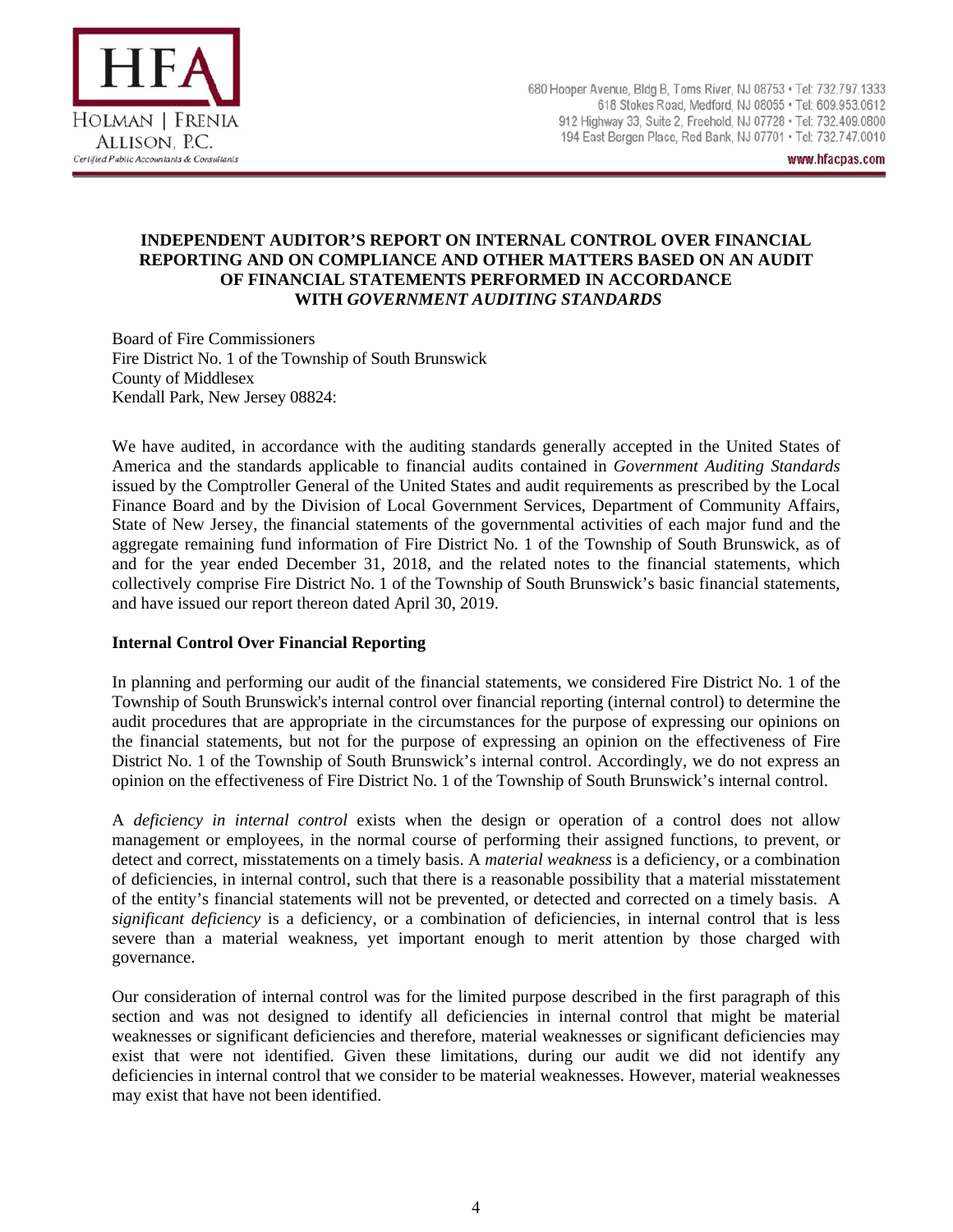#### **Compliance and Other Matters**

As part of obtaining reasonable assurance about whether Fire District No. 1 of the Township of South Brunswick's financial statements are free from material misstatement, we performed tests of its compliance with certain provisions of laws, regulations, contracts, and grant agreements, noncompliance with which could have a direct and material effect on the determination of financial statement amounts. However, providing an opinion on compliance with those provisions was not an objective of our audit, and accordingly, we do not express such an opinion. The results of our tests disclosed no instances of noncompliance or other matters that are required to be reported under *Government Auditing Standards*  and audit requirements as prescribed by the Local Finance Board and by the Division of Local Government Services, Department of Community Affairs State of New Jersey.

#### **Purpose of this Report**

The purpose of this report is solely to describe the scope of our testing of internal control and compliance and the results of that testing, and not to provide an opinion on the effectiveness of the Fire District No. 1 of the Township of South Brunswick's internal control or on compliance. This report is an integral part of an audit performed in accordance with *Government Auditing Standards* and audit requirements as prescribed by the Local Finance Board and by the Division of Local Government Services, Department of Community Affairs, State of New Jersey, in considering the Fire District No. 1 of the Township of South Brunswick's internal control and compliance. Accordingly, this communication is not suitable for any other purpose.

Holman Frenia Allan, P.C.

 **HOLMAN FRENIA ALLISON, P.C.**  *Certified Public Accountants* 

April 30, 2019 Toms River, New Jersey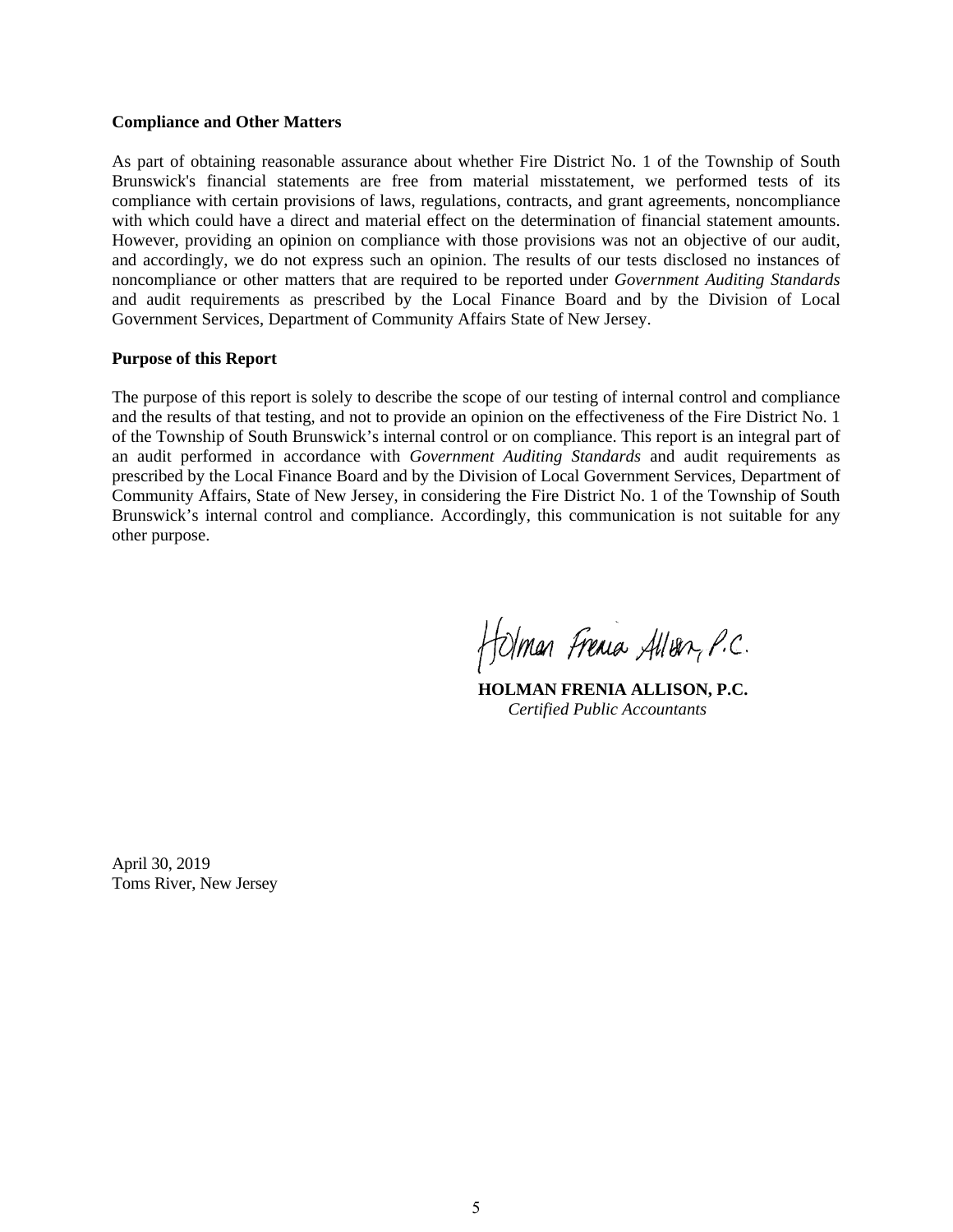# **FIRE DISTRICT NO. 1 OF THE TOWNSHIP OF SOUTH BRUNSWICK MANAGEMENT DISCUSSION AND ANALYSIS FOR THE YEAR ENDED DECEMBER 31, 2018**

As management of Fire District No. 1 of the Township of South Brunswick (the "District"), we offer readers of the District's financial statements this narrative overview and analysis of the financial activities of the District for the year ended December 31, 2018. The intent of this narrative is to look at District's overall financial performance in terms easily understood by the lay person. Please read this in conjunction with the District's financial statements which begin on page 13 Notes to the financial statements will provide the reader with additional useful information and they begin on page 19.

# **FINANCIAL HIGHLIGHTS**

- $\triangleright$  The assets of the District exceeded its liabilities at December 31, 2018 by approximately \$2.85 million. In 2017 the excess of assets over liabilities was approximately \$2.81 million. This is an increase of approximately \$45,000.
- $\triangleright$  During 2018 District operated at a surplus of approximately \$45,000. In 2017 the district operated at a surplus of approximately \$41,000.
- $\triangleright$  The District decreased their liabilities by approximately \$125,500 in 2018, and decreased their total assets by approximately \$80,500.

# **USING THIS ANNUAL REPORT**

This annual report consists of a series of financial statements. The District's basic financial statements are comprised of three components: district-wide financial statements; fund financial statements; and notes to the basic financial statements.

# **Reporting on the District as a Whole**

Our analysis of the District as a whole begins on page 8. District-wide financial statements are provided to give the reader a broad overview of the District's financial position and its financial activity for the year. It is presented in a format similar to the private sector to give the reader a familiar point of reference.

The Statement of Net Position presents information on all the assets and liabilities of District. The difference between the assets and liabilities is reported as the District's net position. Significant increases or decreases in the District's net position can be an indication of the financial health of the District. The Statement of Activities presents financial information about activities that result in the District's net position increasing or decreasing during the year. Financial activities are recorded when the transactions occur rather than when the cash is received or disbursed. As a result, there could be activities that result in cash flow in a future period.

The district-wide financial statements report on the financial data by function. District has two basic functions: activities that are supported by property taxes; and activities supported by other governmental activities. District provides firefighting services to the citizens of South Brunswick Township.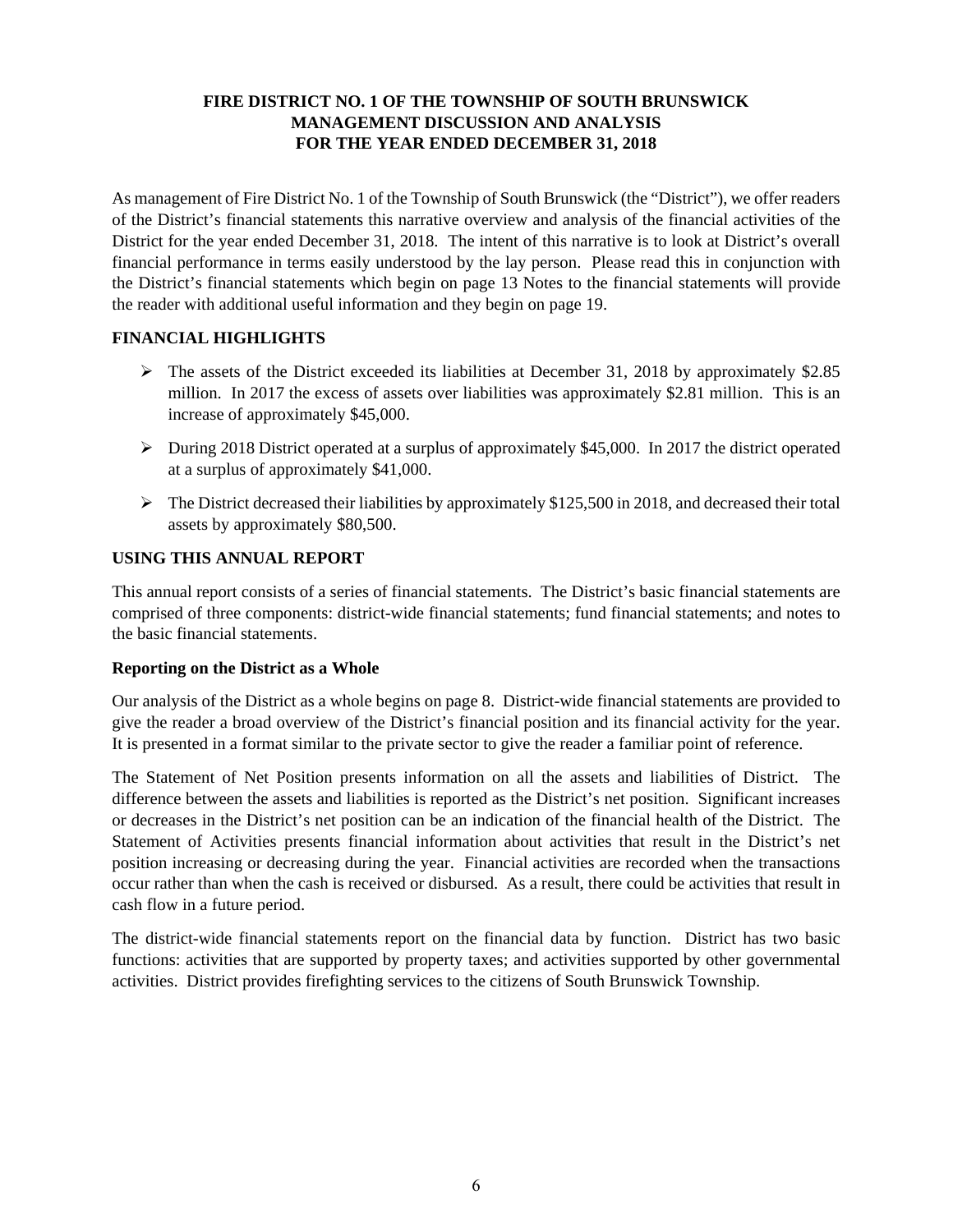# **Fund Financial Statements**

A fund is a grouping of related accounts that is used to maintain control over resources that have been segregated for specific activities or objectives. Like other state and local governments, District uses fund accounting to document compliance with finance-related legal matters. The District has one type of fund, which is the governmental fund.

# **Governmental Funds**

District's activities are all reported in governmental funds. These funds record the flow of cash in and out of the District during the period and the balances remaining at year end for future periods. The modified accrual basis of accounting is utilized for reporting purposes. This method of accounting measures cash and all other financial assets that can be converted to cash. The governmental fund statements provide a detailed short-term view of the District's general government operations and the basic services that it provides. Governmental fund information helps the reader determine whether there are more or fewer financial resources that can be spent in the near future to finance the District's services.

The District maintains three separate government funds, the General Fund, The Capital Projects Fund and the Debt Service Fund. Information is presented in the governmental fund balance sheet and in the governmental fund statement of revenues, expenditures, and changes in fund balances for the General Fund, the Capital Projects Fund and the Debt Service Fund.

The relationship (or differences) between governmental activities (reported in the Statement of Net Position and the Statement of Activities) and governmental funds is described in a reconciliation at the bottom of the fund financial statements.

As required by N.J.S.A. 40A:14:78-3, District adopts an annual budget which is voted on by the legal voters of the district on the third Saturday in February. Budgetary comparison schedules have been prepared to document compliance with budgetary requirements.

# **Notes to Financial Statements**

The notes to the financial statements provide additional information that is essential to a full understanding of the data provided in the district-wide and fund financial statements. The notes to the financial statements are an integral part of the financial statements.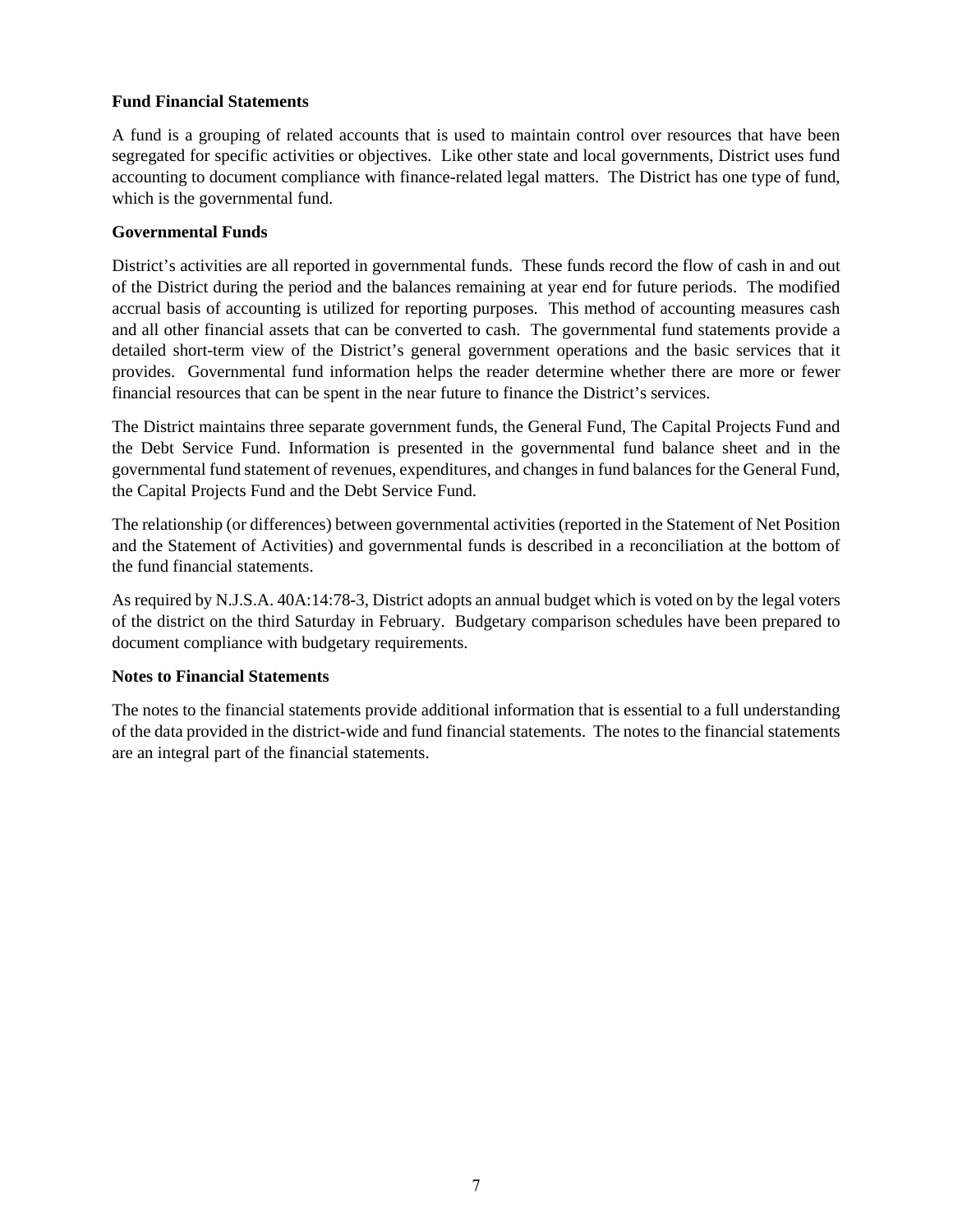# **DISTRICT-WIDE FINANCIAL ANALYSIS**

District's net position is a useful indicator of the District's financial condition. At the end of 2018, the District's liabilities exceeded its assets by approximately \$2.85 million. The largest portion of District's net position is its investment in capital assets. The District uses these assets to provide fire-fighting services to the community; consequently, these assets are not available for future spending. The District's investment in capital assets is reported net of related debt. Since the capital assets are not available to liquidate the debt, other sources must be utilized for the repayment of the debt.

# **Statement of Net Position**

# FIRE DISTRICT NO. 1 OF THE TOWNSHIP OF SOUTH BRUNSWICK NET POSITION DECEMBER 31, 2018

|                             | 2018            | 2017            | \$ Increase<br>(Decrease) | % Increase<br>(Decrease) |
|-----------------------------|-----------------|-----------------|---------------------------|--------------------------|
| Current assets and          |                 |                 |                           |                          |
| other assets                | \$<br>1,585,336 | \$<br>1,457,486 | 127,754                   | 8.8%                     |
| Capital assets              | 2,078,017       | 2,286,278       | (208, 261)                | $(9.1\%)$                |
| Total assets                | 3,663,355       | 3,743,764       | (80, 409)                 | $(2.2\%)$                |
| <b>Total liabilities</b>    | (808, 640)      | (934,095)       | 125,455                   | $(13.4\%)$               |
| Net position                | 2,854,715       | 2,809,669       | 45,046                    | 1.6%                     |
| Analysis of net position    |                 |                 |                           |                          |
| Invested in capital assets, |                 |                 |                           |                          |
| net of related debt         | \$<br>2,078,017 | \$<br>2,163,219 | (85,202)                  | $(3.9\%)$                |
| Restricted net position:    |                 |                 |                           |                          |
| Capital                     | 315,201         | 214,701         | 100,500                   | 46.8%                    |
| Unrestricted                | 461,467         | 431,749         | 29,748                    | 6.9%                     |
| Total net position          | \$<br>2,854,715 | 2,809,669       | 45,046                    | 1.6%                     |

The net position of District increased approximately \$45,000 as a result of the current year surplus.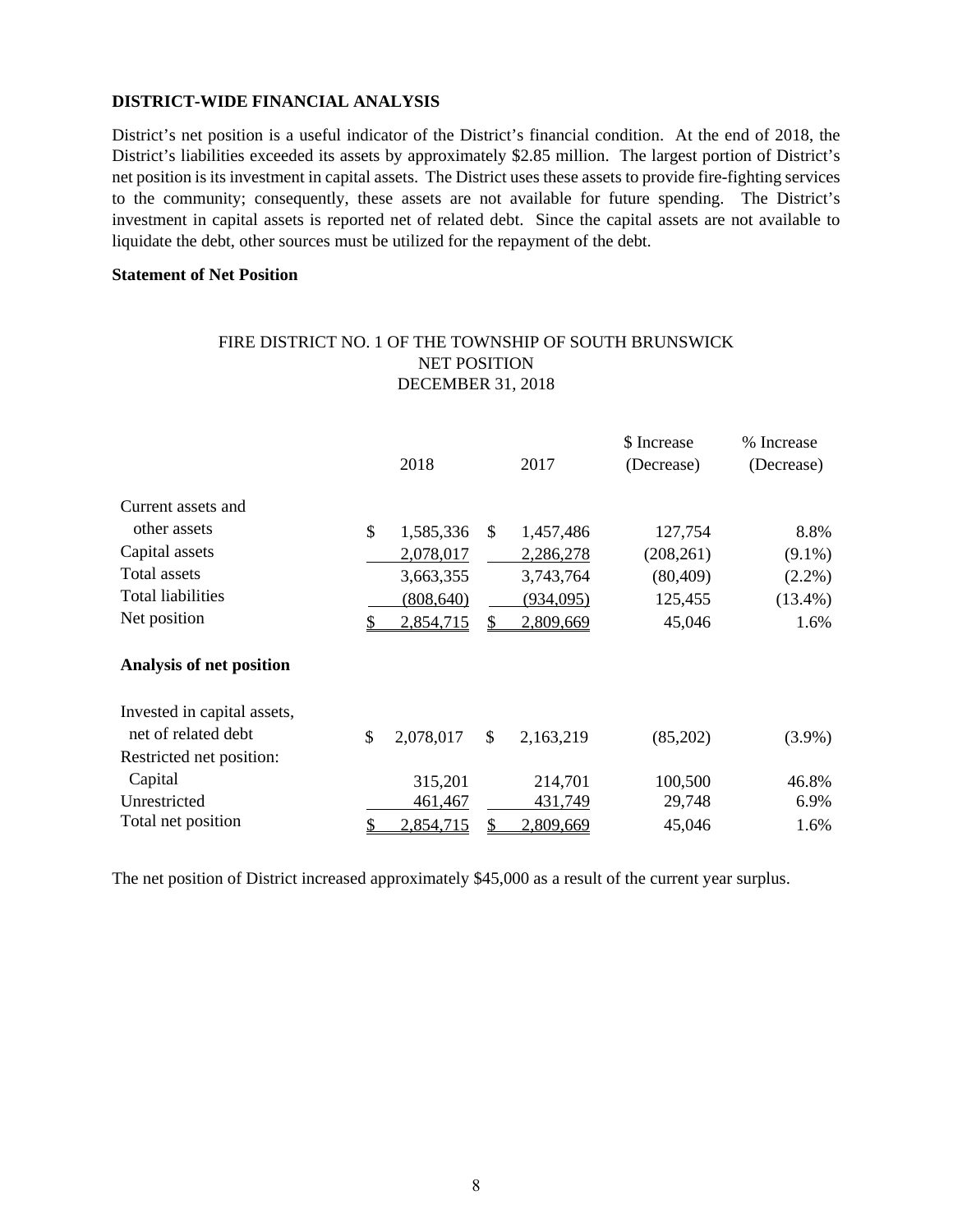# **Governmental Activities**

The Statement of Activities shows the cost of the governmental activities program services and the charges for services and grants offsetting these costs. A summary of these activities follows:

|                                       |   | 2018    |               | 2017    | \$ Increase<br>(Decrease)            | % Increase<br>(Decrease) |
|---------------------------------------|---|---------|---------------|---------|--------------------------------------|--------------------------|
| Expenses                              |   |         |               |         |                                      |                          |
| Operation appropriations              |   |         |               |         |                                      |                          |
| Administrative expenses               | S | 159,439 | <sup>\$</sup> | 150,068 | 9,371                                | $6.2\%$                  |
| Cost of operations and maintenance    |   | 587,080 |               | 592,785 | (5,705)                              | $(1.0\%)$                |
| Length of service awards contribution |   | 46,143  |               | 43,524  | 2,619                                | 6.0%                     |
| Total operation appropriations        |   | 792,662 |               | 786,377 | 6,285                                | 0.8%                     |
| <b>2018 Operation Appropriations</b>  |   |         |               |         | <b>2017 Operation Appropriations</b> |                          |



|                             | 2018      | 2017      | \$ Increase<br>(Decrease) | % Increase<br>(Decrease) |
|-----------------------------|-----------|-----------|---------------------------|--------------------------|
| General revenues            |           |           |                           |                          |
| Property taxes levied for:  |           |           |                           |                          |
| General purposes            | 596,934   | 581,556   | 15,378                    | 2.6%                     |
| Capital projects fund       | 100,500   | 100,463   | 37                        | 0.0%                     |
| Debt service                | 127,230   | 127,230   |                           | $0.0\%$                  |
| Total property taxes levied | 824,664   | 809,249   | 15,415                    | 1.9%                     |
| Operating grant revenue     | 6,746     | 11,782    | (5,036)                   | $(42.7\%)$               |
| Other revenue               | 6,298     | 6,299     | (1)                       | $0.0\%$                  |
| Total general revenues      | 837,708   | 827,330   | 10,378                    | 1.3%                     |
| Increase in net position    | 45,096    | 40,953    | 4,093                     | 10.0%                    |
| Net position, January 1     | 2,809,669 | 2,768,716 | 40,953                    | 1.5%                     |
| Net position, December 31   | 2,854,715 | 2,809,669 | 45,046                    | 1.6%                     |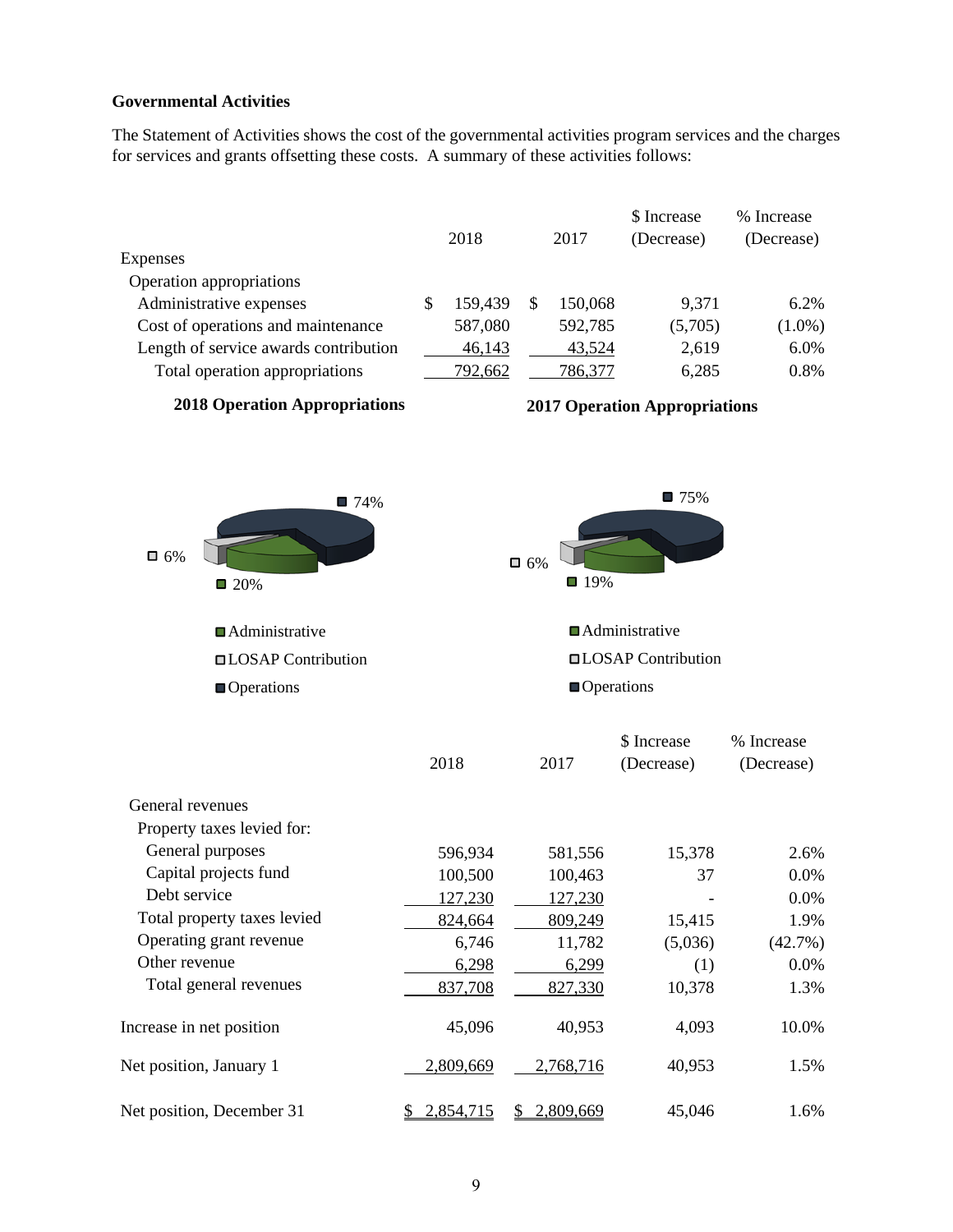# Revenues



2018 Revenues 2017 Revenues

Property tax revenue constituted 98% of the total governmental activities revenues received by District in 2018. In 2017, the property tax revenue also constituted 98% of total revenues.

The Cost of Operations & Maintenance was 74% and 75% of the District's total expenses in 2018 and 2017, respectively. Administration expenses equaled 20% and 19% of the total expenses in 2018 and 2017, respectively.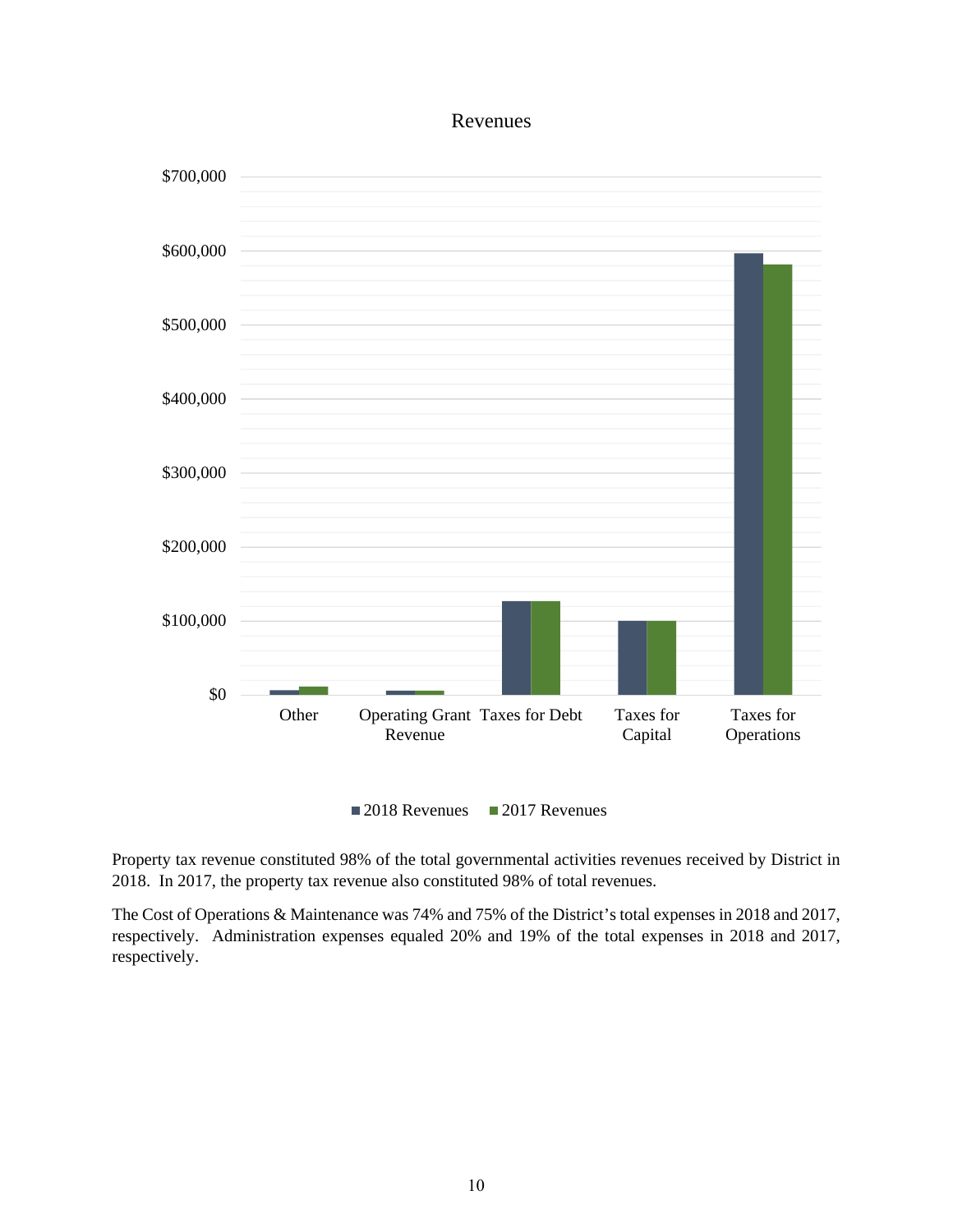# **FINANCIAL ANALYSIS OF THE GOVERNMENT FUNDS**

District uses fund accounting to document compliance with finance-related legal requirements.

# **Governmental Fund**

The primary objective of the District's governmental funds is to report on cash flows in and out during the period and the ending balances of the spendable resources. This information is useful to evaluate the performance of the District and to assess its future needs and available resources.

As of December 31, 2018, the combined balance of the governmental cash funds of District was approximately \$731,368.

The combined balance of the governmental funds of District was approximately \$1.54 million. Unreserved fund balance amounted to approximately \$385,400 of that total. Funds of \$30,811 have been designated for use in the 2019 Budget.

The general fund is the main operating fund of District. At the end of 2018, the total fund balance of the general fund was approximately \$1.22 million. Of this balance, approximately \$385,400 of it was unreserved.

During 2018 the general fund balance of District increased by approximately \$29,400. The primary reason for this increase is as follows:

 $\triangleright$  The Board had revenues in excess of revenues of approximately \$29,400.

# **General Fund Budgetary Highlights**

The 2018 Budget had a deficit in revenues and required the utilization of unrestricted surplus accumulated from prior years of \$40,316. The unused surplus becomes available for future budget periods as undesignated surplus in the General Fund.

The District had total budgeted revenues in excess of actual revenues of approximately \$6,700 in 2018. The Board anticipates in 2019 that actual revenues will exceed the budgeted revenues.

Overall, the District spent approximately \$165,200 less than originally anticipated in the operating budget for 2018.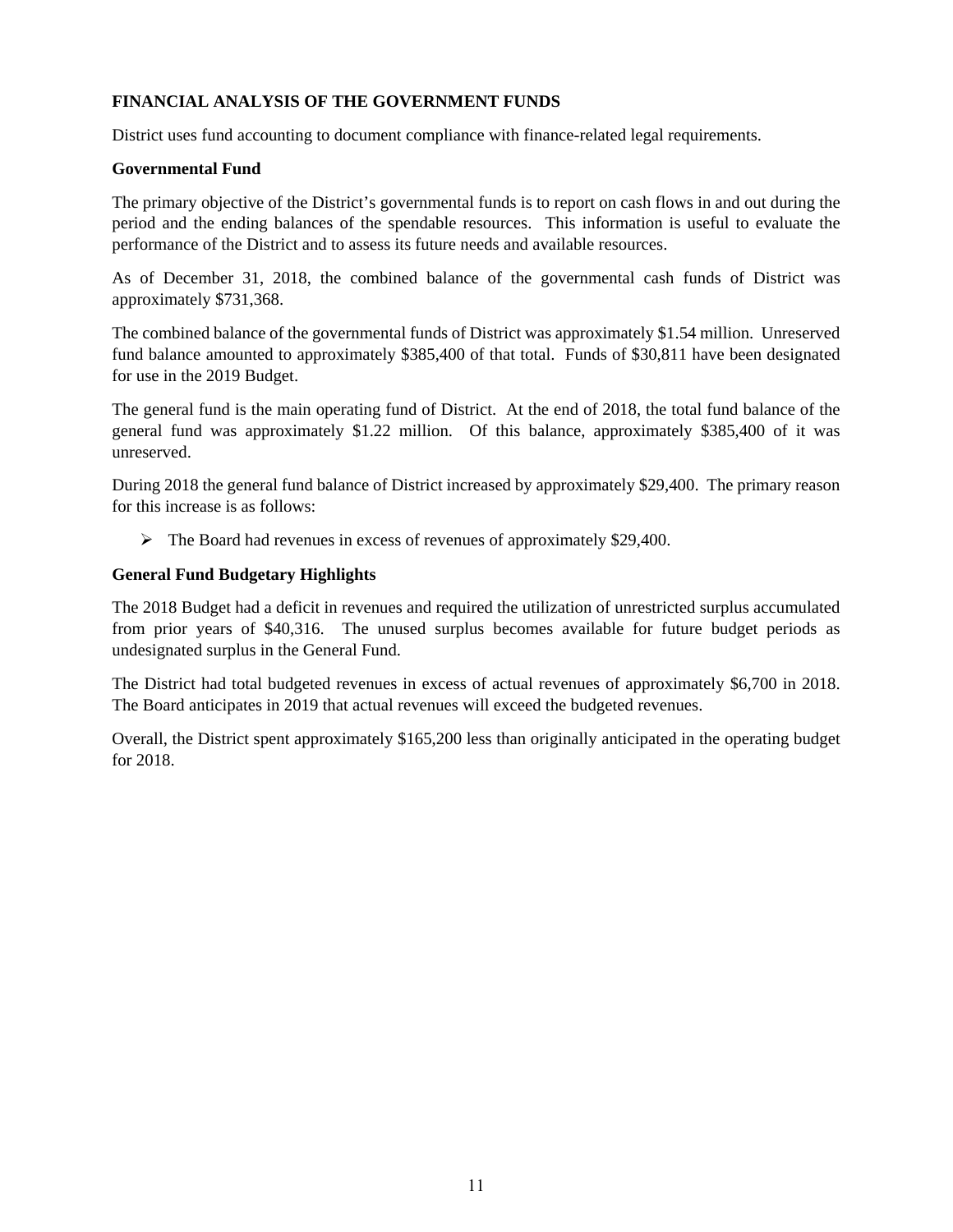# **CAPITAL ASSETS AND DEBT ADMINISTRATION**

# **Capital Assets**

As of December 31, 2018, District had invested in capital assets for government activities of approximately \$2,078,017 (net of accumulated depreciation). Capital assets consist of building and building improvements, apparatus, vehicles and equipment.

# FIRE DISTRICT NO. 1 OF THE TOWNSHIP OF SOUTH BRUNSWICK CAPITAL ASSETS (NET OF ACCUMULATED DEPRECIATION) DECEMBER 31, 2018

|                                    |   | 2018        |    | 2017        | \$ Increase<br>(Decrease) |
|------------------------------------|---|-------------|----|-------------|---------------------------|
| Capital assets                     |   |             |    |             |                           |
| Apparatus and vehicles             | S | 2,785,753   | -S | 2,785,753   |                           |
| Building and building improvements |   | 1,583,315   |    | 1,583,315   |                           |
| Equipment                          |   | 623,588     |    | 623,588     |                           |
| Total capital assets               |   | 4,992,656   |    | 4,992,656   |                           |
| Accumulated depreciation           |   | (2,914,639) |    | (2,706,378) | (208, 261)                |
| Total capital assets, net          |   | 2,078,017   |    | 2,286,278   | (208, 261)                |

Additional information on District's capital assets can be found in Note 5 in the notes to the financial statements.

#### **Long-term Obligations**

At December 31, 2018 the District had approximately \$808,600 in long-term obligations related to length of service awards program.

# **ECONOMIC FACTORS AND NEXT YEAR'S BUDGET**

In 2018 District was able to cover all its appropriations through the fire tax levy and other revenues. In 2018 the fire tax levy amounted to 98% of total revenue collected.

District adopted their 2019 budget on December 10, 2019. The voters subsequently voted to approve the budget at the February election.

The Board anticipates an increase of one tenth of a cent per \$100 of assessed value for the 2019 fire tax rate.

# **REQUESTS FOR INFORMATION**

This financial report is designed to provide a general overview of the District's finances for all of those with an interest in the District's finances. Questions concerning any of the information provided in this report, or requests for additional financial information should be addressed to Board of Commissioners, PO Box 68, Kendall Park, NJ 08824.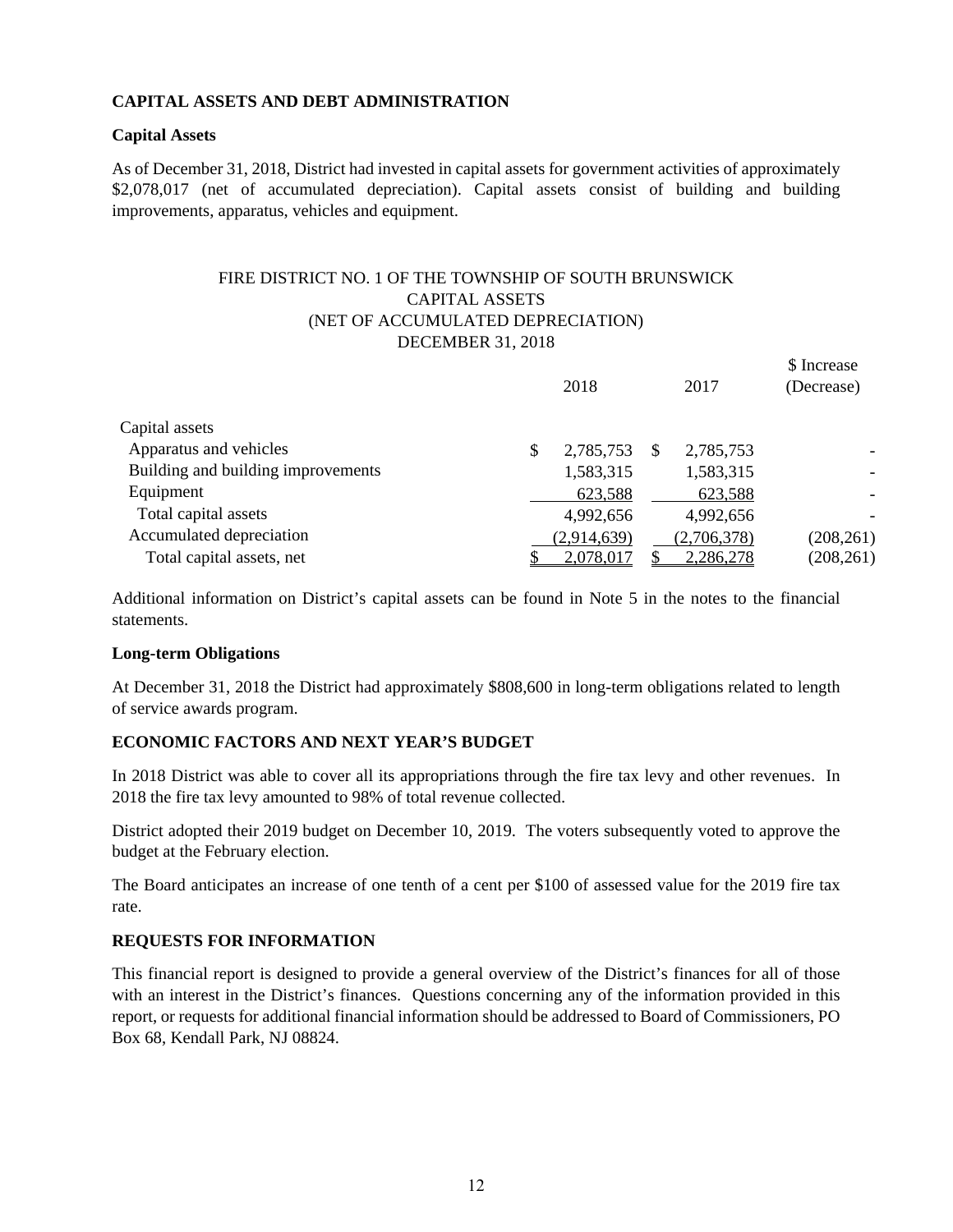# **FIRE DISTRICT NO. 1 OF THE TOWNSHIP OF SOUTH BRUNSWICK Statement of Net Position December 31, 2018**

|                                                                 | Governmental<br><b>Activities</b> |           |
|-----------------------------------------------------------------|-----------------------------------|-----------|
|                                                                 |                                   | 2018      |
| Assets:                                                         |                                   |           |
| Current assets:                                                 | \$                                | 731,368   |
| Cash and cash equivalents (Note 3)<br>Prepaid insurance         |                                   | 45,330    |
| Total current assets                                            |                                   | 776,698   |
| Noncurrent assets:                                              |                                   |           |
| Investment in length of service awards program (Note 7)         |                                   | 808,640   |
| Total noncurrent assets                                         |                                   | 808,640   |
| Capital assets, net                                             |                                   |           |
| Depreciable (Note 5)                                            |                                   | 2,078,017 |
| Total capital assets, net                                       |                                   | 2,078,017 |
| <b>Total assets</b>                                             | \$                                | 3,663,355 |
| Noncurrent liabilities:                                         |                                   |           |
| Investment in length of service awards program payable (Note 7) | \$                                | 808,640   |
| Total noncurrent liabilities                                    |                                   | 808,640   |
| <b>Total liabilities</b>                                        |                                   | 808,640   |
| Net position:                                                   |                                   |           |
| Net investment in capital assets                                |                                   | 2,078,017 |
| Restricted net postion:<br>Capital                              |                                   | 315,201   |
| Unrestricted                                                    |                                   | 461,497   |
| Total net position                                              |                                   | 2,854,715 |
| Total liabilities and net position                              | \$                                | 3,663,355 |

The accompanying notes to the financial statements are an integral part of this statement.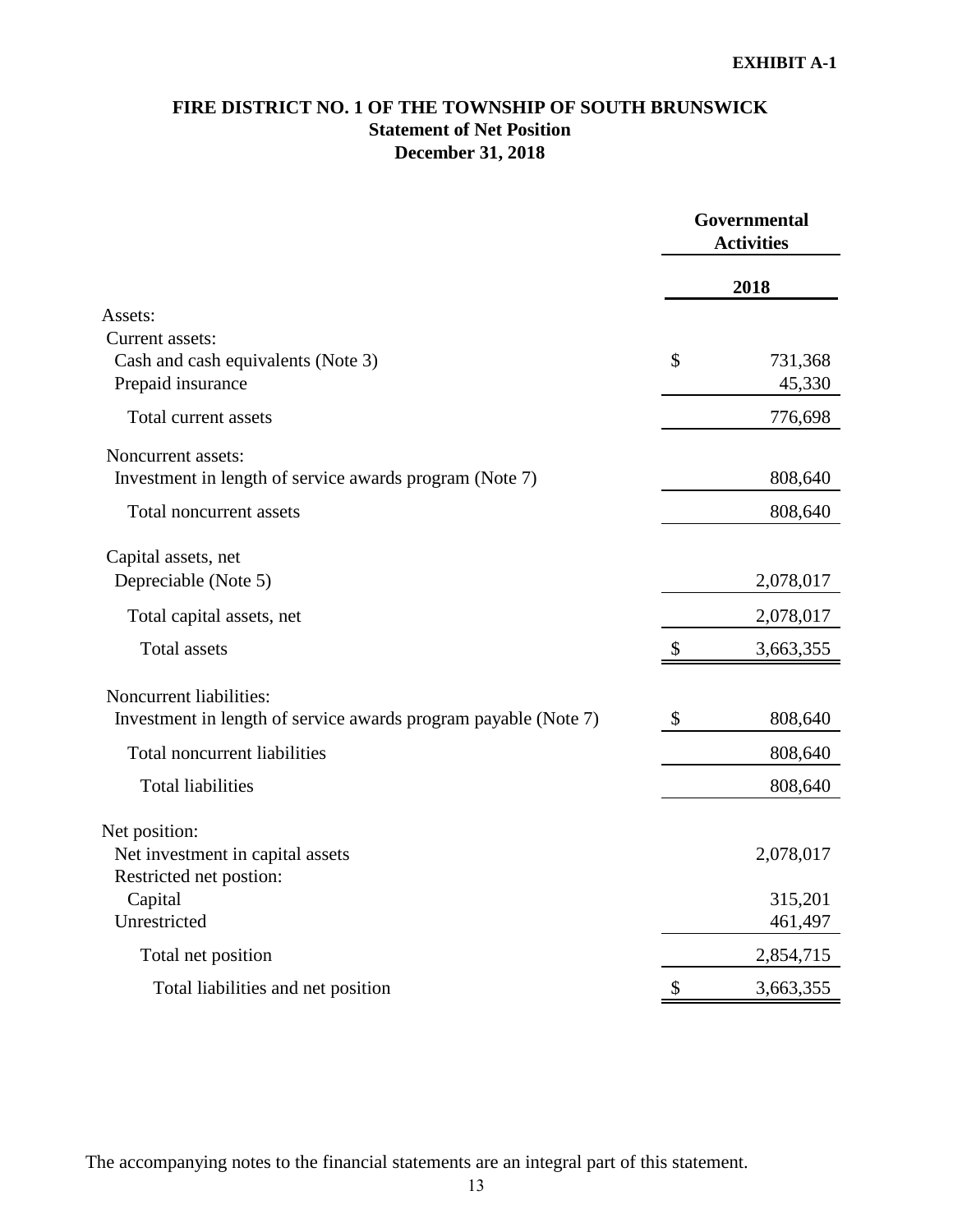# **FIRE DISTRICT NO. 1 OF THE TOWNSHIP OF SOUTH BRUNSWICK Statement of Activities For the year ended December 31, 2018**

|                                      |                           |         | Governmental<br><b>Activities</b> |
|--------------------------------------|---------------------------|---------|-----------------------------------|
|                                      | <b>Expenses</b>           |         | 2018                              |
| Government activities:               |                           |         |                                   |
| Operation appropriations:            |                           |         |                                   |
| Administration                       | $\boldsymbol{\mathsf{S}}$ | 159,439 | \$<br>159,439                     |
| Costs of operations and maintenance  |                           | 587,080 | 587,080                           |
| Length of service award contribution |                           | 46,143  | 46,143                            |
| Total government activities          |                           | 792,662 | 792,662                           |
| General revenues:                    |                           |         |                                   |
| Miscellaneous revenue                |                           |         | 6,746                             |
| Operating grant revenues             |                           |         | 6,298                             |
| Amount raised by taxation            |                           |         | 824,664                           |
| Total general revenues               |                           |         | 837,708                           |
| Change in net position               |                           |         | 45,046                            |
| Net position, January 1              |                           |         | 2,809,669                         |
| Net position, December 31            |                           |         | 2,854,715                         |

The accompanying notes to the financial statements are an integral part of this statement.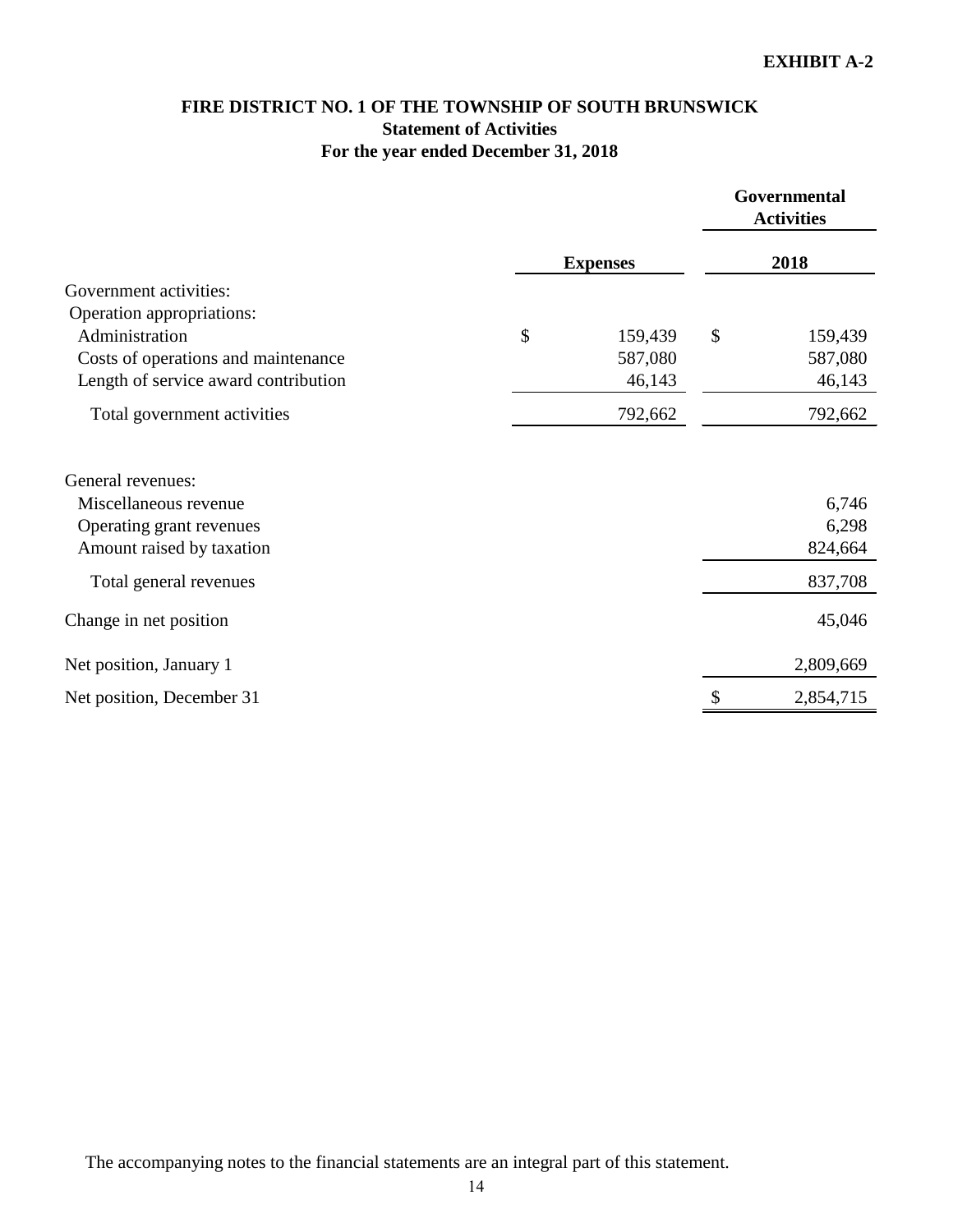The accompanying notes to the financial statements are an integral part of this statement.

|                                                                 |                     |                          |                                 |         |                                    |                          |                           | <b>Totals</b> |
|-----------------------------------------------------------------|---------------------|--------------------------|---------------------------------|---------|------------------------------------|--------------------------|---------------------------|---------------|
|                                                                 | <b>General Fund</b> |                          | Capital<br><b>Projects Fund</b> |         | <b>Debt</b><br><b>Service Fund</b> |                          | December 31,<br>2018      |               |
| Assets:                                                         |                     |                          |                                 |         |                                    |                          |                           |               |
| Current assets:                                                 |                     |                          |                                 |         |                                    |                          |                           |               |
| Cash and cash equivalents                                       | \$                  | 357,891                  | \$                              | 373,477 | $\mathcal{S}$                      |                          | \$                        | 731,368       |
| Other receivable                                                |                     | 58,276                   |                                 |         |                                    |                          |                           | 58,276        |
| Total current assets                                            |                     | 416,167                  |                                 | 373,477 |                                    |                          |                           | 789,644       |
| Noncurrent assets:                                              |                     |                          |                                 |         |                                    |                          |                           |               |
| Investment in length of service awards program                  |                     | 808,640                  |                                 |         |                                    |                          |                           | 808,640       |
| Total noncurrent assets                                         |                     | 808,640                  |                                 |         |                                    |                          |                           | 808,640       |
| <b>Total assets</b>                                             | $\mathbb{S}$        | 1,224,807                | \$                              | 373,477 | \$                                 |                          | \$                        | 1,598,284     |
| Liabilities, equity and other credits:                          |                     |                          |                                 |         |                                    |                          |                           |               |
| Other payable                                                   | \$                  |                          | \$                              | 58,276  | \$                                 |                          | $\boldsymbol{\mathsf{S}}$ | 58,276        |
| <b>Total liabilities</b>                                        |                     | $\overline{\phantom{a}}$ |                                 | 58,276  |                                    | $\overline{\phantom{a}}$ |                           | 58,276        |
| Fund balances:                                                  |                     |                          |                                 |         |                                    |                          |                           |               |
| Restricted for:                                                 |                     |                          |                                 |         |                                    |                          |                           |               |
| Capital                                                         |                     |                          |                                 | 315,201 |                                    |                          |                           | 315,201       |
| Investment in length of service awards program<br>Assigned for: |                     | 808,640                  |                                 |         |                                    |                          |                           | 808,640       |
| For subsequent year's expenditures                              |                     | 30,811                   |                                 |         |                                    |                          |                           | 30,811        |
| Unassigned, reported in:                                        |                     |                          |                                 |         |                                    |                          |                           |               |
| General fund                                                    |                     | 385,356                  |                                 |         |                                    |                          |                           | 385,356       |
| Total fund balance                                              |                     | 1,224,807                |                                 | 315,201 |                                    |                          |                           | 1,540,008     |
| Total liabilities and fund balance                              | \$                  | 1,224,807                | \$                              | 373,477 | \$                                 |                          |                           |               |

 Prepaid insurance is reported in governmental funds as expenditures. However, in the statement of net position, the cost of those assets is expensed over the term of the policy as insurance expense. 45,330

Amounts reported for governmental activities in the statement of net position (A-1) are different because:

 Capital assets used in governmental activities are not financial resources and therefore are not reported in the funds. The cost of the assets is \$4,992,656 and the accumulated depreciation is \$2,914,639. 2,078,017

 Long-term liabilities, including bonds payable and length of service award program payable, are not due and payable in the current period and are

therefore not reported as liabilities in the funds. (808,640)

Net position of governmental activities  $\qquad \qquad$  2,854,715



# **FIRE DISTRICT NO. 1 OF THE TOWNSHIP OF SOUTH BRUNSWICK Governmental Funds Balance Sheet December 31, 2018**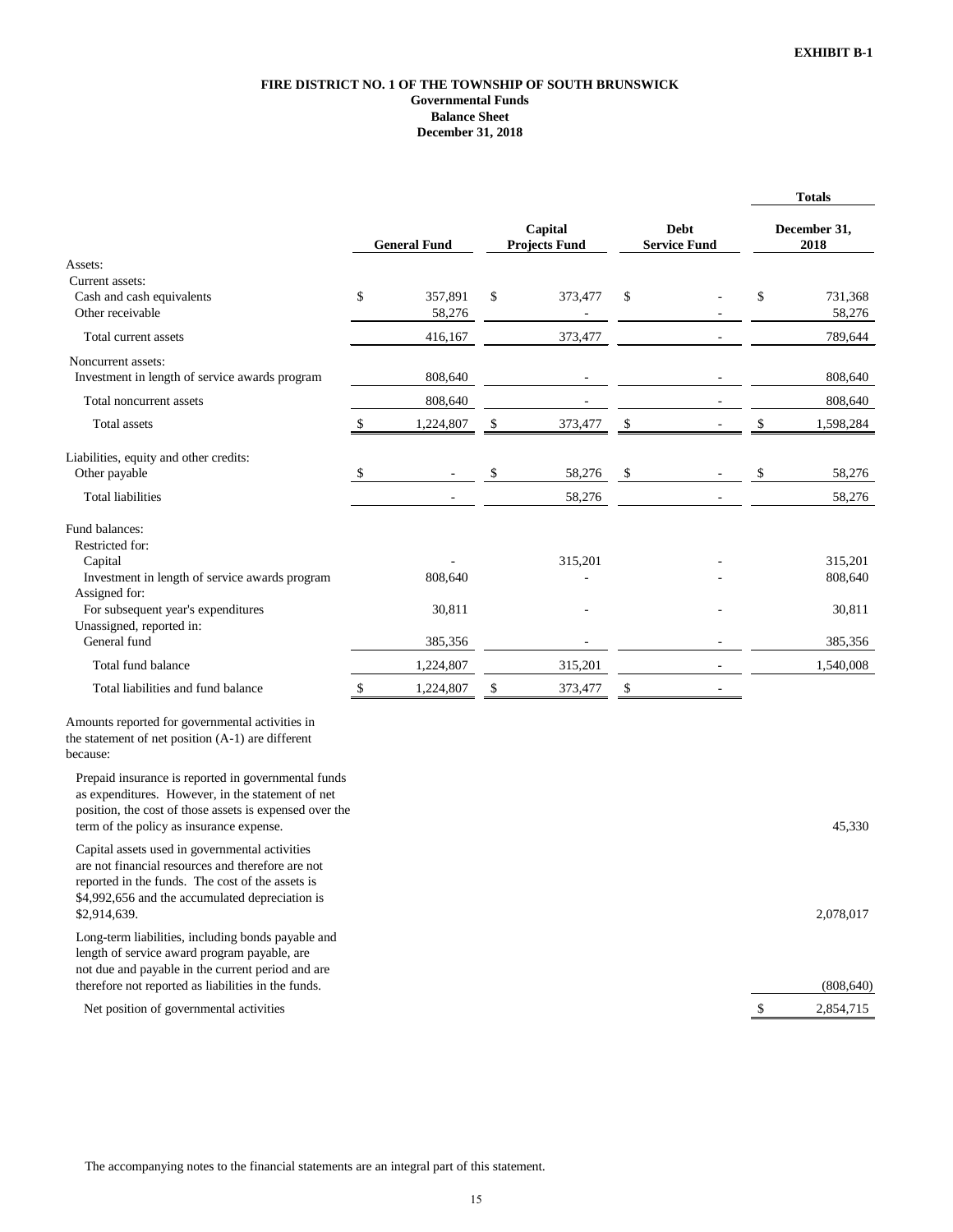The accompanying notes to the financial statements are an integral part of this statement.

|                                                       |                     |                                 |                                    | <b>Totals</b>        |  |
|-------------------------------------------------------|---------------------|---------------------------------|------------------------------------|----------------------|--|
|                                                       | <b>General Fund</b> | Capital<br><b>Projects Fund</b> | <b>Debt</b><br><b>Service Fund</b> | December 31,<br>2018 |  |
| Revenues:                                             |                     |                                 |                                    |                      |  |
| Miscellaneous anticipated revenue:                    |                     |                                 |                                    |                      |  |
| Investment income - unrestricted cash and investments | \$<br>6,738         | \$                              | \$                                 | \$<br>6,738          |  |
| Other revenue                                         | $8\phantom{.}$      |                                 |                                    | 8                    |  |
| Total miscellaneous revenues                          | 6,746               |                                 |                                    | 6,746                |  |
| Operating grant revenues:                             |                     |                                 |                                    |                      |  |
| Supplemental fire service act                         | 6,298               |                                 |                                    | 6,298                |  |
| Total operating grant revenue                         | 6,298               | $\overline{a}$                  |                                    | 6,298                |  |
| Total revenues                                        | 13,044              |                                 |                                    | 13,044               |  |
| Amount raised by taxation to support                  |                     |                                 |                                    |                      |  |
| district budget                                       | 596,934             | 100,500                         | 127,230                            | 824,664              |  |
| Total anticipated revenues                            | 609,978             | 100,500                         | 127,230                            | 837,708              |  |
| Expenditures:                                         |                     |                                 |                                    |                      |  |
| Operating appropriations:                             |                     |                                 |                                    |                      |  |
| Administration:                                       |                     |                                 |                                    |                      |  |
| Salaries and wages                                    | 135,652             |                                 |                                    | 135,652              |  |
| Fringe benefits                                       | 1,546               |                                 |                                    | 1,546                |  |
| Other expenditures:                                   |                     |                                 |                                    |                      |  |
| Professional fees                                     | 12,249              |                                 |                                    | 12,249               |  |
| Elections                                             | 241                 |                                 |                                    | 241                  |  |
| Medical services                                      | 2,885               |                                 |                                    | 2,885                |  |
| Membership dues/software/subscriptions                | 641                 |                                 |                                    | 641                  |  |
| Office supplies                                       | 3,346               |                                 |                                    | 3,346                |  |
| Advertising                                           | 2,879               |                                 |                                    | 2,879                |  |
| Total administration                                  | 159,439             | $\overline{\phantom{a}}$        |                                    | 159,439              |  |

# **FIRE DISTRICT NO. 1 OF THE TOWNSHIP OF SOUTH BRUNSWICK Governmental Funds Statement of Revenues, Expenditures and Changes in Fund Balance For the year ended December 31, 2018**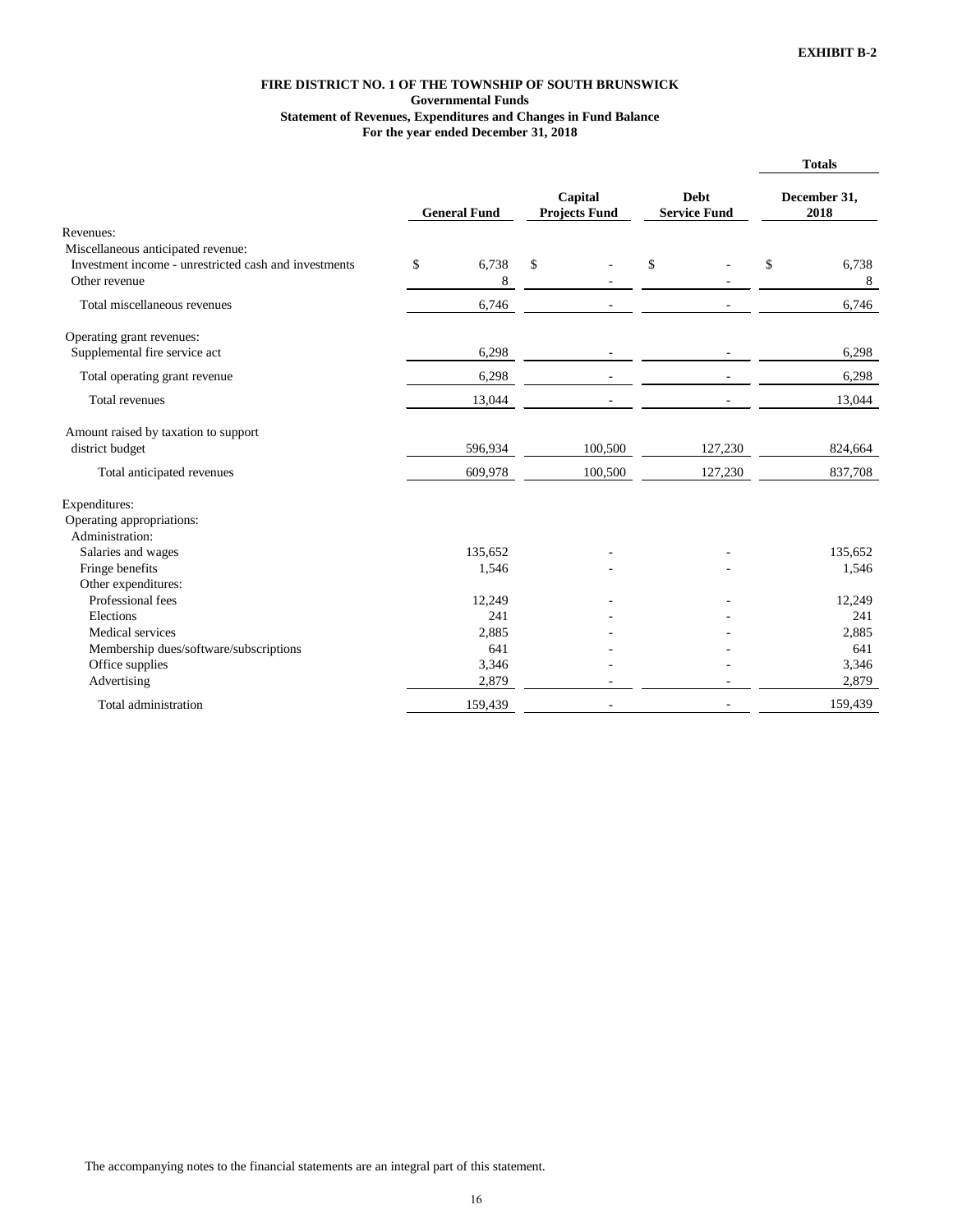The accompanying notes to the financial statements are an integral part of this statement.

**Totals**

|                                               | <b>General Fund</b> | Capital<br><b>Projects Fund</b> | <b>Debt</b><br><b>Service Fund</b> | December 31,<br>2018 |
|-----------------------------------------------|---------------------|---------------------------------|------------------------------------|----------------------|
| Cost of operations and maintenance:           |                     |                                 |                                    |                      |
| Other expenditures:                           |                     |                                 |                                    |                      |
| Fire protection services                      | 131,500             |                                 |                                    | 131,500              |
| Fire marshal services                         | 30,000              |                                 |                                    | 30,000               |
| Insurance                                     | 72,058              |                                 |                                    | 72,058               |
| Incentive program                             | 13,509              |                                 |                                    | 13,509               |
| Sub station                                   | 25,221              |                                 |                                    | 25,221               |
| Communication costs                           | 10,578              |                                 |                                    | 10,578               |
| Fire prevention program                       | 5,043               |                                 |                                    | 5,043                |
| Travel                                        | 7,817               |                                 |                                    | 7,817                |
| Training and education                        | 3,816               |                                 |                                    | 3,816                |
| Equipment maintenance and repairs             | 41,063              |                                 |                                    | 41,063               |
| Firefighting supplies                         | 2,262               |                                 |                                    | 2,262                |
| Support services - EMS                        | 5,000               |                                 |                                    | 5,000                |
| Bank service charges                          | 1,636               |                                 |                                    | 1,636                |
| Ladder/hose testing                           | 3,555               |                                 |                                    | 3,555                |
| <b>Public relations</b>                       | 980                 |                                 |                                    | 980                  |
| Uniforms                                      | 100                 |                                 |                                    | 100                  |
| Maintenance agreements                        | 2,280               |                                 |                                    | 2,280                |
| Other non-bondable assets                     | 19,857              |                                 |                                    | 19,857               |
| Total cost of operations and maintenance      | 376,275             |                                 |                                    | 376,275              |
| Length of service awards program:             |                     |                                 |                                    |                      |
| Administrative fees                           | 1,010               |                                 |                                    | 1,010                |
| Participant withdrawals                       | 10,854              |                                 |                                    | 10,854               |
| Depreciation in fair value of investments     | 32,988              |                                 |                                    | 32,988               |
| Total length of service awards program        | 44,852              |                                 |                                    | 44,852               |
| Debt service for capital appropriations:      |                     |                                 |                                    |                      |
| Capital leases                                |                     |                                 | 123,058                            | 123,058              |
| Interest on capital leases                    |                     |                                 | 4,172                              | 4,172                |
| Total debt service for capital appropriations |                     |                                 | 127,230                            | 127,230              |
| Total operating appropriations                | 580,566             |                                 | 127,230                            | 707,796              |
| Excess (deficiency) of revenues               |                     |                                 |                                    |                      |
| under (over) expenditures                     | 29,412              | 100,500                         |                                    | 129,912              |
| Fund balance, January 1                       | 1,195,395           | 214,701                         |                                    | 1,410,096            |
| Fund balance, December 31                     | 1,224,807<br>\$     | 315,201<br>\$                   | $\boldsymbol{\mathsf{S}}$          | 1,540,008<br>\$      |

# **FIRE DISTRICT NO. 1 OF THE TOWNSHIP OF SOUTH BRUNSWICK Governmental Funds Statement of Revenues, Expenditures and Changes in Fund Balance For the year ended December 31, 2018**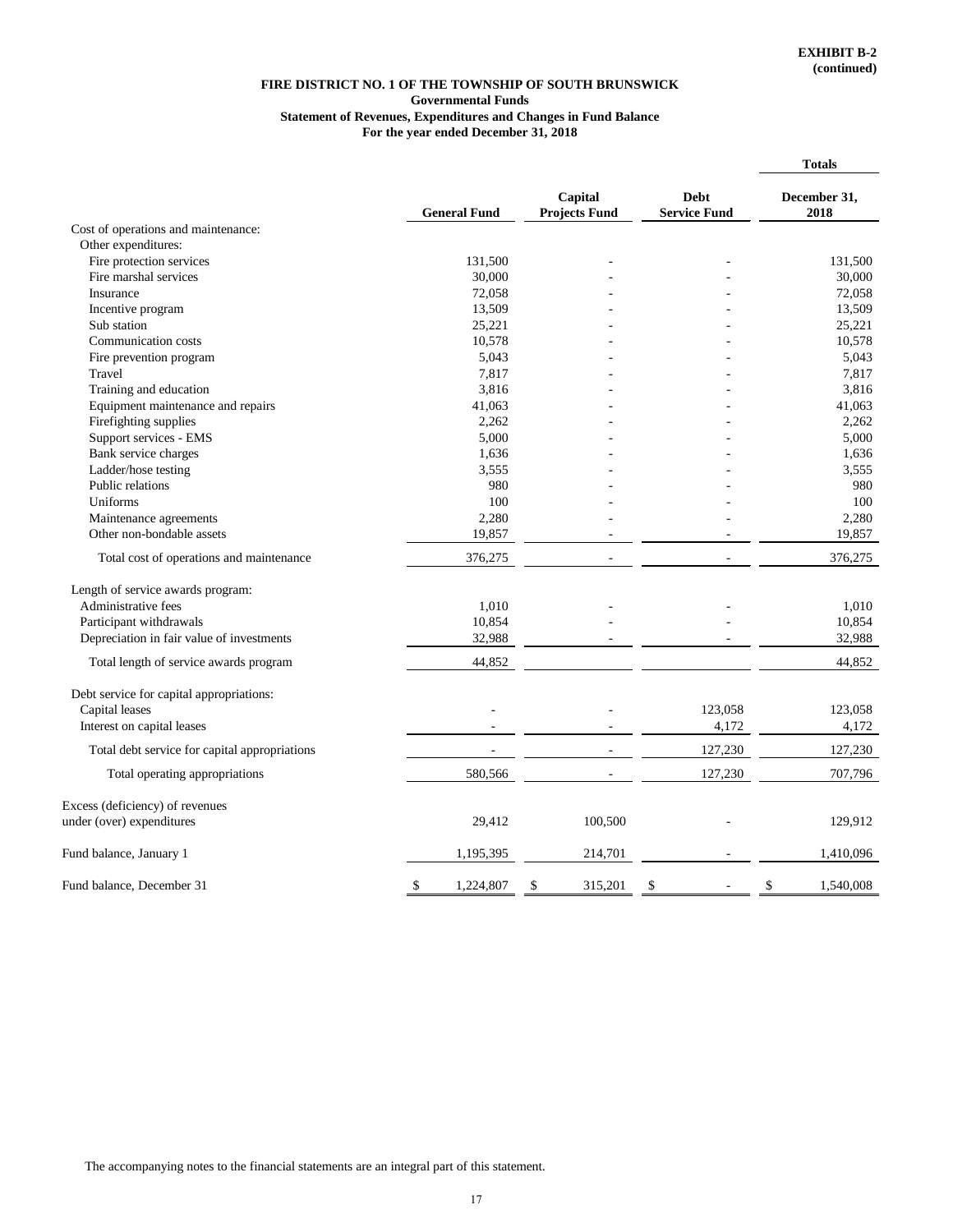# **December 31, 2018 FIRE DISTRICT NO. 1 OF THE TOWNSHIP OF SOUTH BRUNSWICK Reconciliation of the Statement of Revenues, Expenditures and Changes in Fund Balance in the Governmental Funds to the Statement of Activities**

| Total net changes in Fund Balance-Governmental Funds (B-2)                                                                                                                                                                                                                                                                                                                                                                                                      |                         |            | \$<br>129,912 |
|-----------------------------------------------------------------------------------------------------------------------------------------------------------------------------------------------------------------------------------------------------------------------------------------------------------------------------------------------------------------------------------------------------------------------------------------------------------------|-------------------------|------------|---------------|
| Amounts reported for governmental activities in the statement<br>of activities (A-2) are different because:                                                                                                                                                                                                                                                                                                                                                     |                         |            |               |
| Capital Outlays are reported in governmental funds as expenditures.<br>However, in the statement of activities, the cost of those assets is                                                                                                                                                                                                                                                                                                                     |                         |            |               |
| allocated over their estimated useful lives as depreciation expense.                                                                                                                                                                                                                                                                                                                                                                                            | Depreciation expense    | (208, 261) | (208, 261)    |
| Prepaid insurance is reported in governmental funds as expenditures.<br>However, in the statement of net position, the cost of those assets is<br>expensed over the term of the policy as insurance expense.                                                                                                                                                                                                                                                    |                         |            |               |
|                                                                                                                                                                                                                                                                                                                                                                                                                                                                 | Prior year              | (47,390)   |               |
|                                                                                                                                                                                                                                                                                                                                                                                                                                                                 | Current year            | 45,330     |               |
|                                                                                                                                                                                                                                                                                                                                                                                                                                                                 |                         |            | (2,060)       |
| Length of service awards program contribution is not reported in<br>governmental funds as expenditures. However, in the statement<br>of net position, the expense is equal to the amount of contributions<br>to the volunteers accounts as determined by the benefit terms.<br>Change in value of LOSAP investments is not a revenue in the government<br>wide financial statements as it is payable to the volunteers in accordance<br>with the plan benefits. |                         |            |               |
| District contribution to length of service awards program                                                                                                                                                                                                                                                                                                                                                                                                       |                         | (46, 143)  |               |
|                                                                                                                                                                                                                                                                                                                                                                                                                                                                 | Administrative fees     | 1,010      |               |
|                                                                                                                                                                                                                                                                                                                                                                                                                                                                 | Participant withdrawals | 10,854     |               |
| Depreciation in fair value of investments                                                                                                                                                                                                                                                                                                                                                                                                                       |                         | 32,988     |               |
|                                                                                                                                                                                                                                                                                                                                                                                                                                                                 |                         |            | (1,291)       |
| Repayment of capital lease principal is an expenditure in the governmental<br>funds, but the repayment reduces long-term liabilities in the statement                                                                                                                                                                                                                                                                                                           |                         |            |               |
| of net position and is not reported in the statement of activities.                                                                                                                                                                                                                                                                                                                                                                                             |                         |            | 123,059       |
| Accrual of interest on capital leases is not an expenditure in the<br>governmental funds, but the adjustment is charged to expense and is<br>reported in the statement of activities.                                                                                                                                                                                                                                                                           |                         |            |               |
|                                                                                                                                                                                                                                                                                                                                                                                                                                                                 | Prior year              | 3,687      |               |
|                                                                                                                                                                                                                                                                                                                                                                                                                                                                 | Current year            |            |               |
|                                                                                                                                                                                                                                                                                                                                                                                                                                                                 |                         |            | 3,687         |
| Change in net position of governmental activities                                                                                                                                                                                                                                                                                                                                                                                                               |                         |            | \$<br>45,046  |
|                                                                                                                                                                                                                                                                                                                                                                                                                                                                 |                         |            |               |

The accompanying notes to the financial statements are an integral part of this statement.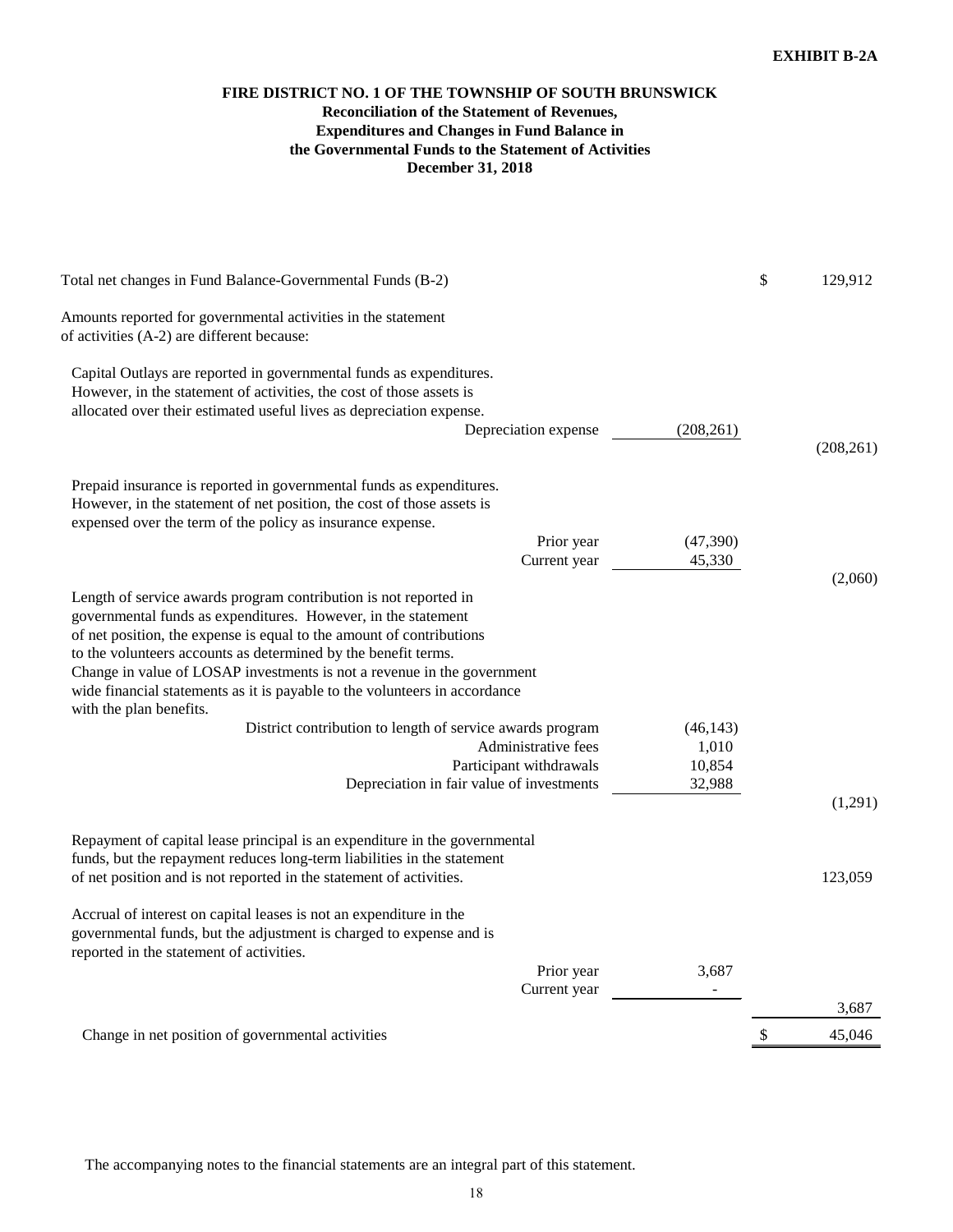#### **NOTE 1: GENERAL INFORMATION**

### **A. Description of Reporting Entity**

Fire District No. 1 of the Township of South Brunswick is a political subdivision of the Township of South Brunswick, County of Middlesex, State of New Jersey. A board of five commissioners oversees all of the operations of the Fire District. The length of each commissioner's term is three years with the annual election held the third Saturday of February.

Fire Districts are governed by the N.J.S.A. 40A: 14-70 et al. and are taxing authorities charged with the responsibility of providing the resources necessary to provide fire fighting services to the residents within its territorial location.

The primary criterion for including activities within the District's reporting entity, as set forth in Section 2100 of the GASB *Codification of Governmental Accounting and Financial Reporting Standards*, is whether:

- the organization is legally separate (can sue or be sued in their own name);
- **the District holds the corporate powers of the organization;**
- the District appoints a voting majority of the organization's board
- $\blacksquare$  the District is able to impose its will on the organization;
- the organization has the potential to impose a financial benefit/burden on the District
- there is a fiscal dependency by the organization on the District.

There were no additional entities required to be included in the reporting entity under the criteria as described above. Furthermore, the District is not includable in any other reporting entity on the basis of such criteria.

# **B. District Officials**

The District is governed by a board of five commissioners. The following were in office at December 31, 2018:

| <b>Officials</b>  | <b>Term Expires</b><br><b>March</b> |
|-------------------|-------------------------------------|
| Sarah Berezansky  | 2021                                |
| Richard Josephson | 2019                                |
| Kris Olson        | 2021                                |
| William Orchard   | 2020                                |
| Arthur Tarnowski  | 2019                                |

#### **C. Accounting Records**

The official accounting records of the Fire District No. 1 of the Township of South Brunswick are maintained in the office of the District.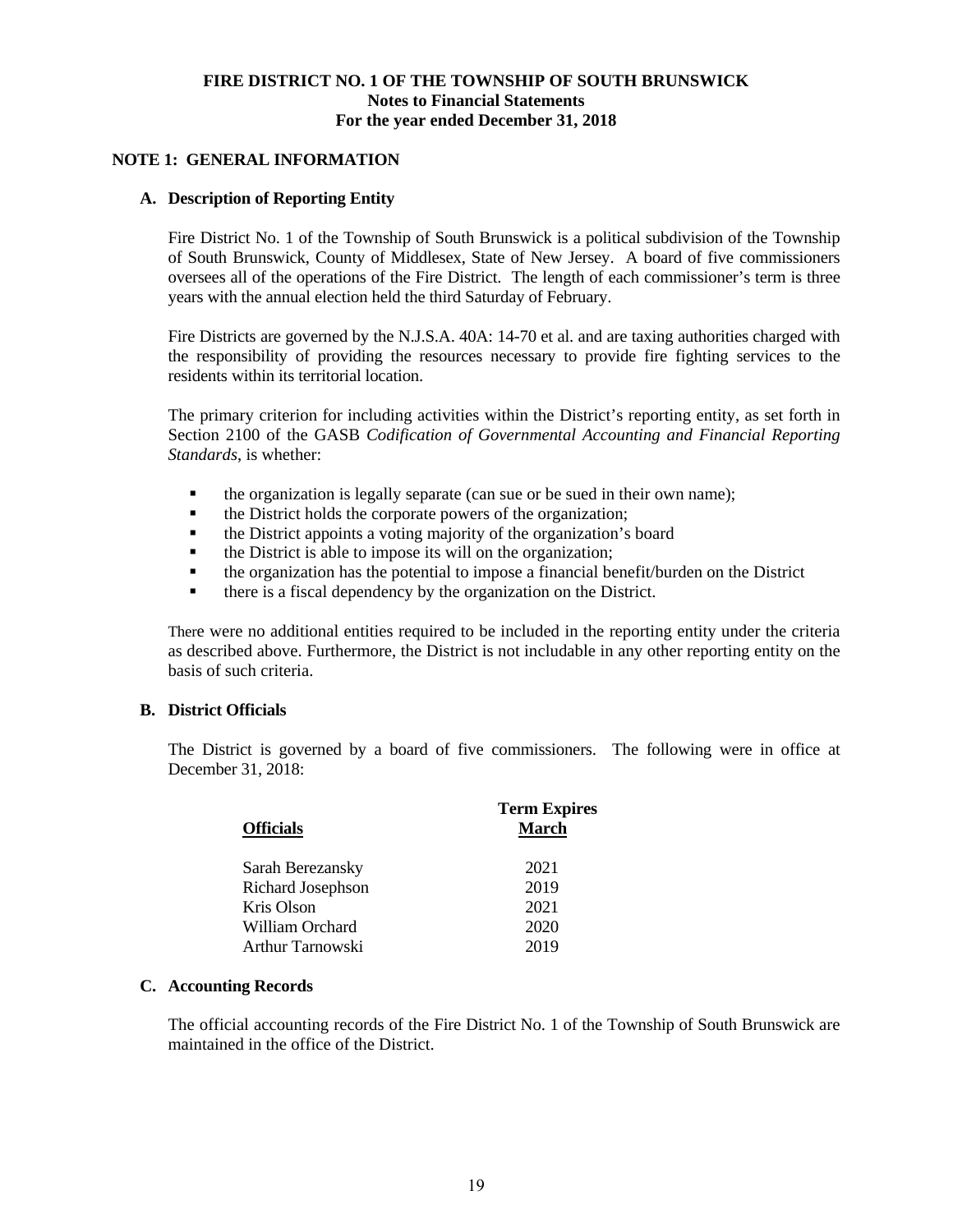## **NOTE 1: GENERAL INFORMATION (continued)**

#### **D. Minutes**

Minutes were recorded for meetings and contained approvals for disbursements.

#### **E. Component Units**

GASB Statement No.14: The Financial Reporting Entity, provides guidance that all entities associated with a primary government are potential component units and should be evaluated for inclusion in the financial reporting entity. A primary government is financially accountable not only for the organizations that make up its legal entity but also for legally separate organizations that meet the criteria established by GASB Statement No. 14, as amended by GASB Statement No. 39, Determining Whether Certain Organizations are Component Units and GASB Statement No. 61, The Financial Reporting Entity: Omnis - an amendment of GASB Statements No. 14 and No. 34 and GASB Statement No. 80, Blending Requirements for Certain Component Units. The District had no component units as of for the year ended December 31, 2018.

# **NOTE 2: SUMMARY OF SIGNIFICANT ACCOUNTING POLICIES**

#### **A. Basis of Presentation**

 The financial statements of the Fire District conform to generally accepted accounting principles (GAAP) applicable to governmental funds of state and local governments in accordance with the provisions of N.J.A.C. 5:31-7-1. The Governmental Accounting Standards Board (GASB) is the accepted standard-setting body for establishing governmental accounting and financial reporting principles. The more significant of the District's accounting policies are described below.

 The basic financial statements report using the economic resources measurement focus and the accrual basis of accounting generally includes the reclassification or elimination of internal activity (between or within funds). Fiduciary fund financial statements also report using the same focus. Revenues are recorded when earned and expenses are recorded when the liability is incurred, regardless of the timing of the related cash flows. The tax revenues are recognized in the year for which they are levied (see Note 2 N) while grants are recognized when grantor eligibility requirements are met.

 Governmental fund financial statements report using the current financial resources measurement focus and the modified accrual basis of accounting. Revenues are recognized when they are both measurable and available. Available means collectible within the current period or soon thereafter, within 60 days of the end of the fiscal year. Expenditures are recorded when the related fund liability is incurred.

#### **B. Fund Accounting**

The accounts of the district are maintained in accordance with the principles of fund accounting to ensure observance of limitations and restrictions on the resources available. The principles of fund accounting require that resources be classified for accounting and reporting purposes into funds or account groups in accordance with activities or objectives specified for the resources. Each fund is a separate accounting entity with a self-balancing set of accounts. An account group, on the other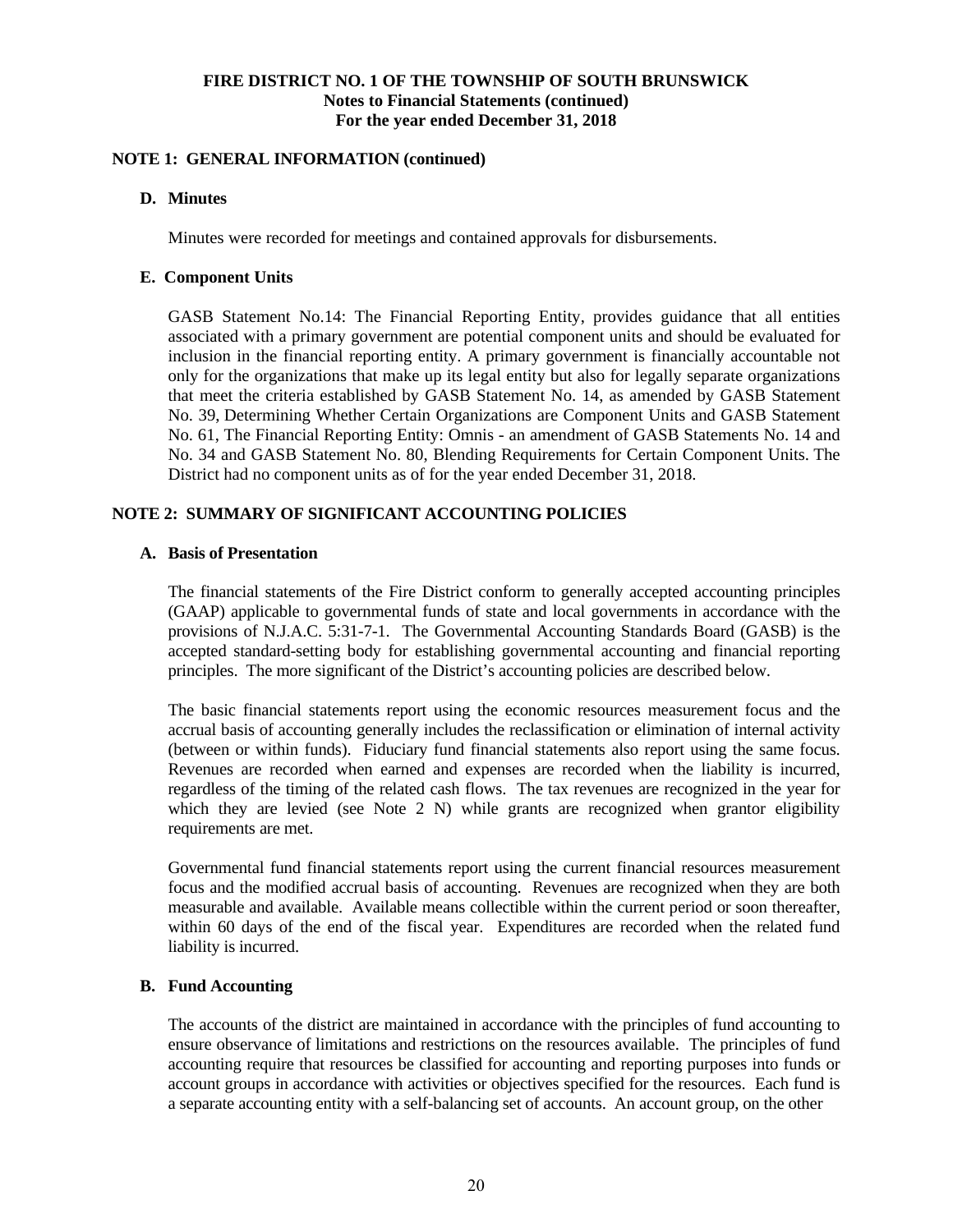#### **NOTE 2: SUMMARY OF SIGNIFICANT ACCOUNTING POLICIES (continued)**

#### **B. Fund Accounting (continued)**

hand, is a financial reporting device designed to provide accountability for certain assets and liabilities that are not recorded in the funds because they do not directly affect net expendable available financial resources. Funds are classified into three categories: governmental, proprietary and fiduciary. Each category, in turn is divided into separate "fund types." As of December 31, 2018, the District only had activities in the governmental fund category.

Governmental Funds:

#### *General Fund*

The General Fund is the general operating fund of the Fire District and is used to account for the inflows and outflows of financial resources. The acquisition of certain capital assets, such as fire fighting apparatus and equipment, is accounted for in the General Fund when it is responsible for the financing of such expenditures.

### *Capital Projects Fund*

The Capital Projects Fund is used to account for financial resources to be used for the acquisition or construction of major capital facilities such as firehouses and fire fighting apparatus. Generally, the financial resources of the Capital Projects Fund are derived from the issuance of debt or by the reservation of fund balance, which must be authorized by the voters as a separate question of the ballot either during the annual election or at a special election.

#### *Debt Service Fund*

The Debt Service Fund is used to account for resources that will be used to service general longterm debt.

#### **C. District Wide and Fund Financial Statements**

#### *District Wide Financial Statements*

The district-wide financial statements (A-1 and A-2) report information of all of the nonfiduciary activities of the District. For the most part, the effect of interfund activity has been removed from these district-wide statements. District activities, which normally are supported by taxes and intergovernmental revenues, are reported separately from business-type activities, which rely to a significant extent on fees and charges for support. Individual funds are not displayed but the statements distinguish governmental activities as generally supported through taxes and user fees.

The statement of activities demonstrates the degree to which the direct expenses of a given function, segment or component unit are offset by program revenues. Direct expenses are those that are clearly identifiable with a specific function, segment, or component unit. Program revenues include charges to customers who purchase, use or directly benefit from goods or services provided by a given function, segment or component unit. Program revenues also include grants and contributions that are restricted to meeting the operational or capital requirements of a particular function,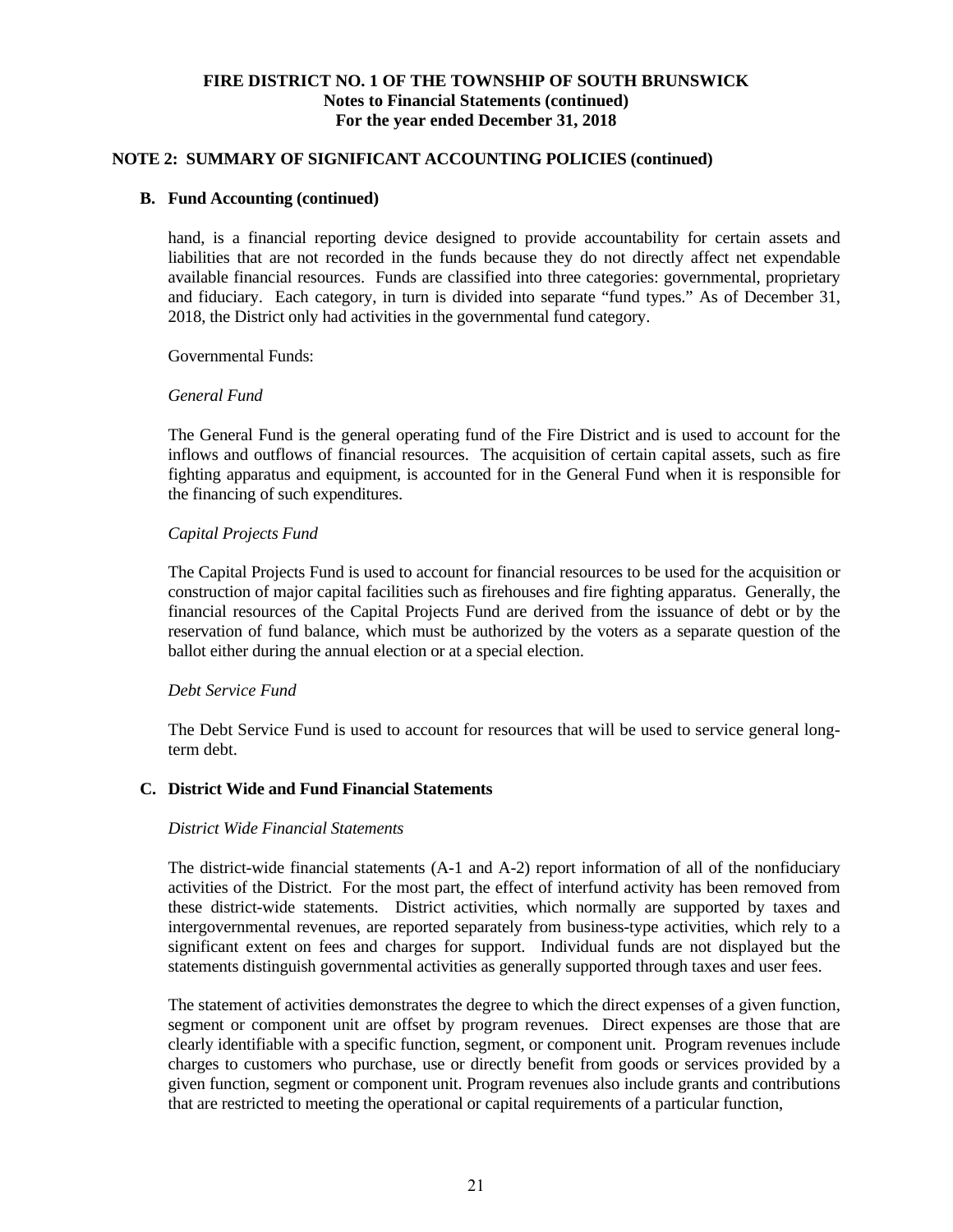# **NOTE 2: SUMMARY OF SIGNIFICANT ACCOUNTING POLICIES (continued)**

## **C. District Wide and Fund Financial Statements (continued)**

segment, or component unit. Taxes and other items not properly included among program revenues are reported instead as general revenues. The District does not allocate general government (indirect) expenses to other functions.

Net position is restricted when constraints placed on it is either externally imposed or imposed by constitutional provisions or enabling legislation. Internally imposed designations of resources are not presented as restricted net position. When both restricted and unrestricted resources are available for use, generally it is the District's policy to use restricted resources first, and then unrestricted resources as they are needed.

Separate financial statements are provided for governmental funds, proprietary funds, fiduciary funds and similar component units, and major component units. However, the fiduciary funds are not included in the district-wide statements. Major individual governmental funds and major individual enterprise funds are reported as separate columns in the fund financial statements.

The district-wide financial statements (A-1 and A-2) include the statement of net position and the statement of activities. These statements report financial information of the District as a whole excluding the fiduciary activities. All inter-fund activity, excluding the fiduciary funds, has been eliminated in the statement of activities. Individual funds are not displayed but the statements distinguish governmental activities as generally supported through taxes and user fees.

#### *Fund Financial Statements*

The fund financial statements provide detail of the governmental and fiduciary funds.

# **D. Basis of Accounting**

The accounting and financial reporting treatment applied to a fund is determined by its measurement focus. All governmental funds and private purpose trust funds are accounted for using a current financial resources measurement focus. With this measurement focus, only current assets and current liabilities generally are included on the balance sheet. Operating statements of these funds present increases (i.e., revenues and other financing sources) and decreases (i.e., expenditures and other financing uses) in net position.

The modified accrual basis of accounting is used for measuring financial position and operating results of all governmental fund types, private purpose trust funds and agency funds. Under the modified accrual basis of accounting, revenues are recognized when they become both measurable and available. "Measurable" means the amount of the transaction can be determined and "available" means collectible within the current period or soon enough thereafter to be used to pay liabilities of the current period. State equalization monies are recognized as revenue during the period in which they are appropriated. A one-year availability period is used for revenue recognition for all other governmental fund revenues. Expenditures are recognized in the accounting period in which the fund liability is incurred, except for principal and interest on general long-term debt which are recorded when due.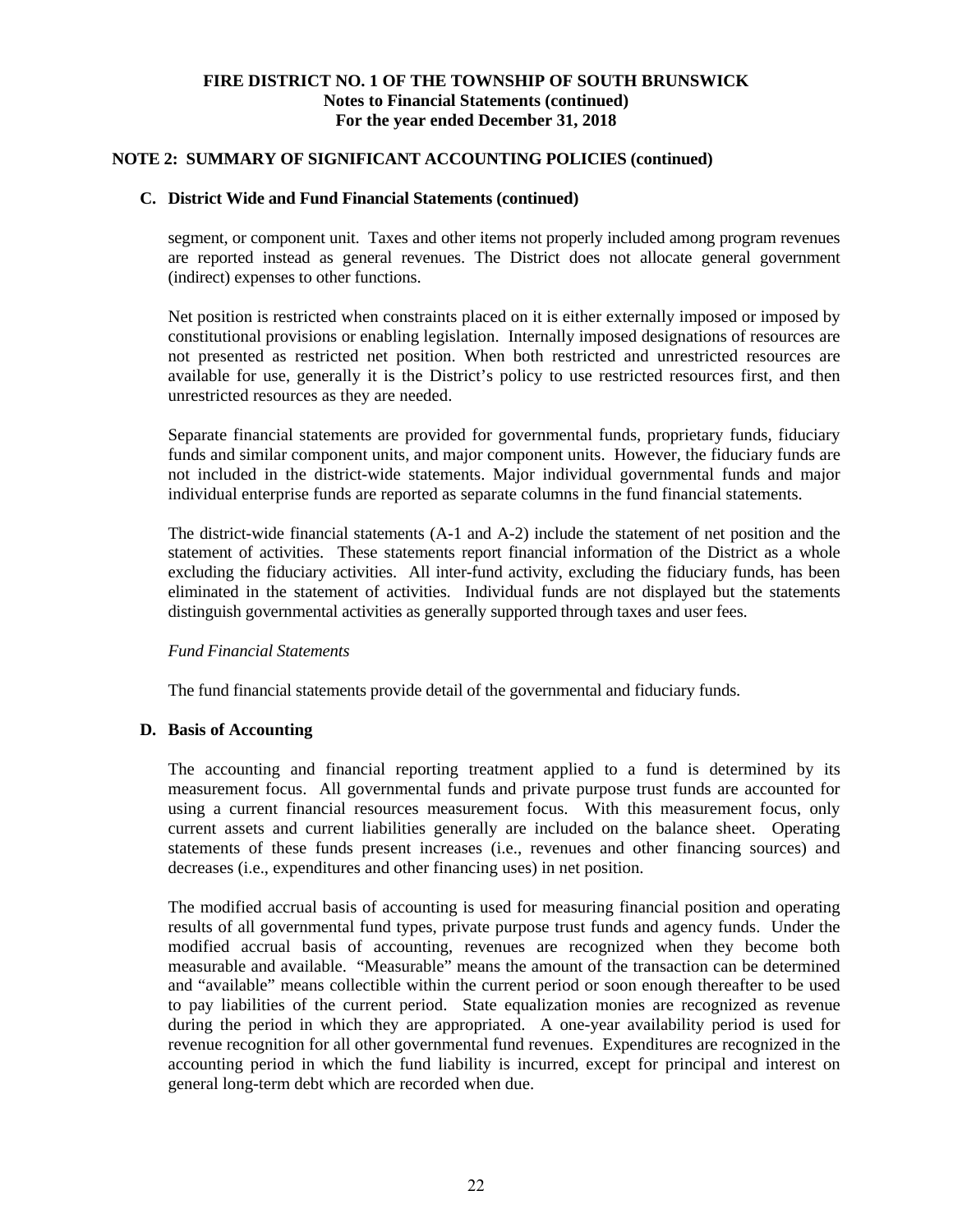#### **NOTE 2: SUMMARY OF SIGNIFICANT ACCOUNTING POLICIES (continued)**

#### **D. Basis of Accounting (continued)**

In its accounting and financial reporting, the Fire District No. 1 of the Township of South Brunswick follows the pronouncements of the Governmental Accounting Standards Board (GASB).

# **E. Budgets and Budgetary Accounting**

The Fire District must adopt an annual budget in accordance with N.J.S.A. 40A: 14-78.1 et al.

The fire commissioners must introduce and adopt the annual budget no later than sixty days prior to the annual election. At introduction, the commissioners shall fix the time and place for a public hearing on the budget and must advertise the time and place at least ten days prior to the hearing in a newspaper having substantial circulation in the fire district. The public hearing must not be held less than twenty-eight days after the date the budget was introduced. After the hearing has been held, the fire commissioners may, by majority vote, adopt the budget.

Amendments may be made to the Fire District budget in accordance with N.J.S.A 40A: 14-78.3.

Subsequent to the adoption of the Fire District budget, the amount of money to be raised by taxation in support of the Fire District budget must appear on the ballot for the annual election for approval of the legal voters.

Fire Districts have a prescribed budgetary basis to demonstrate legal compliance. However, budgets are adopted on principally the same basis of accounting utilized for the preparation of the Fire Districts general-purpose financial statements.

#### **F. Encumbrances**

 Under encumbrance accounting, purchase orders, contracts and other commitments for the expenditure of resources are recorded to reserve a portion of the applicable appropriation. Open encumbrances, other than in the special revenue fund, are reported as reservations of fund balances at year-end as they do not constitute expenditures or liabilities but rather commitments related to unperformed contracts for goods and services.

 Encumbered appropriations carry over into the next fiscal year. An entry will be made at the beginning of the next year to increase the appropriation reflected in the adopted budget by the outstanding encumbrance amounts as of the current year-end. There were no encumbrances as of December 31, 2018.

#### **G. Cash and Cash Equivalents**

 Cash and cash equivalents include petty cash, change funds and cash in banks. All certificates of deposit are recorded as cash regardless of the date of maturity. Fire districts are required by N.J.S.A. 40A: 5-14 to deposit public funds in a bank or trust company having its place of business in the State of New Jersey organized under the laws of the United States or of the State of New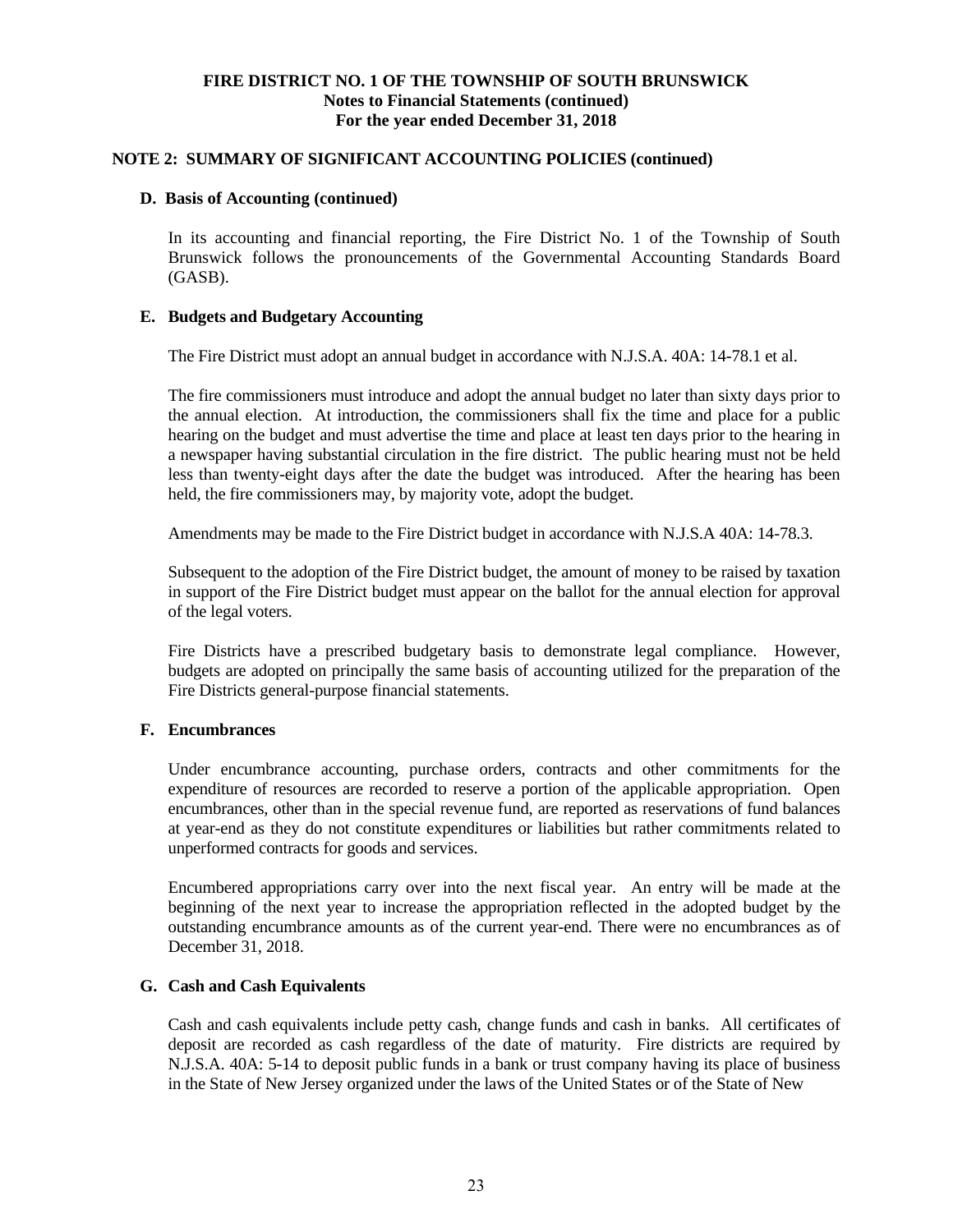## **NOTE 2: SUMMARY OF SIGNIFICANT ACCOUNTING POLICIES (continued)**

### **G. Cash and Cash Equivalents (continued)**

 Jersey or with the New Jersey Cash Management Fund. N.J.S.A. 40A: 5-15.1 provides a list of investments that may be purchased by fire districts.

 N.J.S.A. 17:9-42 requires New Jersey governmental units to deposit public funds only in public depositories located in New Jersey, where the funds are secured in accordance with the provision of the Governmental Unit Deposit Protection Act ("GUDPA"). GUDPA was enacted in 1970 to protect governmental units from a loss of funds on deposit with a failed banking institution in the State of New Jersey.

Public funds are defined as the funds of any governmental unit. Public depositories include savings and loan institutions, banks (both State and National banks) and savings banks the deposits of which are federally insured. All public depositories must pledge collateral, having a market value of five percent of its average daily balance of collected public funds, to secure the deposits of governmental units. If a public depository fails, the collateral it has pledged, plus the collateral of all other public depositories, is available to pay the full amount of their deposits to the governmental units.

## **H. Prepaid Expenses**

Prepaid expenses that benefit future periods are recorded as an expenditure during the year of purchase.

#### **I. Debt Limitation**

N.J.S.A.40A:14-84 governs procedures for the issuance of any debt related to such purchases. In summary, fire districts may purchase fire fighting apparatus, equipment, land and buildings to house such property in an amount not exceeding 5 mills on the dollar of the last assessed valuation of property within the district upon the approval of the legal voters. Debt may be issued up to \$60,000 or 2 percent of the assessed valuation of property, whichever is larger.

#### **J. Capital Assets**

Capital assets, which include land, building, improvements and equipment, are reported in the Government-Wide Financial Statements. Capital assets are recorded at historical cost or estimated historical cost if actual cost is not available. Donated assets are valued at their estimated fair value on the date donated. The District has set capitalization thresholds for reporting capital assets of \$2,000.

Depreciation is recorded on the straight-line method (with no deprecation applied to the first year of acquisition) over the useful lives of the assets as follows:

| Building and Improvements     | 5 to 40 Years |
|-------------------------------|---------------|
| Equipment                     | 5 to 15 Years |
| <b>Vehicles and Apparatus</b> | 5 to 20 Years |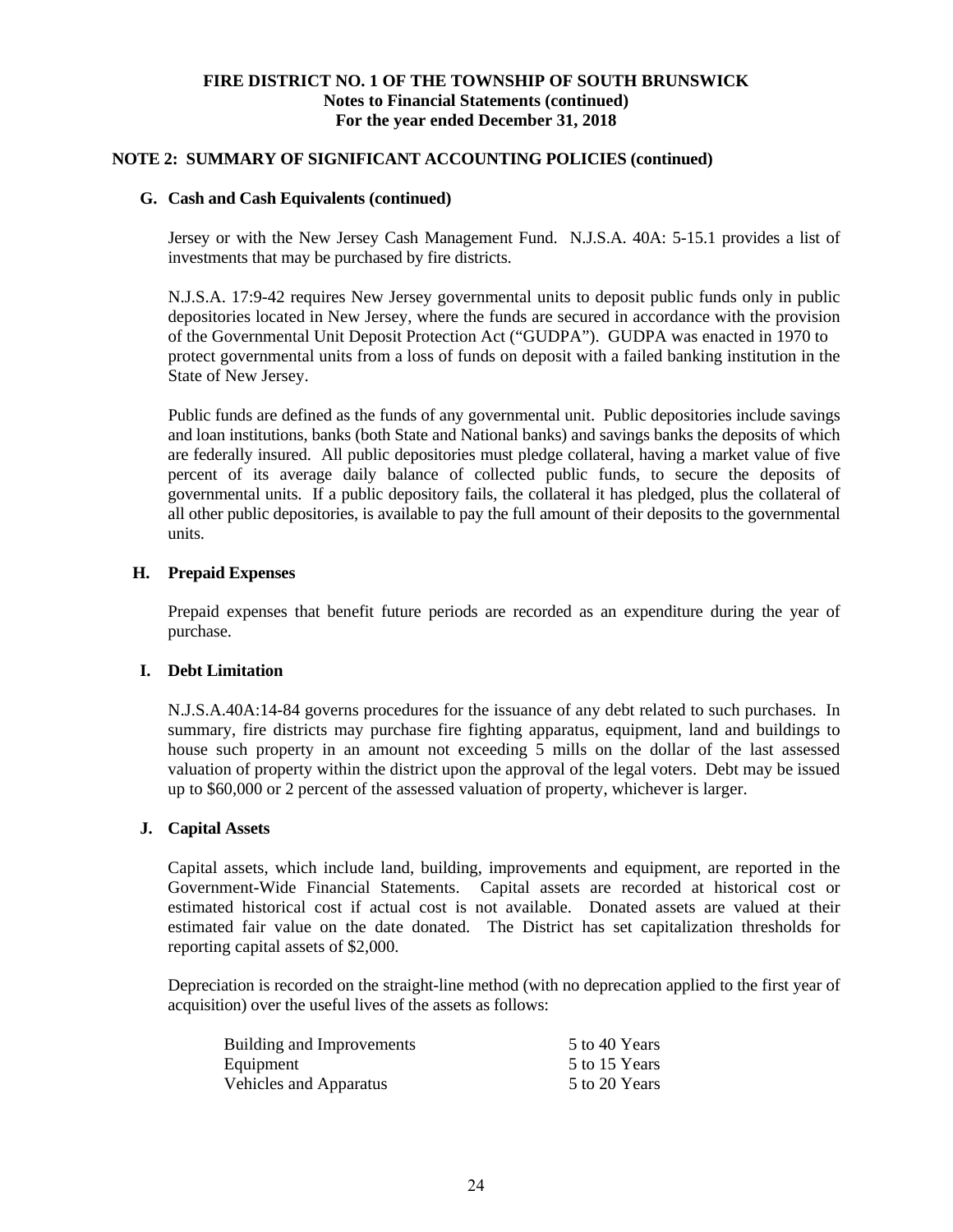### **NOTE 2: SUMMARY OF SIGNIFICANT ACCOUNTING POLICIES (continued)**

### **K. Inventory, Materials and Supplies**

The inventory on hand at any time is small. Accordingly, purchases are charged directly to fixed assets or to maintenance costs, as applicable.

#### **L. Interfund Receivable/Payable**

Interfund receivables and payables that arise from transactions between funds that are due within one year are recorded by all funds affected by such transactions in the periods in which the transaction is executed.

### **M. Revenues and Expenditures**

Revenues are recorded when they are determined to be both available and measurable. Generally, fees and other non-tax revenues are recognized when qualifying expenditures are incurred.

Expenditures are recorded when the related liability is incurred, if measurable, except for unmatured interest on general long-term debt, which is recognized when due.

## **N. Fire District Taxes**

Upon proper certification to the assessor of the municipality in which the Fire District is located, the assessor shall assess the amount of taxes to be realized in support of the Fire District's budget in the same manner as all other municipal taxes. The collector or treasurer of the municipality shall then pay over to the treasurer or custodian of funds of the Fire District the taxes assessed in accordance with the following schedule: on or before April 1, and amount equaling 21.25% of all monies assessed, on or before July 1, an amount equaling 22.5% of all monies assessed, on or before October 1, an amount equaling 25% of all monies assessed and on or before December 31 an amount equal to the difference between the total of all monies assessed and the total of monies previously paid over.

# **O. Fund Equity**

In accordance with Government Accounting Standards Board 54, Fund Balance Reporting and Governmental Fund Type Definitions, the District classifies governmental fund balances as follows:

- Non-spendable includes fund balance amounts that cannot be spent either because it is not in spendable form or because legal or contractual constraints.
- Restricted includes fund balance amounts that are constrained for specific purposes which are externally imposed by external parties, constitutional provision or enabling legislation.
- Committed includes fund balance amounts that are constrained for specific purposes that are internally imposed by the government through formal action of the highest level of decision making authority and does not lapse at year-end.
- Assigned includes fund balance amounts that are intended to be used for specific purposes that are neither considered restricted or committed. Fund Balance may be assigned by the District Administrator.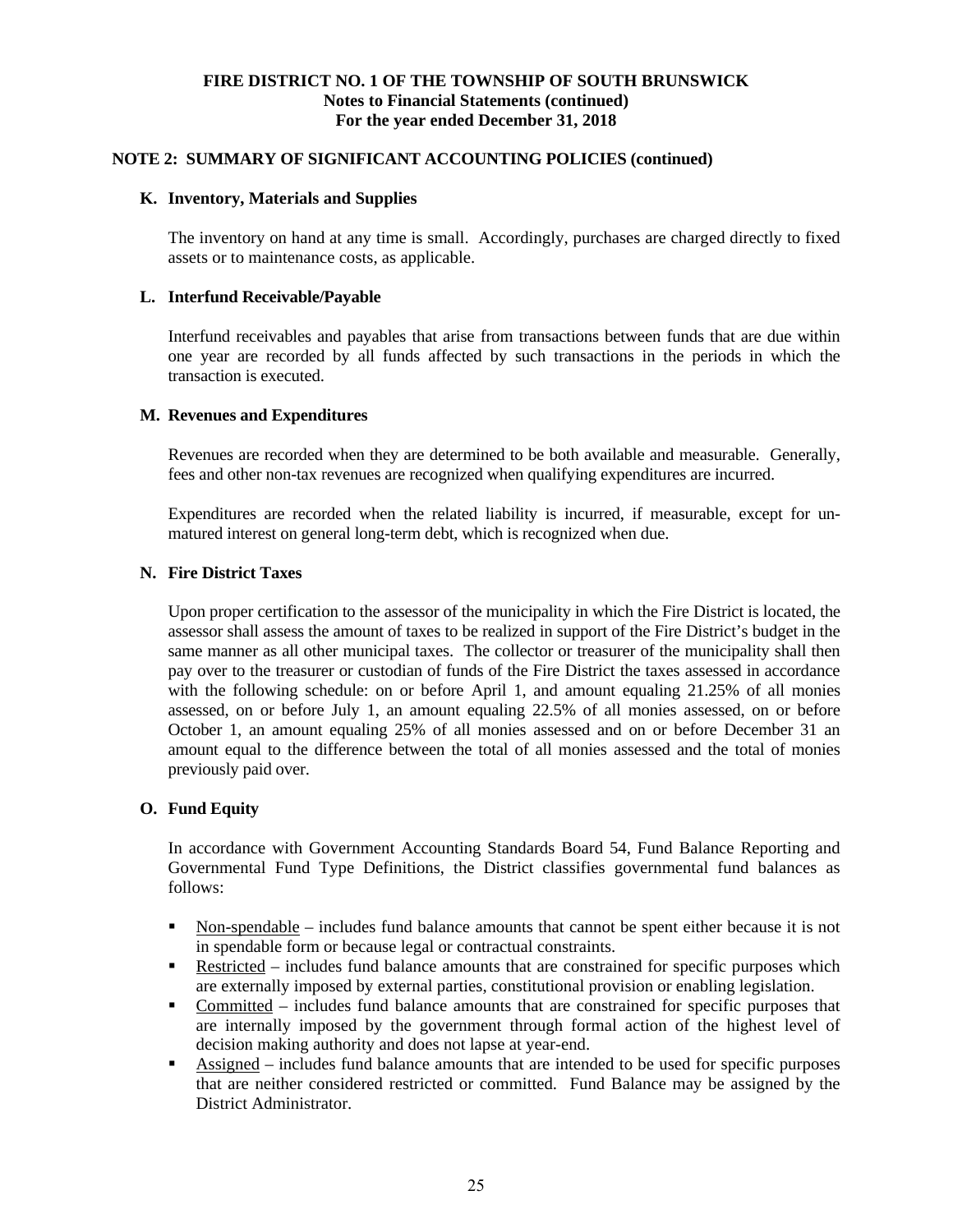## **NOTE 2: SUMMARY OF SIGNIFICANT ACCOUNTING POLICIES (continued)**

#### **O. Fund Equity (continued)**

 Unassigned – includes balance within the General Fund which has not been classified within the above mentioned categories and negative fund balances in other governmental funds

Reserves represent those portions of fund equity not available for appropriation for expenditure or legally segregated for a specific future use. Designated fund balances represent plans for future use of financial resources.

### **P. Net Position**

Net position, represents the difference between summation of assets and deferred outflows of resources, and the summation of liabilities and deferred inflows of resources. Net position is classified in the following three components:

- Net Investment in Capital Assets This component represents capital assets, net of accumulated depreciation, net of outstanding balances of borrowings used for acquisition, construction, or improvement of those assets.
- Restricted Net position is reported as restricted when there are limitations imposed on their use either through the enabling legislation adopted by the District or through external restrictions imposed by creditors, grantors or laws or regulations of other governments.
- Unrestricted Net position is reported as unrestricted when it does not meet the criteria of the other two components of net position.

# **Q. Use of Estimates**

The preparation of financial statements in conformity with generally accepted accounting principles requires management to make estimates and assumptions that affect the reported amount of assets and liabilities and disclosure of contingent assets and liabilities at the date of the financial statements and the reported amounts of revenues and expenses during the reporting period. Actual results could differ from those estimates.

# **R. Impact of Recently Issued Accounting Principles**

#### *Adopted Accounting Pronouncements*

The following GASB Statements became effective for the fiscal year ended December 31, 2018:

Statement No. 75, Accounting and Financial Reporting for Post-employment Benefits Other than Pensions. This Statement replaces the requirements of Statement No. 45, Accounting and Financial Reporting by Employers for Post- employment Benefits Other Than Pensions, as amended, and No. 57, OPEB Measurements by Agency Employers and Agent Multi-Employer Plans, for OPEB Statement No. 74, Financial Reporting for Post-employment Benefit Plans Other Than Pension Plans, establishes new accounting and financial reporting requirements for OPEB Plans. This statement had no material impact on the District's financial statements.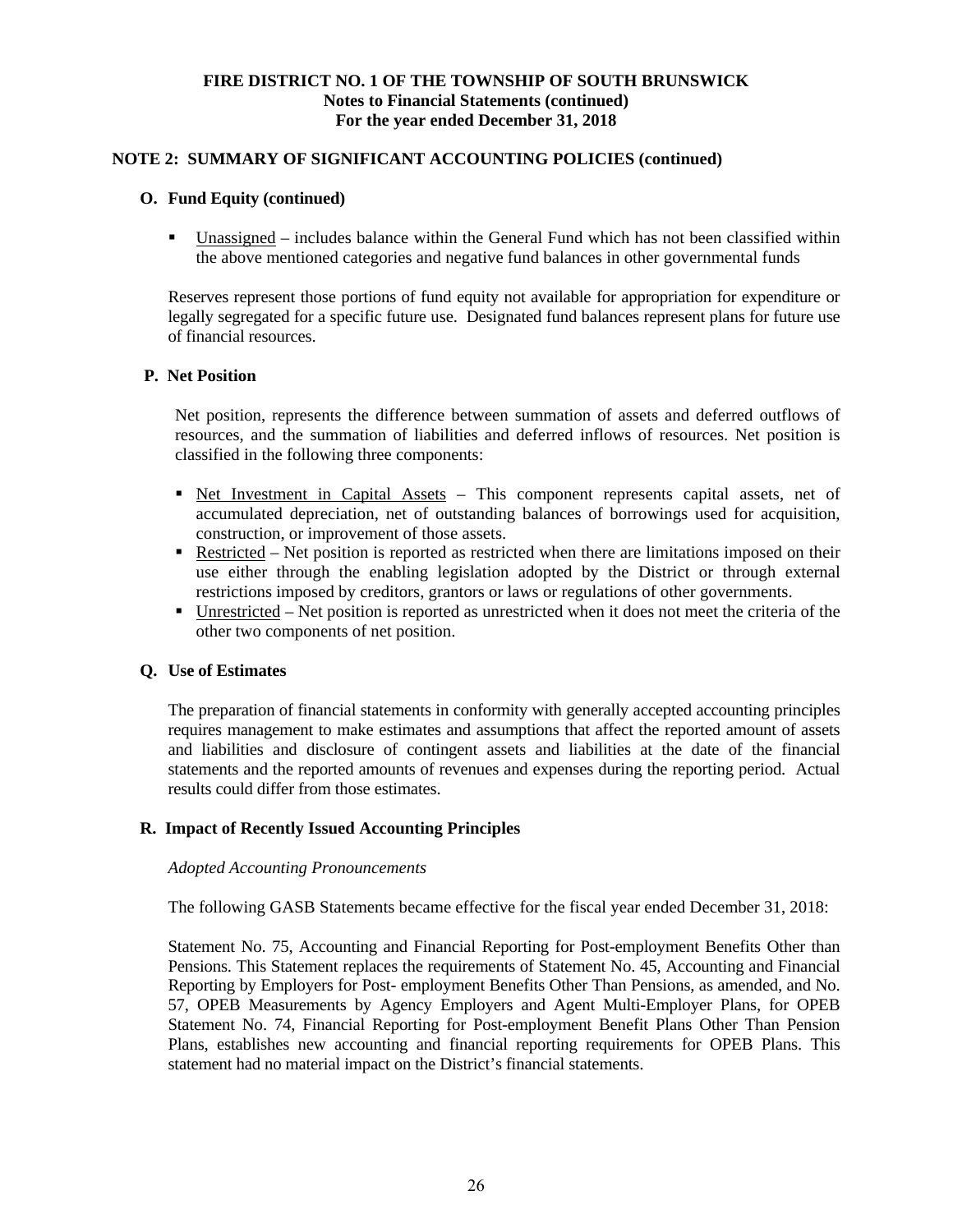### **NOTE 2: SUMMARY OF SIGNIFICANT ACCOUNTING POLICIES (continued)**

### **R. Impact of Recently Issued Accounting Principles (continued)**

Statement No. 82, Pension Issues – an amendment of GASB Statements No. 67, 68 and No. 73. The objective of this Statement is to address certain issues that have been raised with respect to Statements No. 67, Financial Reporting for Pension Plans, No. 68, Accounting and Financial Reporting for Pensions, and No. 73, Accounting and Financial Reporting for Pensions and Related Assets That Are Not within the Scope of GASB Statement 68, and Amendments to Certain Provisions of GASB Statements 67 and 68.

#### *Recently Issued Accounting Pronouncements*

The GASB has issued the following Statements which will become effective in future fiscal years as shown below:

Statement No. 83, Certain Asset Retirement Obligations. An asset retirement obligation is a legally enforceable liability associated with the retirement of a tangible capital asset. Statement No. 83 establishes guidance for determining the timing and pattern of recognition for liabilities and corresponding deferred outflow of resources related to such obligations. The requirements of this Statement are effective for reporting periods beginning after June 15, 2018. Management does not expect this Statement to have a material impact on the District's financial statements.

Statement No. 84, Fiduciary Activities. The Statement intends to improve guidance regarding the identification of fiduciary activities for accounting and financial reporting purposes and how those activities should be reported. To that end, Statement No. 84 establishes criteria for identifying fiduciary activities of all state and local governments and clarifies whether and how business-type activities should report their fiduciary activities. Statement No. 84 is effective for reporting periods beginning after December 15, 2018. Management has not yet determined the potential impact on the District's financial statements.

Statement No. 87, Leases. Statement No. 87 establishes a single approach to accounting for and reporting leases by state and local governments. The GASB based the new standard on the principle that leases are financing of the right to use an underlying asset. Statement No. 87 is effective for reporting periods beginning after December 15, 2019. Management has not yet determined the potential impact on the District's financial statements.

Statement No. 88, Certain Disclosures Related to Debt, Including Direct Borrowings and Direct Placements. The Governmental Accounting Standards Board (GASB) has issued a new standard with guidance the GASB believes will enhance debt-related disclosures in notes to financial statements, including those addressing direct borrowings and direct placements. The new standard clarifies which liabilities governments should include in their note disclosures related to debt. The requirements of this Statement are effective for reporting periods beginning after June 15, 2018. Management has not yet determined the potential impact on the District's financial statements.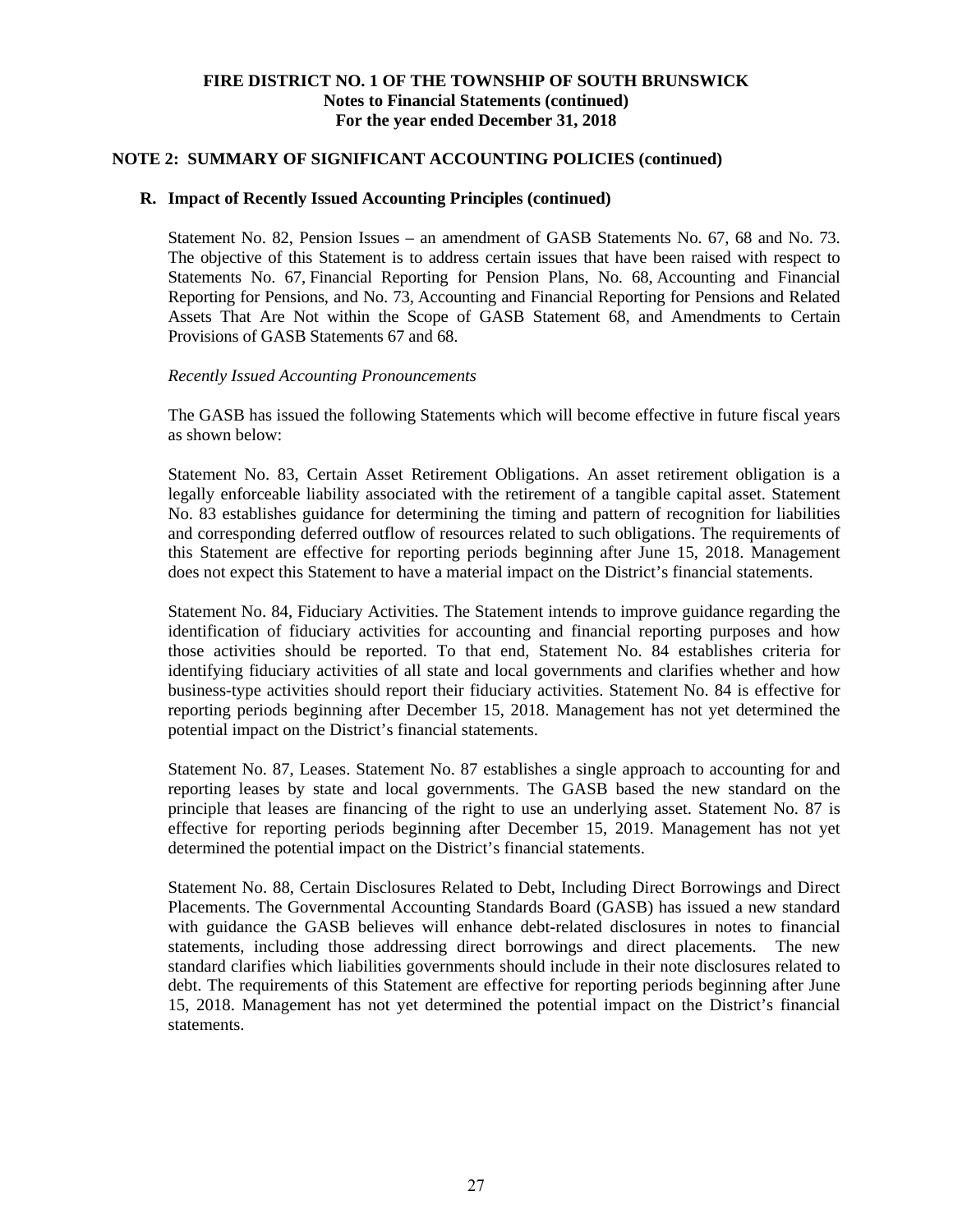#### **NOTE 2: SUMMARY OF SIGNIFICANT ACCOUNTING POLICIES (continued)**

#### **S. Unrealized Gains and Losses**

Governmental Accounting Standards Board (GASB) has established GASB-31, which requires public agencies to report the financial effect of all unrealized gains and losses on invested funds. As of December 31, 2018, the unrealized gains for the Fire District were not considered to be material to the financial statements taken as a whole, and accordingly, has not been reflected in the financial statements.

### **T. Fair Value Measurement**

The District categorizes its assets and liabilities measured at fair value into a three-level hierarchy based on the priority of the inputs to the valuation technique used to determine fair value. The fair value hierarchy gives the highest priority to quoted prices in active markets for identical assets or liabilities (Level I) and the lowest priority to unobservable inputs (Level III). If the inputs used in the determination of the fair value measurement fall within different levels of the hierarchy, the categorization is based on the lowest level input that is significant to the fair value measurement. Assets and liabilities valued at fair value are categorized based on the inputs to the valuation techniques as follows:

*Level I –* Inputs that utilize quoted prices (unadjusted) in active markets for identical assets or liabilities that the District has the ability to access. Fair values for these instruments are estimated using pricing models or quoted prices of securities with similar characteristics.

*Level II –* Inputs that include quoted market prices for similar assets and liabilities in active markets and inputs that are observable for the asset or liability, either directly or indirectly, for substantially the full term of the financial instrument.

*Level III –* Inputs that are unobservable inputs for the asset or liability, which are typically based on an entity's assumptions, as there is little, if any, related market activity. Fair values for these instruments are estimated using appraised values. Subsequent to initial recognition, the District may remeasure the carrying value of assets and liabilities measured on a nonrecurring basis to fair value. Adjustments to fair value usually result when certain assets are impaired. Such assets are written down from their carrying amounts to their fair value.

The following methods and assumptions were used by the District in estimating the fair value of its financial instruments:

*Fixed Account Investment Contract*: Valued at the contract's market value as reported by the insurance company.

The preceding methods described above may produce a fair value calculation that may not be indicative of net realizable value or reflective of future fair values. Furthermore, while the Plan believes its valuation methods are appropriate and consistent with other market participants, the use of different methodologies or assumptions to determine the fair value of certain financial instruments could result in a different fair value measurement at the reporting date.

The table on the following page sets forth by level, within the fair value hierarchy, the LOSAP's assets at fair value as of December 31, 2018.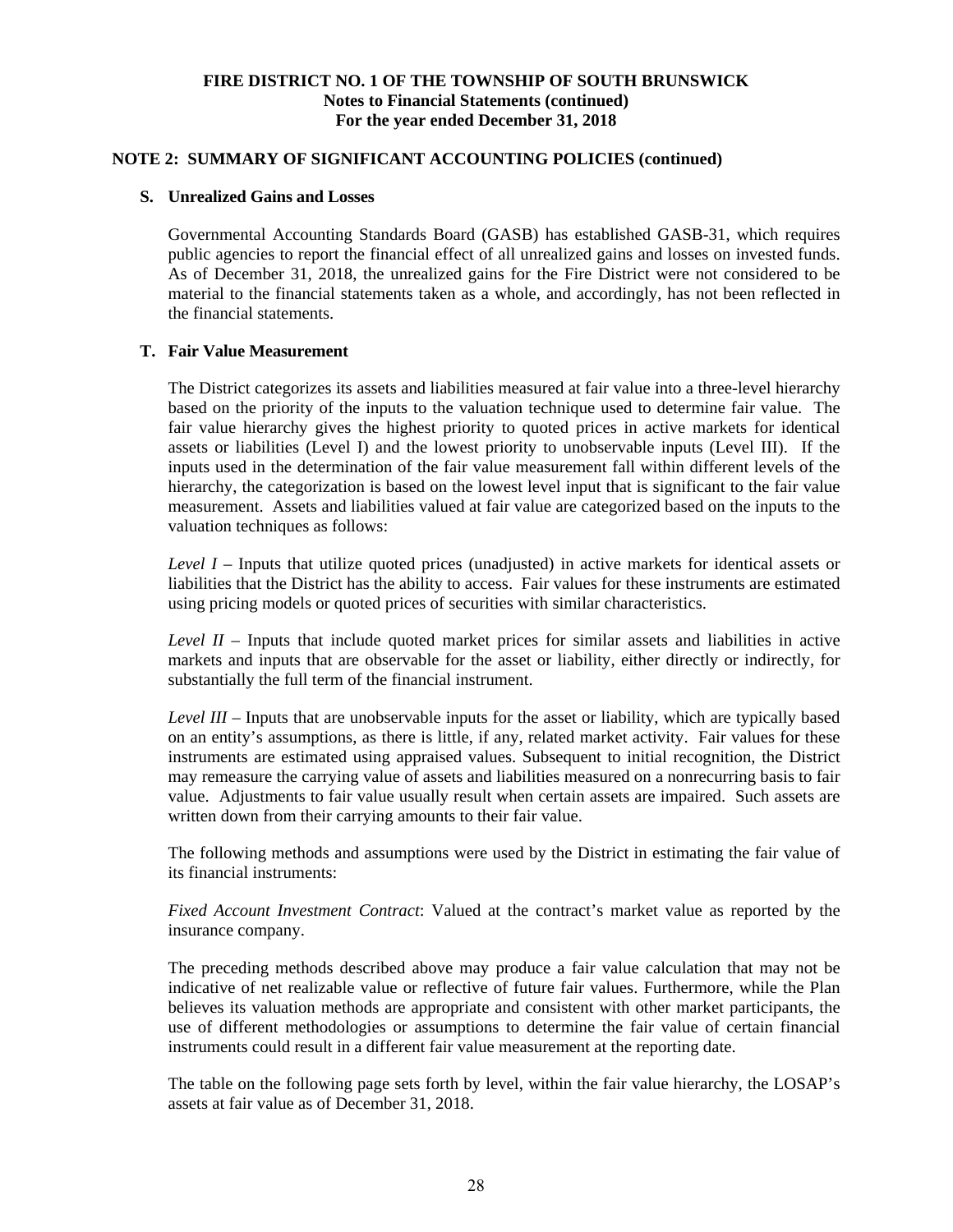#### **U. Subsequent Events**

Fire District No. 1 of the Township of South Brunswick has evaluated subsequent events occurring after December 31, 2018 through the date of April 30, 2019, which is the date the financial statements were available to be issued.

# **NOTE 3: CASH AND CASH EQUIVALENTS**

The Fire District is governed by the deposit and investment limitations of New Jersey state law. The deposits and investments held at December 31, 2018, and reported at fair value are as follows:

| <b>Type</b>                                                         | Carrying<br><b>Value</b> |
|---------------------------------------------------------------------|--------------------------|
| <b>Deposits:</b>                                                    | 731,368                  |
| Demand deposits                                                     | 731,368                  |
| Total deposits<br><b>Reconciliation to Governmental Statements:</b> |                          |
| Governmental Funds                                                  | 731,368                  |
| Total                                                               | 731,368                  |

## **Custodial Credit Risk**

Custodial credit risk is the risk that, in the event of a bank failure, the District's deposits may not be returned. The District does not have a deposit policy for custodial credit risk. As of December 31, 2018, the District's bank balance of \$785,235 was insured or collateralized as follows:

| Insured                                         | 250,000 |
|-------------------------------------------------|---------|
| Collaterized not in the District's name         |         |
| (New Jersey Cash Management Fund)               | 373.477 |
| Collaterized in the District's name under GUDPA | 161.758 |
| Total                                           |         |

# **NOTE 4: INVESTMENTS**

# **A. Custodial Credit Risk**

For an investment, custodial credit risk is a risk that, in the event of the failure of the counterparty, the Fire District will not be able to recover the value of its investments or collateral securities that are in the possession of an outside party. Investment securities are exposed to custodial credit risk if the securities are uninsured, are not registered in the name of the Fire District, and are held by either the counterparty or the counterparty's trust department or agent but not in the Fire District's name. All of the District's investments are held in the name of the District and are collateralized by GUDPA.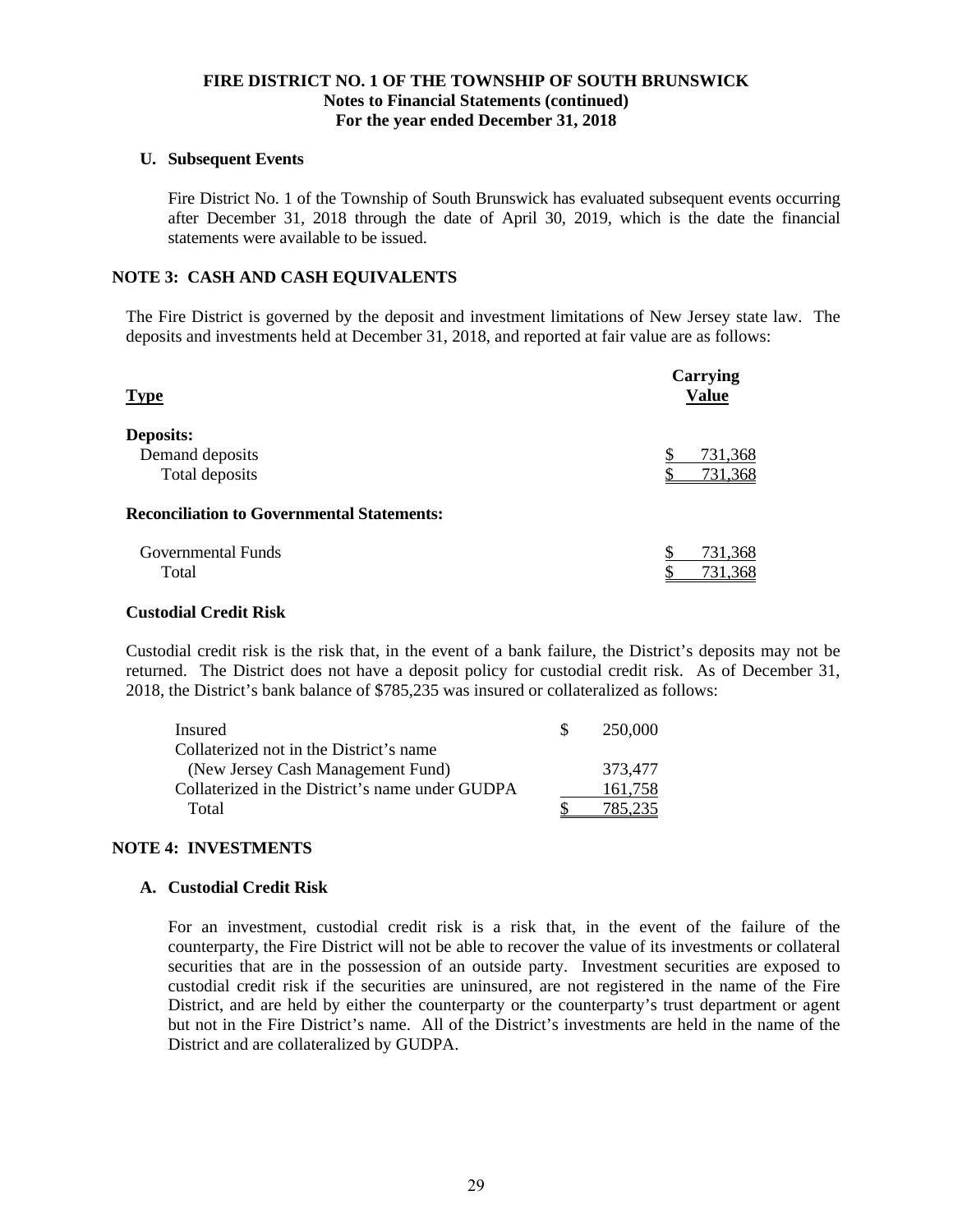## **NOTE 4: INVESTMENTS (continued)**

### **B. Investment Interest Rate Risk**

Interest rate risk is the risk that changes in interest rates that will adversely affect the fire value of an investment. The Fire District has no formal investment policy that limits investment maturities as a means of managing its exposure to fair value losses arising from increasing interest rates.

### **C. Investment Credit Risk**

The Fire District has no investment policy that limits its investment choices other than the limitation of state law as follows:

- **Bonds** or other obligations of the United States of America or obligations guaranteed by the United States of America;
- Government money market mutual funds;
- Any obligation that a federal agency or federal instrumentality has issued in accordance with an act of Congress, which security has a maturity date not greater than 397 days from the date of purchase, provided that such obligations bear a fixed rate of interest not dependent on any index or other external factor;
- **Bonds or other obligations of the Fire District or bonds or other obligations of the local** unit or units within which the Fire District is located;
- Bonds or other obligations, having a maturity date of not more than 397 days from the date of purchase, approved by the Division of Investment in the Department of Treasury for investment by the Fire District;
- Local Government investment pools;
- Deposits with the State of New Jersey Cash Management Fund established pursuant to section 1 of P.L. 1977, c.281; or
- Agreements for the repurchase of fully collateralized securities.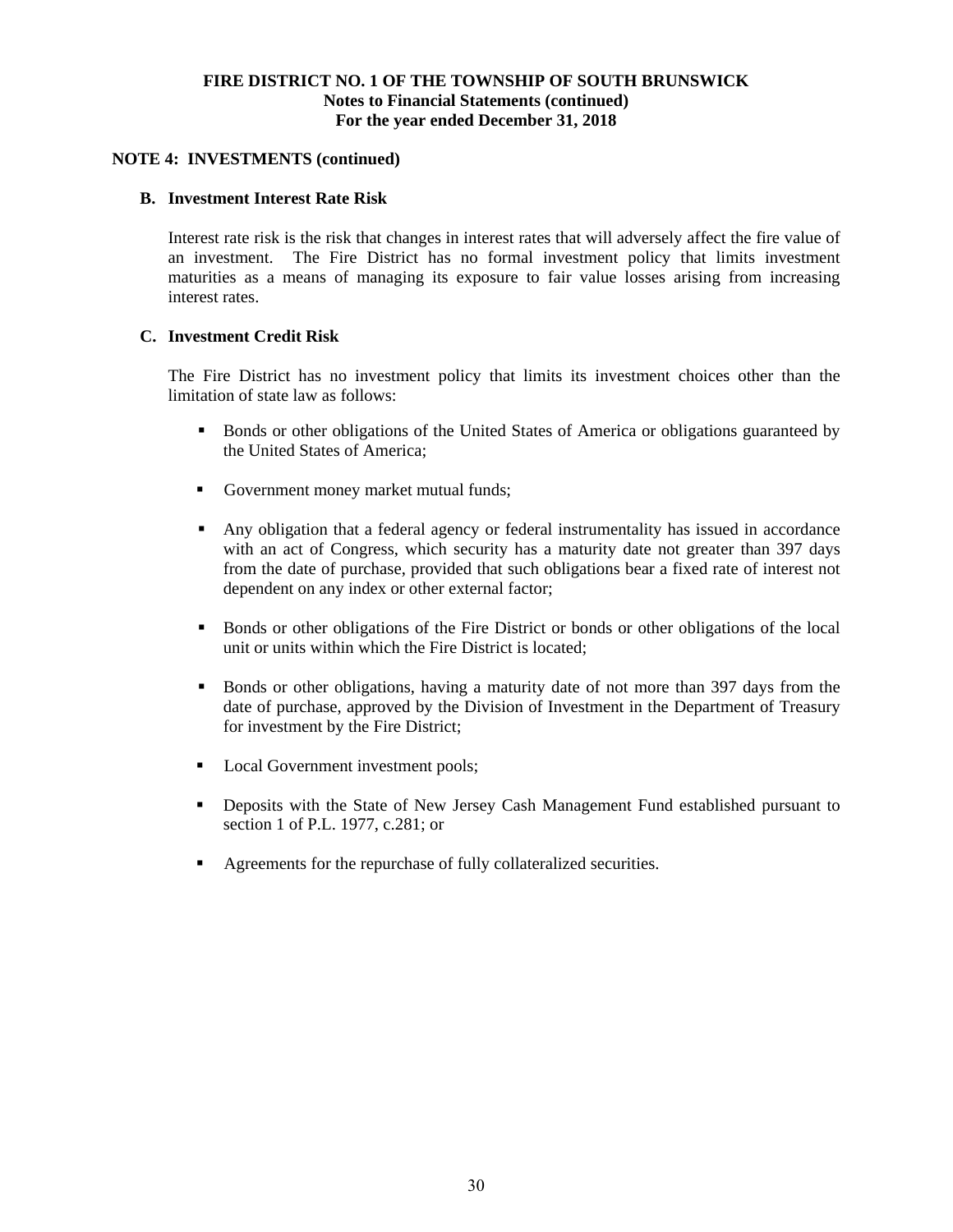## **C. Investment Credit Risk (continued)**

As of December 31, 2018, the Fire District had the following investments and maturities:

|                                  |              |    |            |    | <b>Assets at Fair Value as of December 31, 2018</b> |               |
|----------------------------------|--------------|----|------------|----|-----------------------------------------------------|---------------|
|                                  | Level $I$    |    | Level $II$ |    | Level III                                           | Total         |
| LOSAP:                           |              |    |            |    |                                                     |               |
| <b>Mutual Fund:</b>              |              |    |            |    |                                                     |               |
| <b>Bonds</b>                     | \$<br>26,106 | -S |            | \$ |                                                     | \$<br>26,106  |
| Growth                           | 293,615      |    |            |    |                                                     | 293,616       |
| <b>International Securities</b>  | 3,530        |    |            |    |                                                     | 3,530         |
| Large Growth/Value Blend         | 235,565      |    |            |    |                                                     | 235,565       |
| Mid-Cap Blend/Growth             | 39,792       |    |            |    |                                                     | 39,792        |
| Small Blend/Value                | 6,075        |    |            |    |                                                     | 6,075         |
| <b>Utilities</b>                 | 89,516       |    |            |    |                                                     | 89,516        |
| <b>Total Mutual Funds</b>        | 694,200      |    |            |    |                                                     | 694,200       |
| <b>Fixed Investment Contract</b> |              |    |            |    | 114,440                                             | 114,440       |
| <b>Total Assets at FV</b>        | 694,200      | \$ |            |    | 114,440                                             | \$<br>808,640 |

# **Level** *III* **Gains and Losses**

The following table sets forth a summary of changes in the fair value of the LOSAP's Level *III*  assets for the year ended December 31, 2018:

|                             | <b>Level III Assets Year Ended</b><br><b>December 31, 2018</b> |         |
|-----------------------------|----------------------------------------------------------------|---------|
| Balance, beginning of year  | S                                                              | 107,980 |
| Purchases, sales, issuances |                                                                |         |
| and settlements (net)       |                                                                | 3,550   |
| Gains & (Losses)            |                                                                | 2.910   |
| Balance, end of year        |                                                                |         |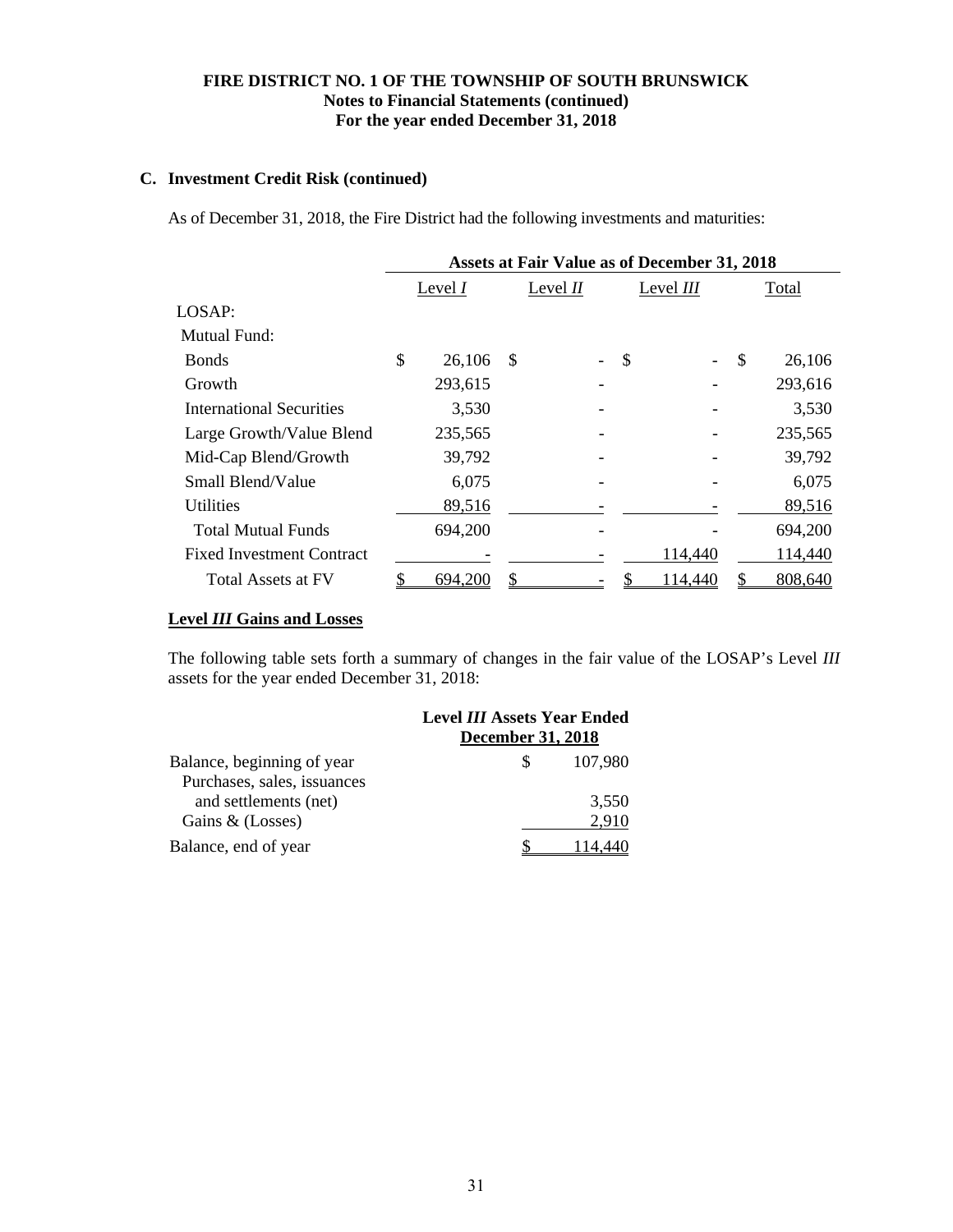## **NOTE 5: CAPITAL ASSETS**

N.J.S.A. 40A: 14-84 governs the procedures for the acquisition of property and equipment for the fire districts, and the N.J.S.A. 40A: 14-85-87 governs procedures for the issuance of any debt related to such ppurchases. In summary, fire districts may purchase fire fighting apparatus, equipment, land, and buildings to house such property in an amount not exceeding five mills on the dollar of the least assessed valuation of property within the district upon the approval of the legal voters. Debt may be issued up to \$60,000 or two percent of the assessed valuation of property, whichever is larger.

Capital assets consisted of the following at December 31, 2018:

|                                                          | <b>Balance</b><br>12/31/17 | Additions  | Retirements | Balance<br>12/31/18 |
|----------------------------------------------------------|----------------------------|------------|-------------|---------------------|
| Governmental activities:                                 |                            |            |             |                     |
| Capital assets:                                          |                            |            |             |                     |
| Vehicles and apparatus                                   | 2,785,753<br>\$.           | \$         | \$          | \$<br>2,785,753     |
| Equipment                                                | 623,588                    |            |             | 623,588             |
| Buildings and improvements                               | 1,583,315                  |            |             | 1,583,315           |
| Total capital assets at historical cost                  | 4,992,656                  |            |             | 4,992,656           |
| Accumulated depreciation:                                |                            |            |             |                     |
| Vehicles and apparatus                                   | (1,437,614)                | (165, 827) |             | (1,603,441)         |
| Equipment                                                | (616,062)                  | (2,226)    |             | (618, 288)          |
| Buildings and improvements                               | (652, 702)                 | (40, 208)  |             | (692, 910)          |
| Total accumulated depreciation                           | (2,076,378)                | (208, 261) |             | (2,914,639)         |
| Total capital assets, net of<br>accumulated depreciation | 2,286,278                  | (208,261   |             | 2,078,017           |

# **NOTE 6: LONG-TERM OBLIGATIONS**

During the year ended December 31, 2018, the following changes occurred in long-term obligations:

|                                  | Balance<br>12/31/17 | Accrued/<br><i>ncreases</i> | Retired/<br>decreases | <b>Balance</b><br>12/31/18 | Due within<br>One Year |
|----------------------------------|---------------------|-----------------------------|-----------------------|----------------------------|------------------------|
| Obligations under capital leases | \$123,059           | -SS                         | $-$ \$ (123,059)      | - \$                       | - \$                   |
| Length of service award program  | 807.349             | 46.143                      | (44.852)              | 808.640                    |                        |
| Total                            | 930,408             | 46,143                      | (167, 911)            | 808,640                    |                        |

# **NOTE 7: LENGTH OF SERVICE AWARDS PROGRAM**

The District's length of service awards program ("LOSAP"), which is reported in the District's general fund, was created by a resolution adopted on November 9, 1998 pursuant to Section 457 (e)(11)(B) of the Internal Service Code of 1986, as amended, except for provisions added by reason of the length of service award program as enacted into federal law in 1997. The voters of the District approved the adoption of the LOSAP at the general election held on February 20, 1999, and the first year of eligibility for entrance into the LOSAP by qualified volunteers was calendar year 1999. The LOSAP provides tax deferred income benefits to active volunteer firefighters and emergency medical personnel.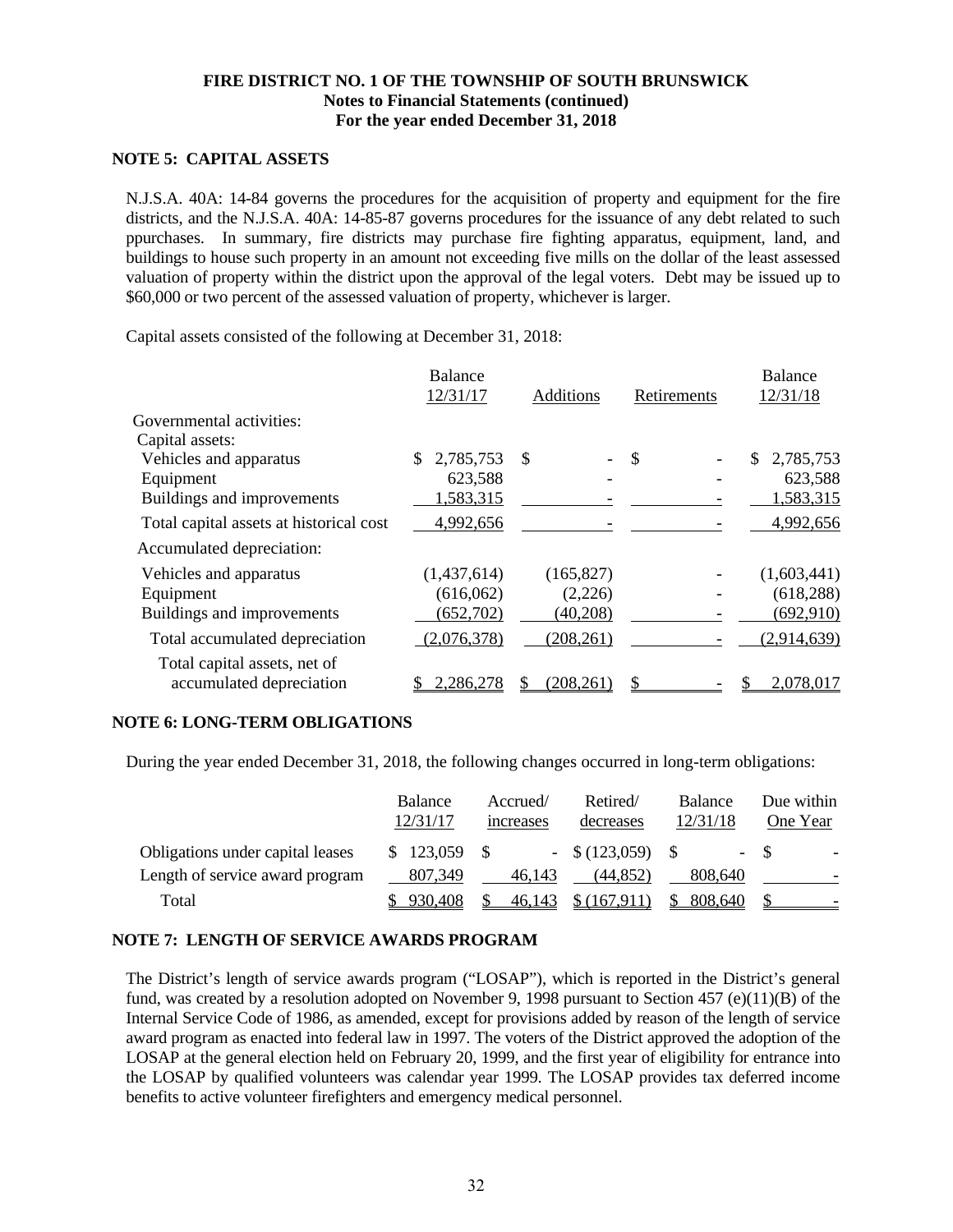## **NOTE 7: LENGTH OF SERVICE AWARDS PROGRAM (continued)**

The tax deferred income benefits for the active volunteer firefighters and emergency medical personnel serving the residents the Township of South Brunswick come from contributions made solely by the governing body of the District, on behalf of those volunteers who meet the criteria of a plan created by that governing body. Participants should refer to the Plan agreement for a more complete description of the Plan's provisions.

**Contributions** – If an active member meets the year of active service requirement, a length of service awards program must provide a benefit between the minimum contribution of \$100 and a maximum contribution of \$1,150 per year. While the maximum amount is established by statute, it is subject to periodic increases that are related to the consumer price index (N.J.S.A. 40A:14-185(f)). The Division of Local Government Services of the State of New Jersey will issue the permitted maximum annually. The District elected to contribute \$1,709 for the year ended December 31, 2018, per eligible volunteer, into the Plan, depending on how many years the volunteer has served. During the year ended December 31, 2018, the District contributed a total of \$46,143 to the plan. Participants direct the investment of the contributions into various investment options offered by the Plan. The District has no authorization to direct investment contributions on behalf of eligible volunteers nor has the ability to purchase or sell investment options offered by the Plan. The types of investment options, and the administering of such investments, rests solely with the plan administrator.

**Participant Accounts** - Each participant's account is credited with the District's contribution and Plan earnings, and charged with administrative expenses. The benefit to which a participant is entitled is the benefit that can be provided from the participant's vested account. The District has placed the amounts deferred, including earnings, in a trust maintained by a third-party administrator for the exclusive benefit of the plan participants and their beneficiaries. Such funds, although subject to the claims of the District's creditors until distributed as benefit payments, are not available for funding the operations of the District. The funds may also be used to pay the administrative fees charged by the Plan Administrator. During the year ended December 31, 2018, administrative fees charged by the Plan Administrator were \$1,010.

Lincoln Financial Group ("Plan Administrator"), an approved Length of Service Awards Program provider, is the administrator of the Plan. The District's practical involvement in administering the Plan is essentially limited to verifying the eligibility of each participant and remitting the funds to the Plan Administrator.

**Vesting** – Benefits, plus actual earnings thereon, are one hundred percent (100%) vested after five (5) years of service.

**Payment of Benefits** – Upon retirement or disability, participants may select various payout options, which include lump sum, periodic, or annuity payments. In the case of death, with certain exceptions, any amount invested under the participant's account is paid to the beneficiary or the participant's estate. In the event of an unforeseeable emergency, as outlined in the Plan document, a participant or a beneficiary entitled to vested accumulated deferrals may request the local plan administrator to payout a portion of vested accumulated deferrals. entitled to vested accumulated deferrals may request the local plan administrator to payout a portion of vested accumulated deferrals. During the year ended December 31, 2018, payouts of \$10,854 were made to vested participants.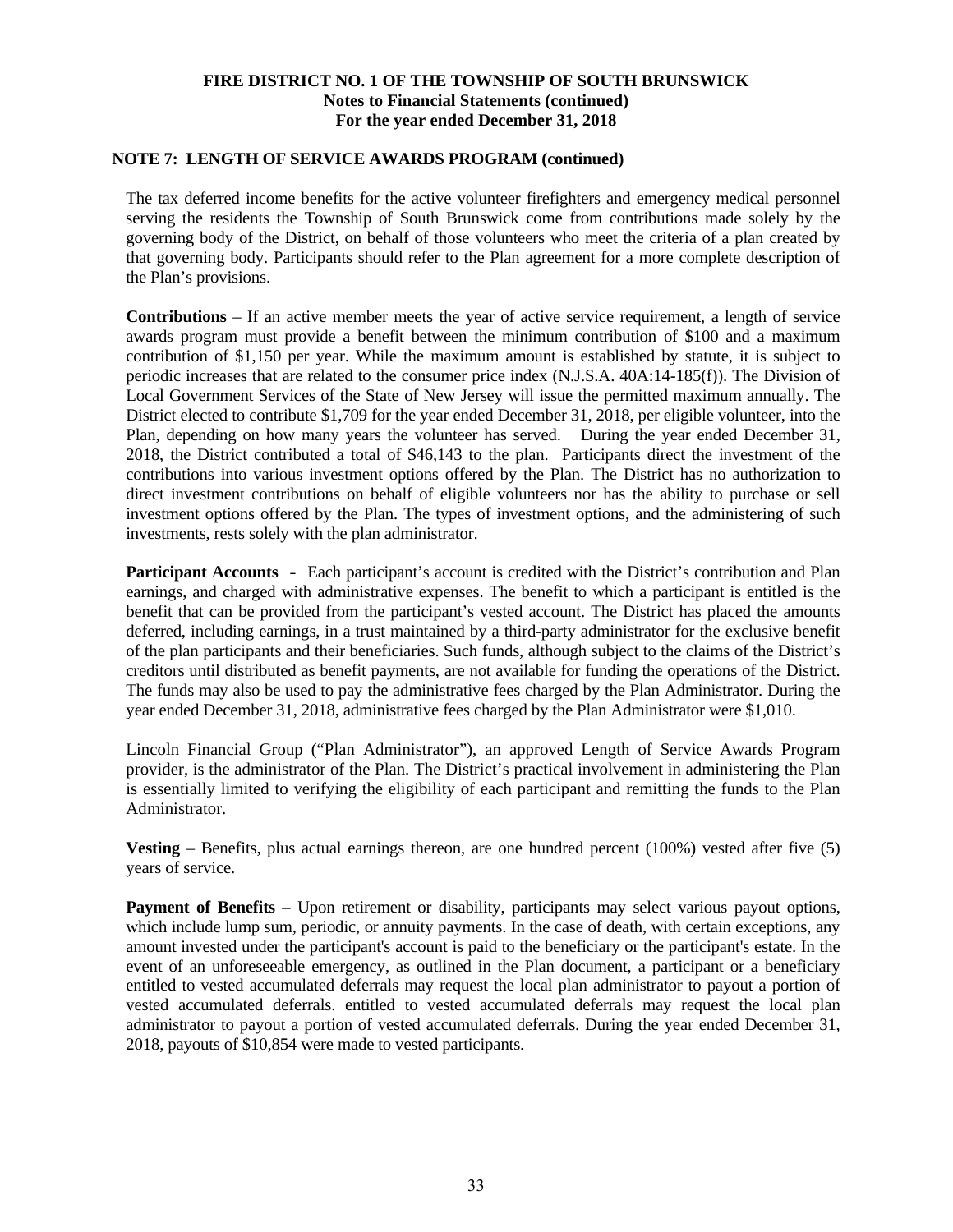#### **NOTE 7: LENGTH OF SERVICE AWARDS PROGRAM (continued)**

**Forfeited Accounts** – There were no forfeitures during the year ended December 31, 2018.

**Investments** – The investments of the length of service awards program reported on the governmental funds balance sheet are recorded at fair value.

**Plan Information** – Additional information about the Fire District's length of service awards program can be obtained by contacting the Plan Administrator.

### **NOTE 8: FUNDING**

The activities of the Board of Commissioners are primarily funded by the striking of the fire tax on the property owners of the Fire District, as provided for by the state statute. For the year ended December 31, 2018, the fire tax rate on the Fire District No. 1 was approximately \$.083 per \$100 of assessed valuation.

The tax revenue is supplemented by income earned on surplus funds invested in a money market fund and investments during the year. The District also participates in the Supplemental Fire Services Program and received a basic entitlement grant of approximately \$6,298.

# **NOTE 9: RISK MANAGEMENT**

The District is exposed to various risks of loss related to torts; theft of, damage to, and destruction of assets; errors and omissions; injuries to employees; and natural disasters.

#### **Property and Liability Insurance**

The District maintains commercial insurance coverage for property, liability and surety bonds. Insurance coverage was maintained in amounts consistent with prior years. The District did not have any claims that exceeded coverage.

## **NOTE 10: INTERFUND RECEIVABLE/PAYABLE**

The purpose of the interfunds is for short-term borrowing. As of December 31, 2018, the following interfund balances remained on the balance sheet:

|                  | Interfund                | Interfund      |
|------------------|--------------------------|----------------|
| Fund             | receivable               | <i>payable</i> |
| General          | 58,276                   |                |
| Capital projects | $\overline{\phantom{0}}$ | 58,276         |
| Totals           | 58,276                   |                |

Interfund receivables/payables represent amounts that are owed, other than charges for goods or services rendered to/from a particular fund in the District and that are due within one year.

As previously mentioned, these amounts are eliminated in the governmental and business-type columns of the Statement of Net Position, except for the net residual amounts due between governmental and business-type activities, which are presented as Internal Balances in the Statement of Net Position.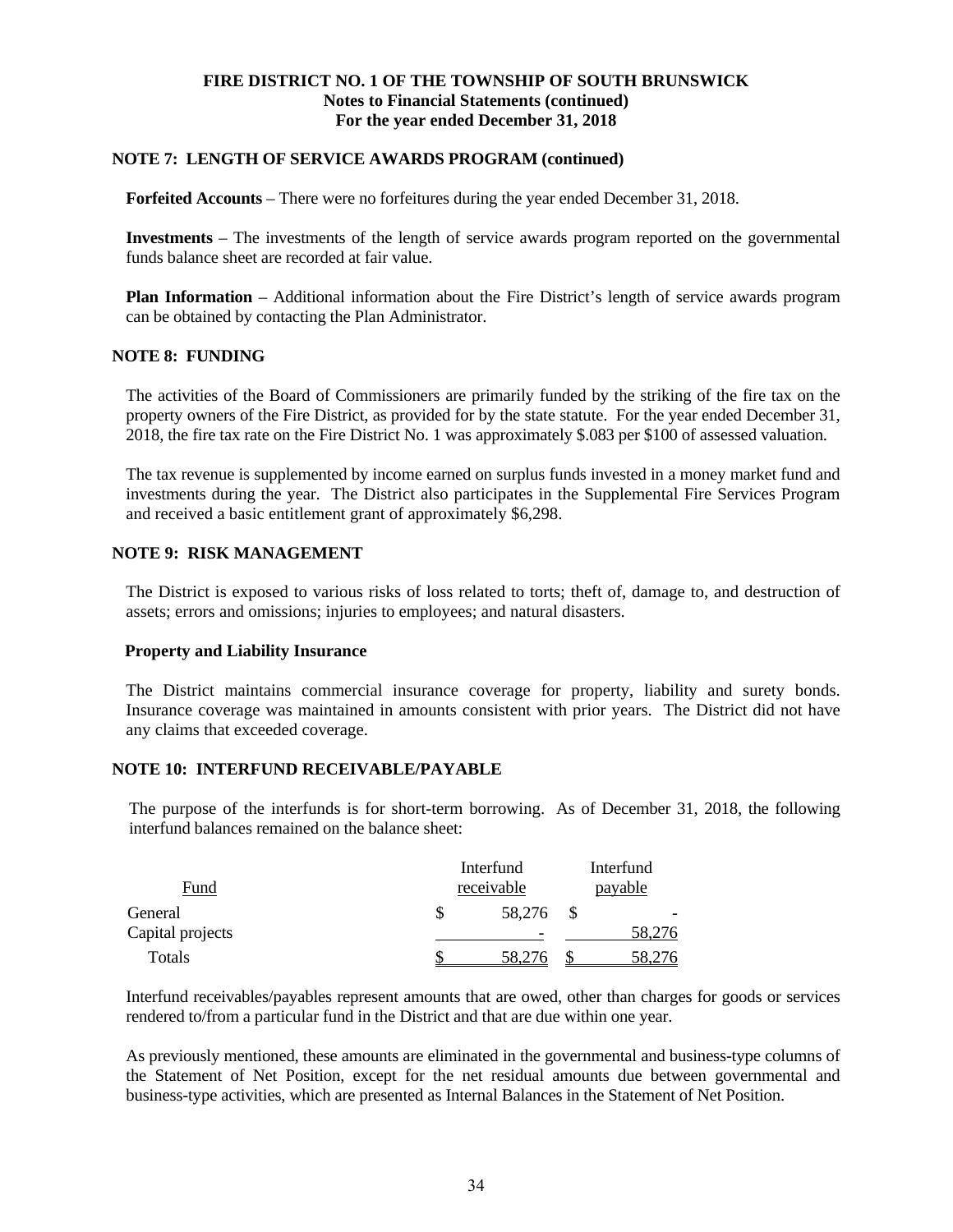### **NOTE 11: FUND BALANCE**

**General Fund** – Of the \$1,244,807 General Fund fund balance at December 31, 2018, \$808,640 has been restricted for the length of service award program; \$30,811 has been assigned to be designated for subsequent year's expenditures; and \$385,356 is unassigned.

**Capital Projects Fund** – Of the \$315,201 Capital Projects Fund fund balance at December 31, 2018, \$315,201 is restricted for Capital.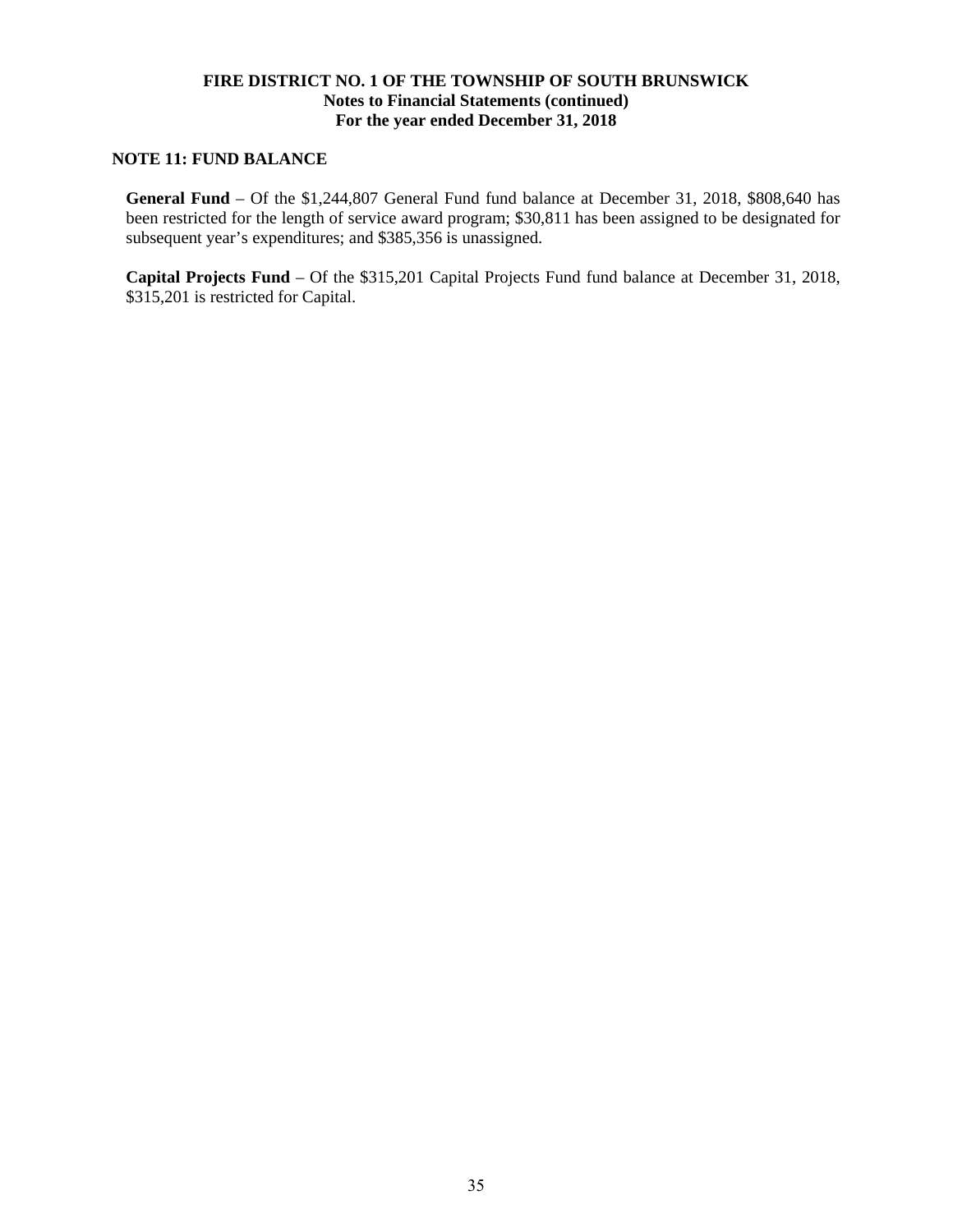# **FIRE DISTRICT NO. 1 OF THE TOWNSHIP OF SOUTH BRUNSWICK Budgetary Comparison Schedule For the year ended December 31, 2018 All Governmental Funds**

|                                        | Original      | <b>Modified</b> | <b>Actual</b><br><b>Budgetary</b> |                  |
|----------------------------------------|---------------|-----------------|-----------------------------------|------------------|
|                                        | <b>Budget</b> | <b>Budget</b>   | <b>Basis</b>                      | <b>Variance</b>  |
| Revenues:                              |               |                 |                                   |                  |
| Miscellaneous anticipated revenue:     |               |                 |                                   |                  |
| Investment income<br>Other revenue     | \$            | \$              | \$<br>6,738<br>$8\,$              | \$<br>6,738<br>8 |
| Total miscellaneous revenues           |               |                 | 6,746                             | 6,746            |
| Operating grant revenues:              |               |                 |                                   |                  |
| Supplemental fire service act          | 6,300         | 6,300           | 6,298                             | (2)              |
| Total operating grant revenue          | 6,300         | 6,300           | 6,298                             | (2)              |
| Total revenues                         | 6,300         | 6,300           | 13,044                            | 6,744            |
| Amount raised by taxation to support   |               |                 |                                   |                  |
| district budget                        | 824,664       | 824,664         | 824,664                           |                  |
| Total anticipated revenues             | 830,964       | 830,964         | 837,708                           | 6,744            |
| Expenditures:                          |               |                 |                                   |                  |
| Operating appropriations:              |               |                 |                                   |                  |
| Administration:                        |               |                 |                                   |                  |
| Salaries and wages                     | 141,000       | 141,000         | 135,652                           | 5,348            |
| Fringe benefits                        | 2,200         | 2,200           | 1,546                             | 654              |
| Other expenditures:                    |               |                 |                                   |                  |
| Professional fees                      | 14,500        | 14,500          | 12,249                            | 2,251            |
| Elections                              | 500           | 500             | 241                               | 259              |
| Medical services                       | 5,500         | 5,500           | 2,885                             | 2,615            |
| Membership dues/software/subscriptions | 1,000         | 1,000           | 641                               | 359              |
| Office supplies                        | 2,000         | 3,500           | 3,346                             | 154              |
| Regulation compliance                  | 500           | 500             | $\overline{a}$                    | 500              |
| Advertising                            | 1,500         | 3,500           | 2,879                             | 621              |
| Total administration                   | 168,700       | 172,200         | 159,439                           | 12,761           |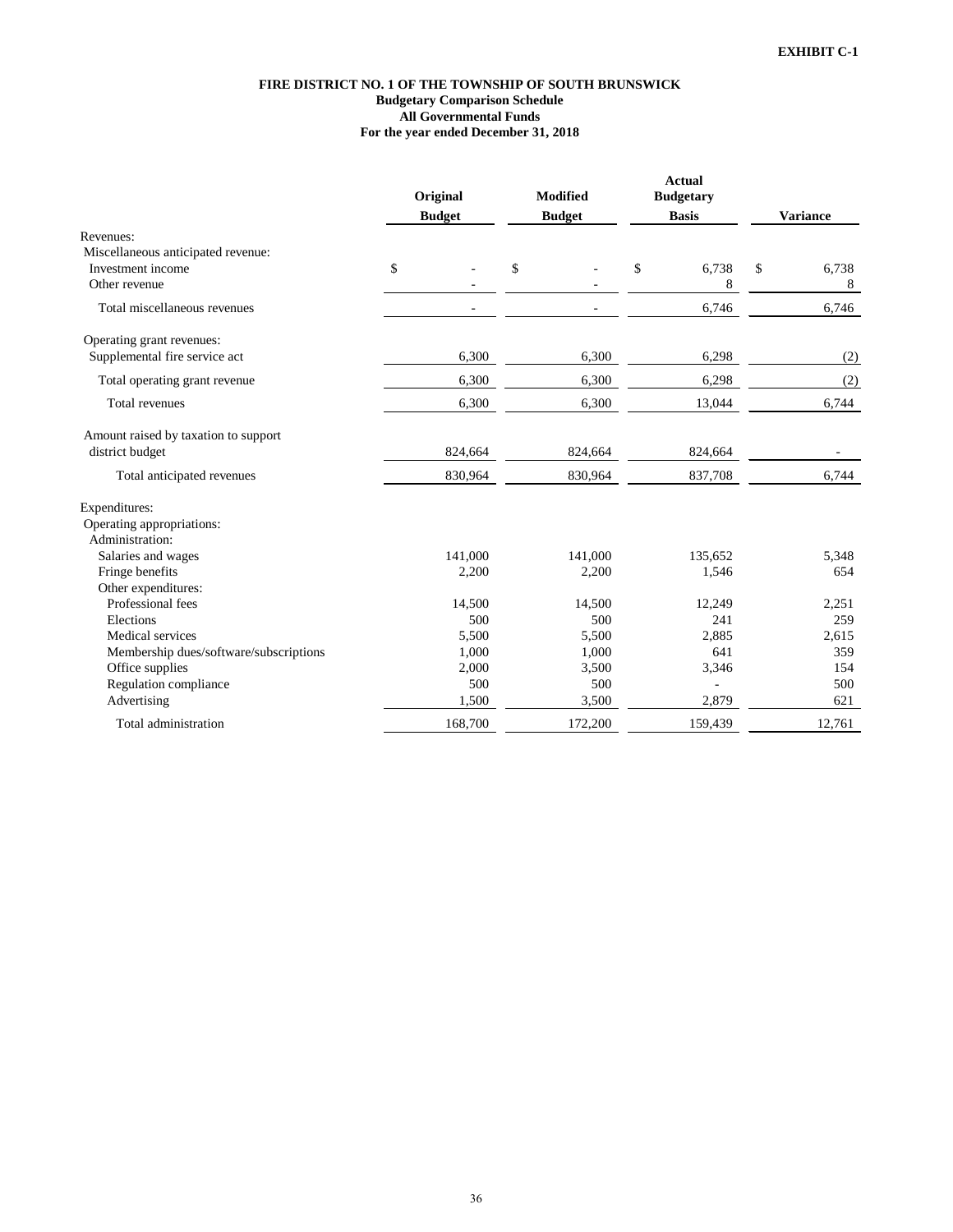# **Budgetary Comparison Schedule For the year ended December 31, 2018 FIRE DISTRICT NO. 1 OF THE TOWNSHIP OF SOUTH BRUNSWICK All Governmental Funds**

|                                                        | Original<br><b>Budget</b> |          |                            | <b>Modified</b><br><b>Budget</b> | <b>Actual</b><br><b>Budgetary</b><br><b>Basis</b> | <b>Variance</b> |
|--------------------------------------------------------|---------------------------|----------|----------------------------|----------------------------------|---------------------------------------------------|-----------------|
| Cost of operations and maintenance:                    |                           |          |                            |                                  |                                                   |                 |
| Other expenditures:                                    |                           |          |                            |                                  |                                                   |                 |
| Fire protection services                               |                           | 131,500  |                            | 131,500                          | 131,500                                           |                 |
| Fire marshal services                                  |                           | 30,000   |                            | 30,000                           | 30,000                                            |                 |
| Insurance                                              |                           | 72,000   |                            | 74,000                           | 72,058                                            | 1,942           |
| Incentive program                                      |                           | 19,200   |                            | 17,200                           | 13,509                                            | 3,691           |
| Sub station                                            |                           | 29,000   |                            | 29,000                           | 25,221                                            | 3,779           |
| Communication costs                                    |                           | 11,000   |                            | 11,000                           | 10,578                                            | 422             |
| Fire prevention program                                |                           | 5,000    |                            | 5,200                            | 5,043                                             | 157             |
| Travel                                                 |                           | 10,000   |                            | 9,800                            | 7,817                                             | 1,983           |
| Training and education                                 |                           | 8,000    |                            | 8,000                            | 3,816                                             | 4,184           |
| Firefighter fitness                                    |                           | 4,000    |                            | 4,000                            |                                                   | 4,000           |
| Equipment maintenance and repairs                      |                           | 42,500   |                            | 42,500                           | 41,063                                            | 1,437           |
| Firefighting supplies                                  |                           | 3,000    |                            | 3,000                            | 2,262                                             | 738             |
| Support services - EMS                                 |                           | 5,000    |                            | 5,000                            | 5,000                                             |                 |
| Bank service charges                                   |                           | 2,000    |                            | 2,000                            | 1,636                                             | 364             |
| Ladder/hose testing                                    |                           | 5,500    |                            | 5,500                            | 3,555                                             | 1,945           |
| Public relations                                       |                           | 2,000    |                            | 2,000                            | 980                                               | 1,020           |
| Uniforms                                               |                           | 650      |                            | 650                              | 100                                               | 550             |
| Maintenance agreements                                 |                           | 3,000    |                            | 3,000                            | 2,280                                             | 720             |
| Other non-bondable assets                              |                           | 42,500   |                            | 40,500                           | 19,857                                            | 20,643          |
| Total cost of operations and maintenance               |                           | 425,850  |                            | 423,850                          | 376,275                                           | 47,575          |
| Length of service awards program                       |                           | 49,000   |                            | 47,500                           | 46,143                                            | 1,357           |
| Capital appropriations                                 |                           | 100,500  |                            | 100,500                          |                                                   | 100,500         |
| Debt service for capital appropriations:               |                           |          |                            |                                  |                                                   |                 |
| Capital leases                                         |                           | 123,058  |                            | 123,058                          | 123,058                                           |                 |
| Interest on capital leases                             |                           | 4,172    |                            | 4,172                            | 4,172                                             |                 |
| Total debt service for capital appropriations          |                           | 127,230  |                            | 127,230                          | 127,230                                           |                 |
| Total appropriations                                   |                           | 871,280  |                            | 871,280                          | 709,087                                           | 162,193         |
| Excess (deficiency) of revenues                        |                           |          |                            |                                  |                                                   |                 |
| under (over) expenditures                              |                           | (40,316) |                            | (40,316)                         | 128,621                                           | (155, 449)      |
|                                                        |                           |          |                            |                                  |                                                   |                 |
| Fund balance, January 1                                |                           | 536,966  |                            | 536,966                          | 602,747                                           | (65,781)        |
| Fund balance, December 31                              |                           | 496,650  | $\boldsymbol{\mathcal{S}}$ | 496,650                          | 731,368                                           | (221, 230)      |
| <b>RECAPITULATION OF FUND BALANCE:</b>                 |                           |          |                            |                                  |                                                   |                 |
| <b>Restricted fund balance:</b>                        |                           |          |                            |                                  |                                                   |                 |
| Capital reserve                                        |                           |          |                            |                                  | \$<br>315,201                                     |                 |
| Assigned fund balance:                                 |                           |          |                            |                                  |                                                   |                 |
| Designated for subsequent year's expenditures          |                           |          |                            |                                  | 30,811                                            |                 |
| Unassigned fund balance                                |                           |          |                            |                                  | 385,356                                           |                 |
| Total - budgetary basis                                |                           |          |                            |                                  | 731,368                                           |                 |
|                                                        |                           |          |                            |                                  |                                                   |                 |
| Reconciliation to governmental fund statements (GAAP): |                           |          |                            |                                  |                                                   |                 |
| Length of service awards program investment balance    |                           |          |                            |                                  |                                                   |                 |
| not recognized on the budgetary basis                  |                           |          |                            |                                  | 808,640                                           |                 |
| Total fund balance per governmental funds (GAAP)       |                           |          |                            |                                  | \$<br>1,540,008                                   |                 |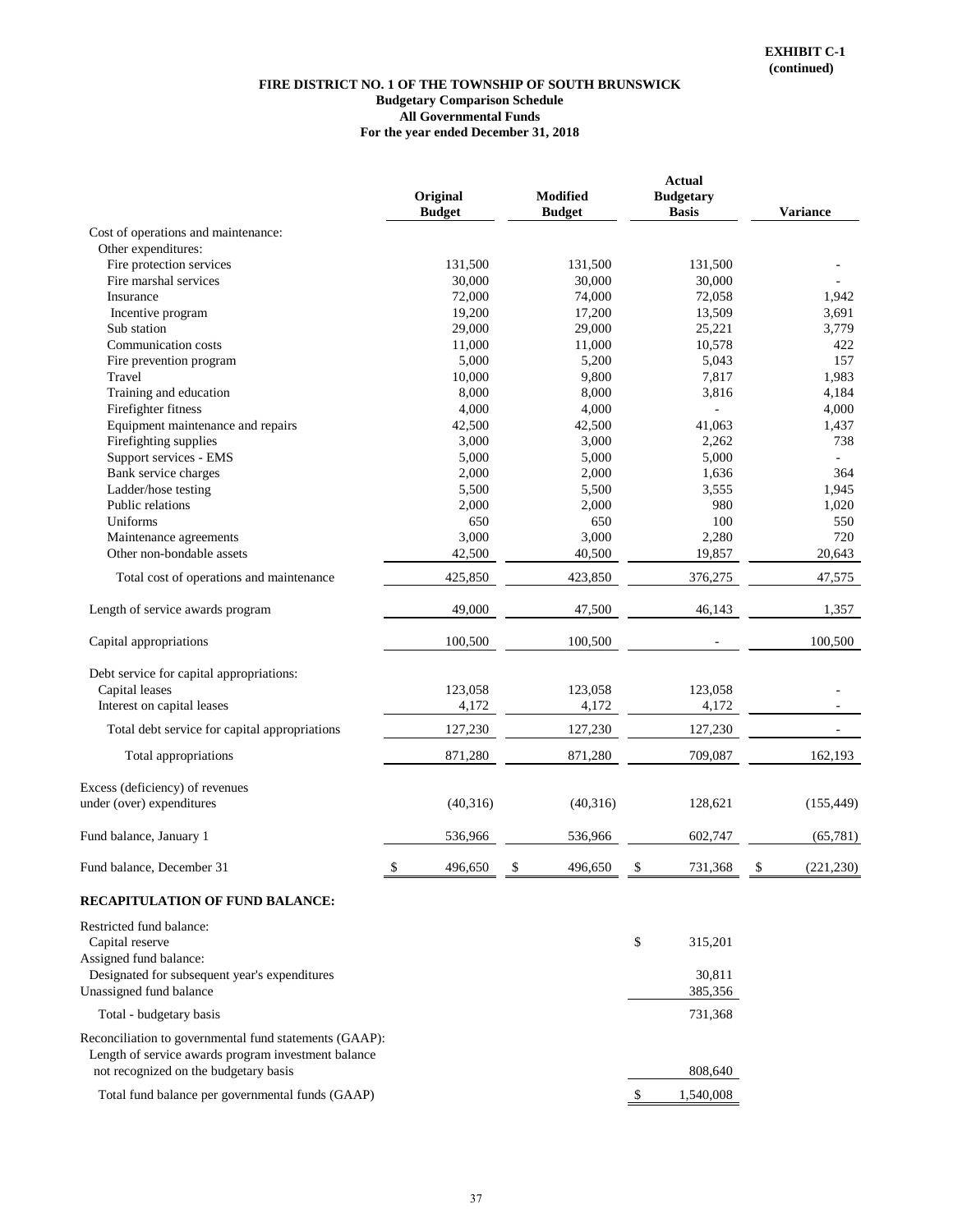# **For the year ended December 31, 2018 FIRE DISTRICT NO. 1 OF THE TOWNSHIP OF SOUTH BRUNSWICK Notes to the Required Supplementary Information Budget-to-GAAP Reconciliation**

|                                                                                                                                                                                                                                                                                                                                                                        | <b>Total</b><br>Governmental<br><b>Funds</b> |
|------------------------------------------------------------------------------------------------------------------------------------------------------------------------------------------------------------------------------------------------------------------------------------------------------------------------------------------------------------------------|----------------------------------------------|
| Sources/Inflows of Resources:                                                                                                                                                                                                                                                                                                                                          |                                              |
| Actual Amounts (Budgetary Basis) "Revenue"<br>From the Budgetary Comparison Schedule (C-1)                                                                                                                                                                                                                                                                             | \$<br>837,708                                |
| Difference - Budget to GAAP:                                                                                                                                                                                                                                                                                                                                           |                                              |
| Budgetary basis differs from GAAP in that the District does<br>not budget for length of service award program investment<br>income. GASB 73 requires the investment appreciation in the<br>length of service award program to be shown in financial statements<br>using the current financial resources measurement focus and modified<br>accrual basis of accounting: |                                              |
| Net appreciation in fair value of investments                                                                                                                                                                                                                                                                                                                          |                                              |
| Total Revenues as Reported on the Statement of Revenues,<br>Expenditures, and Changes in Fund Balances - Governmental Funds (B-2)                                                                                                                                                                                                                                      | \$<br>837,708                                |
| <b>Uses/Outflows of Resources:</b>                                                                                                                                                                                                                                                                                                                                     |                                              |
| Actual Amounts (Budgetary Basis) "Total Appropriations"<br>From the Budgetary Comparison Schedule (C-1)                                                                                                                                                                                                                                                                | \$<br>709,087                                |
| Budgetary basis differs from GAAP in that the District is required<br>to budget for contributions to the length of service award program.<br>Expenditures under the current financial resources measurement focus<br>and modified accrual basis of accounting are limited to the benefits<br>paid in accordance with the Plan.                                         |                                              |
| Length of service awards program district contribution<br><b>Administrative Fees</b><br>Participant withdrawals<br>Depreciation in fair value of investments                                                                                                                                                                                                           | (46, 143)<br>1,010<br>10,854<br>32,988       |
| Total Expenditures as Reported on the Statement of Revenues,<br>Expenditures, and Changes in Fund Balances - Governmental Funds (B-2)                                                                                                                                                                                                                                  | 707,796                                      |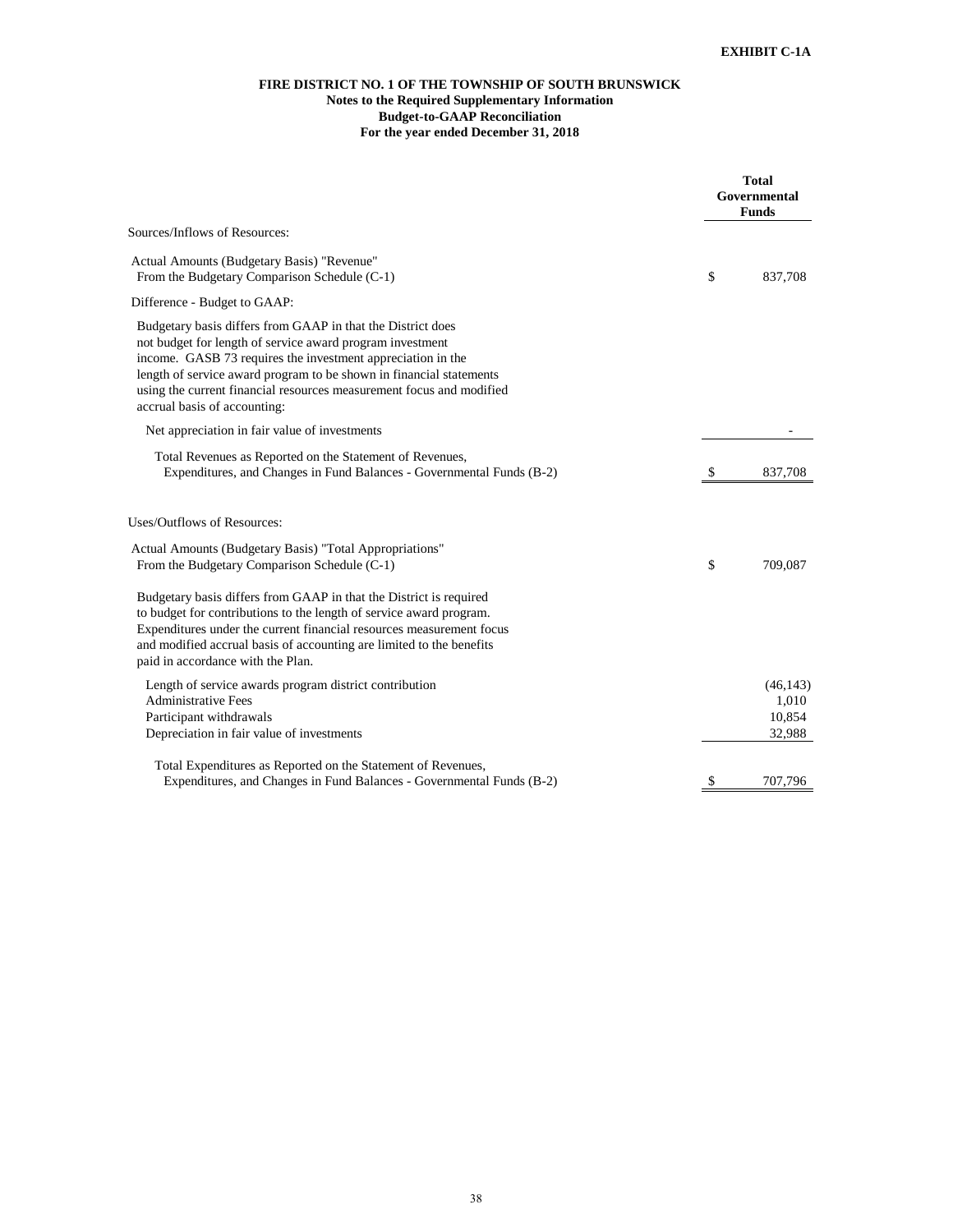Description

| <b>Interest</b>  |            | <b>Amount of Original Issue</b><br>Principal |
|------------------|------------|----------------------------------------------|
| 3.39%<br>109,453 | 781,155 \$ |                                              |
| Total            |            |                                              |

39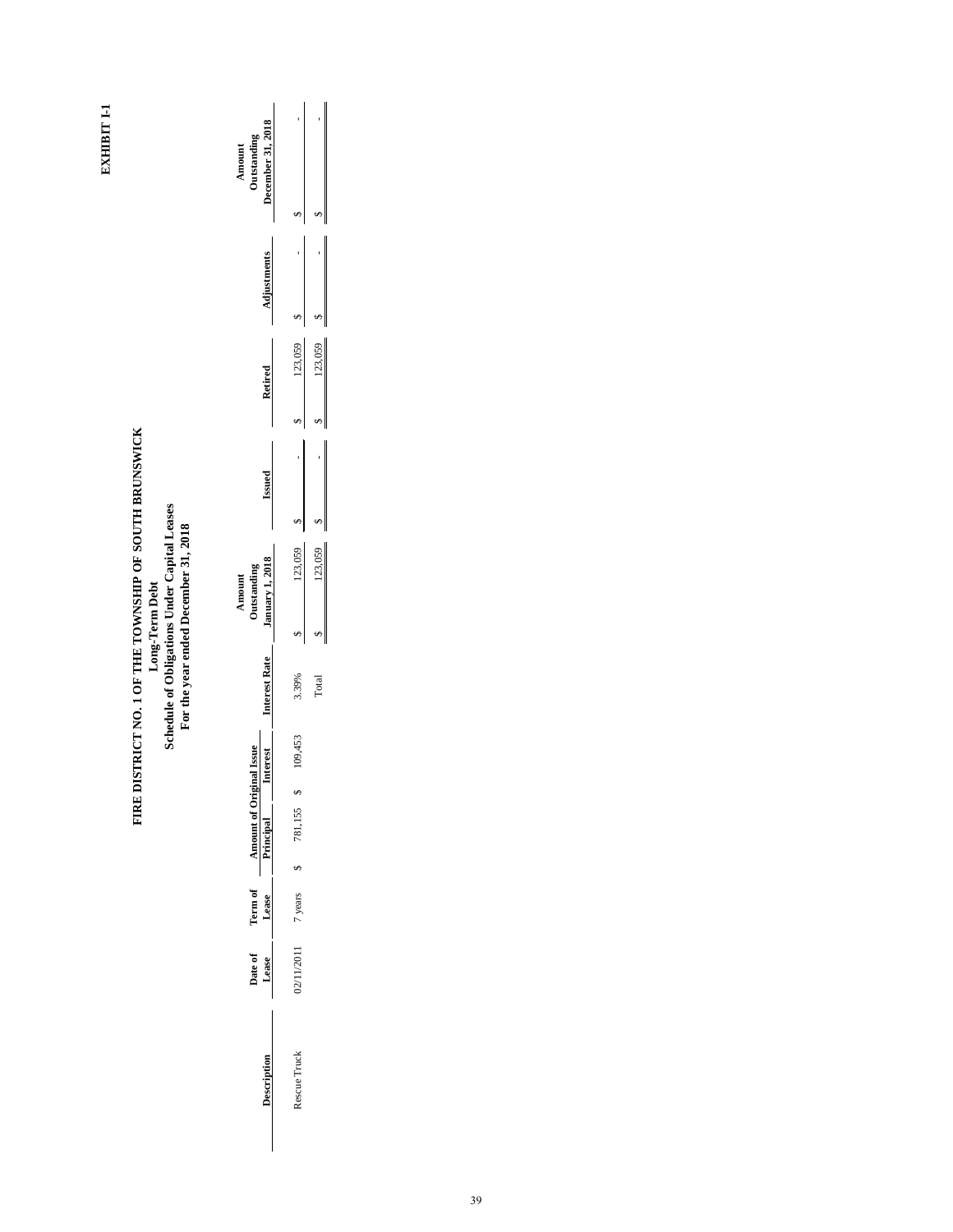

www.hfacpas.com

Board of Fire Commissioners Fire District No. 1 of the Township of South Brunswick Kendall Park, New Jersey

We have audited the basic financial statements of the Fire District No. 1 of the Township of South Brunswick, County of Middlesex, State of New Jersey for the year ended December 31, 2018. In accordance with requirements prescribed by the Local Finance Board and the Division of Local Government Services, Department of Community Affairs, State of New Jersey, the following are the *General Comments* and *Recommendations* for the year then ended.

# **GENERAL COMMENTS AND RECOMMENDATIONS**

# **Contracts and Agreements Required to be Advertised by** *(N.J.S.A.40A:11-4)*

*N.J.S.A.40A:11-4* - Every contract or agreement, for the performance of any work or furnishing or hiring of any materials or supplies, the cost or the contract price whereof is to be paid with or out of public funds not included within the terms of Section 3 of this act, shall be made or awarded only by the governing body of the contracting unit after public advertising for bids and bidding therefore, except as is provided otherwise in this act or specifically by any other Law. No work, materials or supplies shall be undertaken, acquired or furnished for a sum exceeding in the aggregate \$17,500, except by contract or agreement.

It is pointed out that the Board of Fire Commissioners has the responsibility of determining whether the expenditures in any category will exceed the statutory minimum within the fiscal year. Where question arises as to whether any contract or agreement might result in violation of the statute, the solicitor's opinion should be sought before a commitment is made.

The minutes indicate that resolutions were adopted authorizing the awarding of contracts or agreements for "Professional Services," per *N.J.S.A.40A:11-5.*

Inasmuch as the system of records did not provide for an accumulation of payments for categories for the performance of any work or the furnishing or hiring of any materials or supplies, the results of such an accumulation could not reasonably be ascertained. Disbursements were reviewed, however, to determine whether any clear-cut violations existed.

# **Contracts and Agreements Requiring Solicitation of Quotations**

The examination of expenditures did not reveal any individual payments, contracts or agreements in excess of \$2,625 "for the performance of any work or the furnishing or hiring of any materials or supplies", other than those where bids had been previously sought by public advertisement or where a resolution had been previously adopted under the provision of (*N.J.S.A.40A:11-6.1*).

#### **Examination of Bills**

A test check of paid bills was made and each bill, upon proper approval, was considered as a separate and individual contract unless the records disclosed it to be a part payment or estimate.